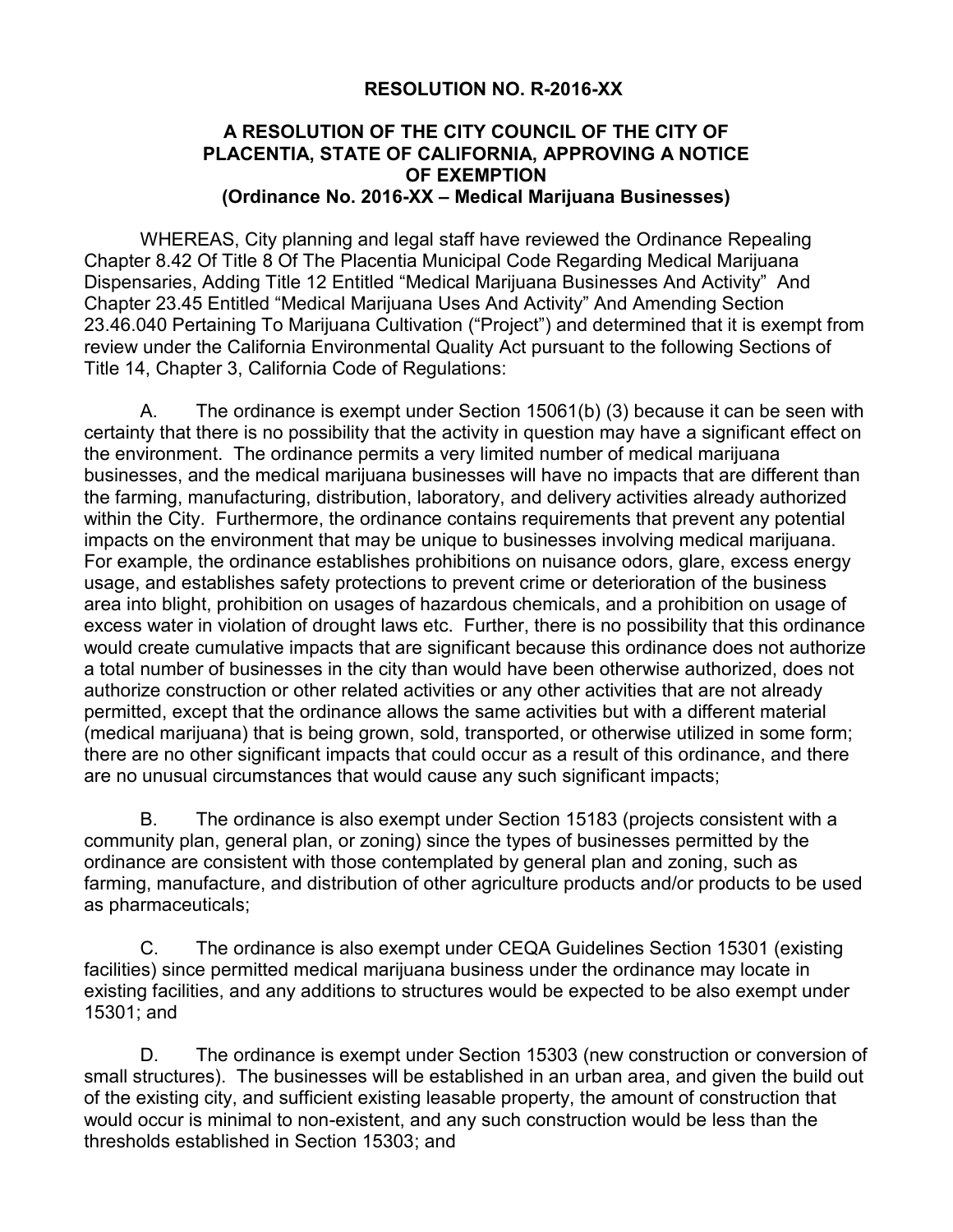WHEREAS, a Notice of Exemption has been prepared for the Project.

NOW, THEREFORE, BE IT RESOLVED by the City Council of the City of Placentia as follows:

Section 1. Based on the review and determination of the Planning Department, the City Council of the City of Placentia finds that the Project is exempt from review under the California Environmental Quality Act.

Section 2. A Notice of Exemption is approved for the Project.

Section 3. The City Clerk may file the Notice of Exemption with the County Clerk of Orange County and, if the Project requires a discretionary approval from any state agency, with the State Office of Planning and Research, pursuant to the provisions of Section 21152(b) of the Public Resources Code and the State EIR Guidelines adopted pursuant thereto.

PASSED, APPROVED AND ADOPTED by the City Council of the City of Placentia at a public meeting held on the 17th of May, 2016.

\_\_\_\_\_\_\_\_\_\_\_\_\_\_\_\_\_\_\_\_\_\_\_\_\_\_\_\_\_\_\_\_\_\_\_\_\_\_\_ JEREMY B. YAMAGUCHI, MAYOR

ATTEST:

By:  $\qquad \qquad \blacksquare$ 

CITY CLERK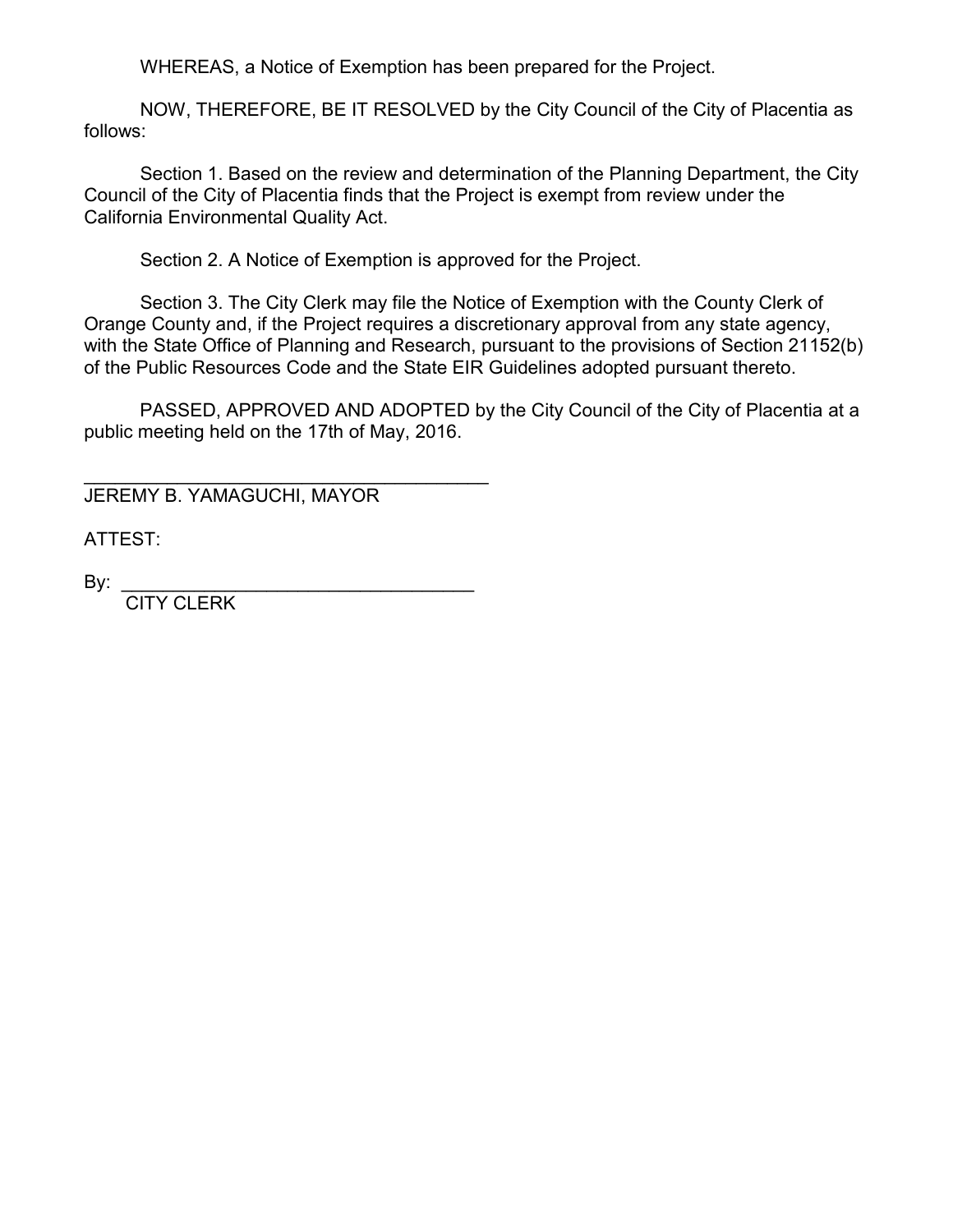#### **TO: Office of Planning and Research FROM: City of Placentia 1400 Tenth Street 401 E Chapman Ave.**  Sacramento, CA 95814 Placentia, CA 92870

 **Clerk/Recorder's Office County of Orange P.O. Box 238, Santa Ana, CA 92702-0238** 

**Project Title:** Ordinance Repealing Chapter 8.42 Of Title 8 Of The Placentia Municipal Code Regarding Medical Marijuana Dispensaries, Adding Title 12 Entitled "Medical Marijuana Businesses And Activity" And Chapter 23.45 Entitled "Medical Marijuana Uses And Activity" And Amending Section 23.46.040 Pertaining To Marijuana Cultivation

**Project Address:** 401 E Chapman Avenue, Placentia, CA 92870

**Project Location – City:** City of Placentia **Project Location – County:** Orange

**Project Description:** The ordinance amends the Placentia Municipal Code to repeal Chapter 8.42 regarding medical marijuana dispensaries, to add Title 12, entitled "Medical Marijuana Businesses and Activity," to add Chapter 23.45 entitled "Medical Marijuana Uses and Activity," and to amend Section 23.46.040 pertaining to marijuana cultivation. The ordinance will permit a very limited number of medical marijuana businesses to be established within the City after receiving a City permit and complying with all applicable state laws.

**Name of Public Agency Approving Project:** City of Placentia

**Name of Person or Agency Carrying Out Project:** City of Placentia

#### **Exempt Status: (Check One)**

| Ministerial (Section 21080(b)(1); 15268);                              |
|------------------------------------------------------------------------|
| Declared Emergency (Section 21080(b)(3); $15269(a)$ );                 |
| Emergency Project (Section 21080(b)(4); 15269(b)(c));                  |
| "Common Sense" Exception (Section 15061(b)(3))                         |
| Categorical Exemption. Type and section number: Section 15183; Section |
| 15301; and Section 15303.                                              |
|                                                                        |

Statutory Exemptions. State code number:

#### **Reasons why project is exempt:**

The Project is exempt under the following CEQA Guidelines Sections

this ordinance is exempt from environmental review under the California Environmental Quality Act (CEQA) pursuant to the following sections of the CEQA Guidelines, 14 Cal. Code of Regulations, Chapter 3: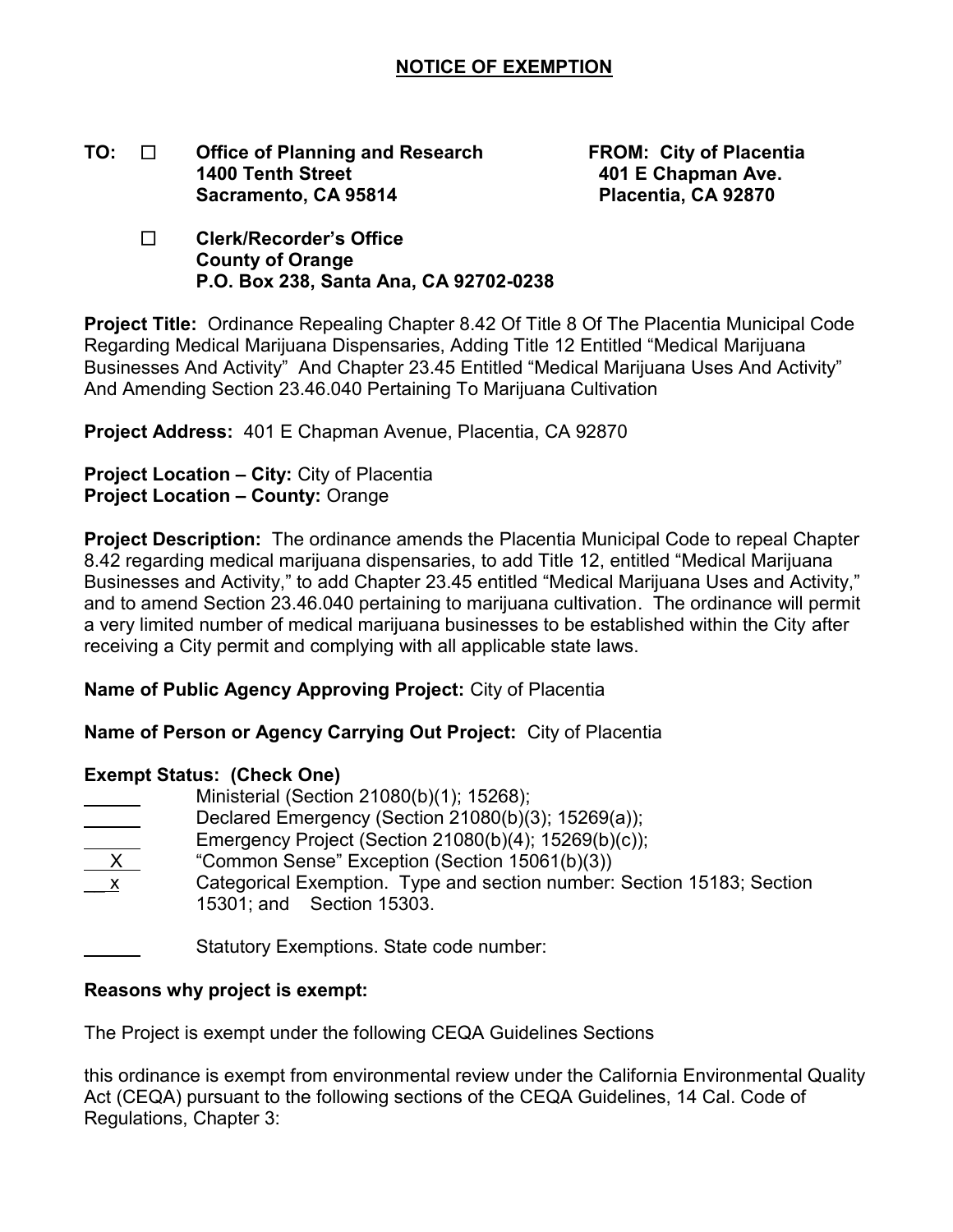A. The ordinance is exempt under Section 15061(b) (3) because it can be seen with certainty that there is no possibility that the activity in question may have a significant effect on the environment. The ordinance permits a very limited number of medical marijuana businesses, and the medical marijuana businesses will have no impacts that are different than the farming, manufacturing, distribution, laboratory, and delivery activities already authorized within the City. Furthermore, the ordinance contains requirements that prevent any potential impacts on the environment that may be unique to businesses involving medical marijuana. For example, the ordinance establishes prohibitions on nuisance odors, glare, excess energy usage, and establishes safety protections to prevent crime or deterioration of the business area into blight, prohibition on usages of hazardous chemicals, and a prohibition on usage of excess water in violation of drought laws etc. Further, there is no possibility that this ordinance would create cumulative impacts that are significant because this ordinance does not authorize a total number of businesses in the city than would have been otherwise authorized, does not authorize construction or other related activities or any other activities that are not already permitted, except that the ordinance allows the same activities but with a different material (medical marijuana) that is being grown, sold, transported, or otherwise utilized in some form; there are no other significant impacts that could occur as a result of this ordinance, and there are no unusual circumstances that would cause any such significant impacts;

B. The ordinance is also exempt under Section 15183 (projects consistent with a community plan, general plan, or zoning) since the types of businesses permitted by the ordinance are consistent with those contemplated by general plan and zoning, such as farming, manufacture, and distribution of other agriculture products and/or products to be used as pharmaceuticals;

C. The ordinance is also exempt under CEQA Guidelines Section 15301 (existing facilities) since permitted medical marijuana business under the ordinance may locate in existing facilities, and any additions to structures would be expected to be also exempt under 15301; and

D. The ordinance is exempt under Section 15303 (new construction or conversion of small structures). The businesses will be established in an urban area, and given the build out of the existing city, and sufficient existing leasable property, the amount of construction that would occur is minimal to non-existent, and any such construction would be less than the thresholds established in Section 15303.

**Lead Agency Contact Person:** Damien Arrula, City Administrator **Number:** (714) 993- 8117

**Signature & Title:**  $\qquad \qquad$  **Date:**  $\qquad \qquad$ 

 **Signed by Lead Agency Signed by Applicant Date received for filing:**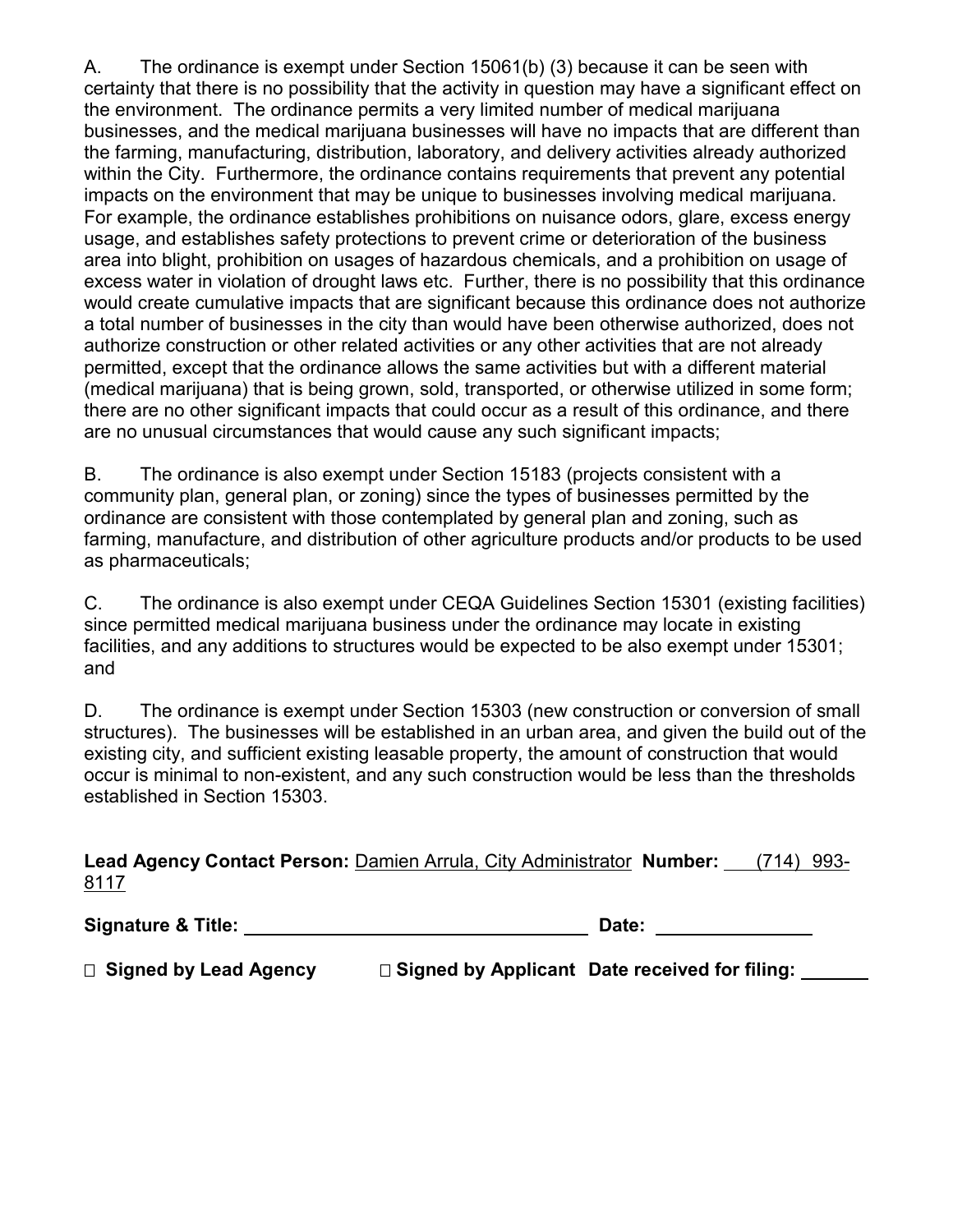#### **ORDINANCE NO.\_\_\_\_\_\_\_\_\_\_\_\_**

#### **AN ORDINANCE REPEALING CHAPTER 8.42 OF TITLE 8 OF THE PLACENTIA MUNICIPAL CODE REGARDING MEDICAL MARIJUANA DISPENSARIES, ADDING TITLE 12 ENTITLED "MEDICAL MARIJUANA BUSINESSES AND ACTIVITY" AND CHAPTER 23.45 ENTITLED "MEDICAL MARIJUANA USES AND ACTIVITY"AND AMENDING SECTION 23.46.040 PERTAINING TO MARIJUANA CULTIVATION**

WHEREAS, the City of Placentia is a charter city organized pursuant to Article XI of the California Constitution; and

WHEREAS, pursuant to the authority granted the City by Article XI, Sections 5 and 7 of the California Constitution, the City has the power to make and enforce within its limits all ordinances and regulations in respect to municipal affairs not in conflict with general laws and its own charter; and

WHEREAS, comprehensive zoning regulations and regulations upon the use of land and property lie within the City's police powers; and

WHEREAS, on November 5, 1996, California voters approved Proposition 215, the Compassionate Use Act of 1996 (CUA), codified at California Health and Safety Code section 11362.5, the intent of which was to enable persons with a demonstrated need for marijuana for medical/therapeutic purposes, as recommended by a health care provider, to obtain and to use marijuana, or marijuana-derived compounds, under limited and specified circumstances; and

WHEREAS, on January 1, 2004, Senate Bill 420 codified as California Health and Safety Code section 11362.7 et seq. and entitled the "Medical Marijuana Program Act" (MMPA) became law to clarify the scope of the CUA. Pursuant to California Health and Safety Code section 11362.77(a), a qualified patient or primary caregiver was permitted to possess no more than eight (8) ounces of dried marijuana plant material per patient. In addition, they were also able to maintain no more than six mature or twelve immature marijuana plants per patient unless a doctor authorized an additional amount; and

WHEREAS, the CUA is limited in scope in that it only provides a defense from criminal prosecution for possession and cultivation of medical marijuana to qualified patients and their primary caregivers. The MMPA also is limited in scope in that it establishes a statewide identification program and affords qualified patients, persons with recommendation cards, and their primary caregivers, an affirmative defense to certain enumerated criminal sanctions that would otherwise apply to transporting, processing, administering or distributing marijuana; and

WHEREAS, on October 9, 2015, Governor Brown signed into law the Medical Marijuana Regulation and Safety Act (MMRSA) which consisted of three interrelated pieces of legislation (SB 643, AB 243, and AB 266), intended to provide a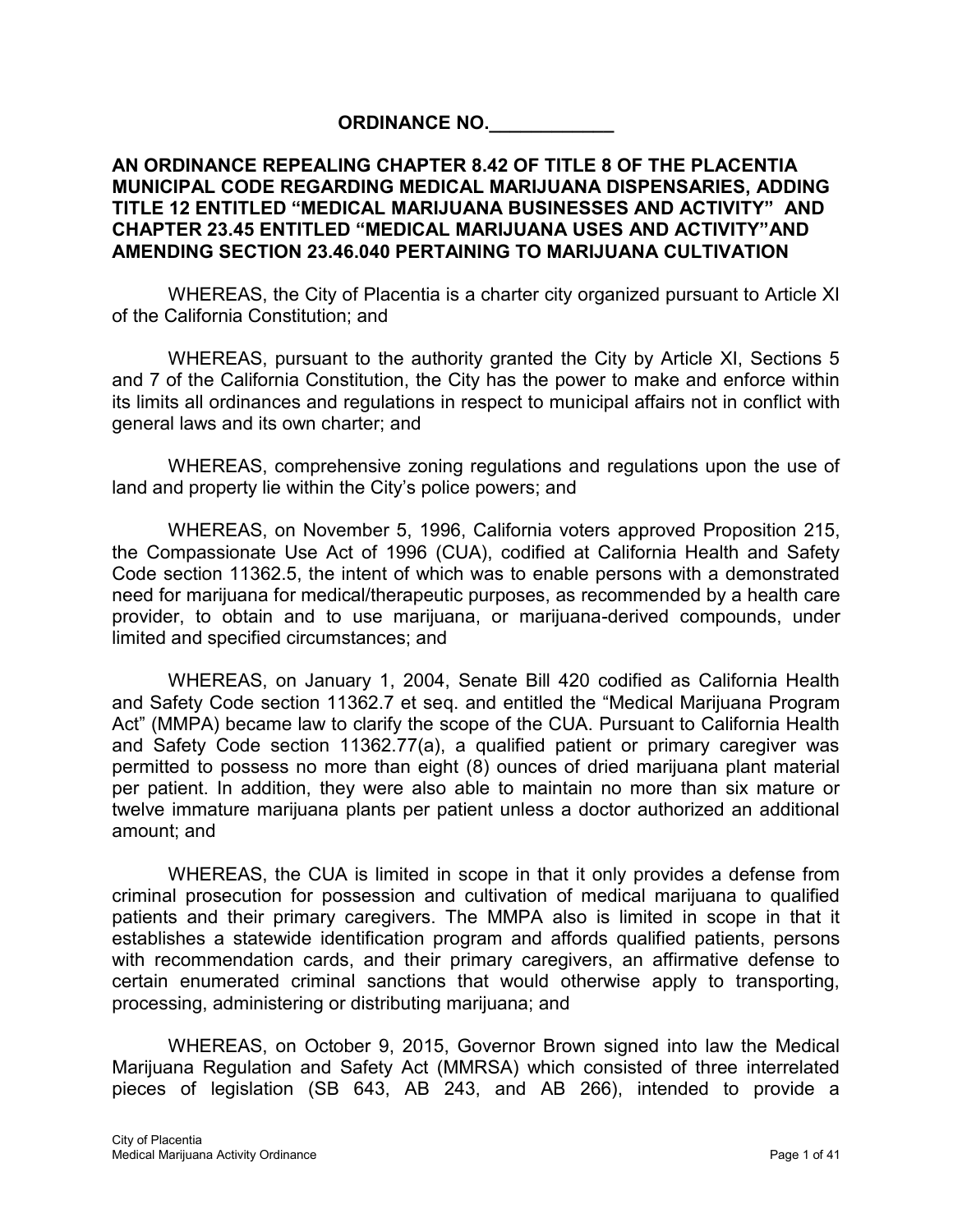comprehensive regulatory framework for the licensing, control, and taxation of medical marijuana related businesses in California; and

WHEREAS, the MMRSA expressly protects a City's local licensing practices, zoning authority, and other local actions taken under the City's constitutional municipal and police powers; and

WHEREAS, the MMRSA contains statutory provisions that:

- (1) Allow local governments to enact ordinances expressing their intent to allow or prohibit the cultivation of marijuana and their intent to administer or not administer a conditional permit program pursuant to California Health and Safety Code section 11362.777 for the cultivation of marijuana;
- (2) Expressly provide that the Act does not supersede or limit local authority for local law enforcement activity, enforcement of local ordinances or enforcement of local permit or licensing requirements regarding marijuana per California Business and Professions Code section 19315(a);
- (3) Expressly provide that the Act does not limit the civil or administrative authority or remedies of a local government provision of law regarding marijuana including, but not limited to, a local government's right to make and to enforce within its limits all regulations not in conflict with general laws per California Business and Professions Code section 19316(c);
- (4) Specifically requires, as a condition of state licensure, compliance with any and all local requirements for all cannabis-related operations;

WHEREAS, the California Supreme Court has made clear that neither the CUA nor the MMPA expressly or impliedly preempts the authority of cities or counties, under their traditional land use and police powers, to allow, restrict, limit or entirely exclude facilities that distribute medical marijuana. The MMPA allowed cities and counties to adopt local ordinances that regulate the location, operation or establishment of medical marijuana collectives and to enforce such ordinances. (City of Riverside v. Inland Empire Patients Health and Wellness Center, Inc. (2013) 56 Cal.4th 729; Health and Safety Code section 11362.83). The same authority encompasses the regulation, operation, or establishment of marijuana cultivation. (Maral v. City of Live Oak (2013) 221 Cal.App.4th 975.) That authority remains undisturbed under MMRSA; and

WHEREAS, marijuana remains an illegal substance under the Federal Controlled Substances Act, 21 USC 801 et seq., which makes it unlawful for any person to cultivate, manufacture, distribute or dispense, or possess with intent to manufacture, distribute or dispense marijuana. The Federal Controlled Substances Act contains no statutory exemption for the cultivation of marijuana for medical purposes. Federal law lists marijuana as a Schedule I drug, meaning that it has a high potential for abuse, it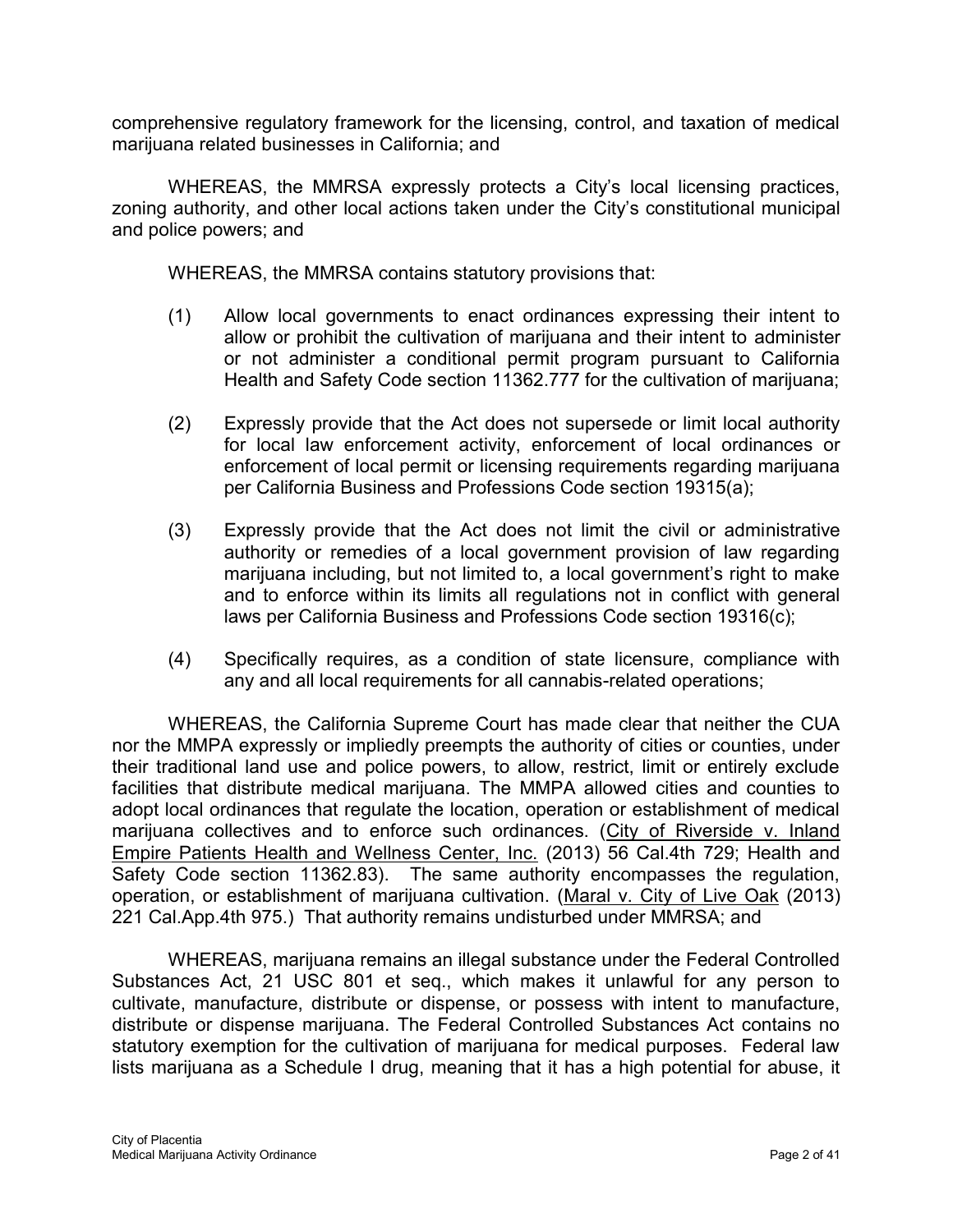has no currently accepted medical use in treatment, and there is a lack of accepted safety for use under medical supervision; and

WHEREAS, despite this classification and treatment under federal law, federal executive and law enforcement agencies have issued memoranda and other guidelines allowing for the development of state-specific regulatory schemes that include the provision of marijuana and marijuana-derived products for medical purposes, as long as the administration of those schemes is consistent with the aims of federal law; and

WHEREAS, the City has received inquiries from individuals and incorporated entities inquiring about the ability to open medical marijuana related businesses within the City, including dispensaries, cultivation locations, and manufacturing/processing businesses. Other than a general prohibition of dispensaries and cultivation, the City has not yet adopted land use controls or regulations or other requirements for the operation of these businesses once established; and

WHEREAS, without sufficient regulations and standards in effect and which are enforceable pursuant to an adopted ordinance, there is a current and immediate threat to the public health, safety, and welfare of current and future residents of the City, from the establishment of medical marijuana related businesses in the City in a manner which is likely to lead to confusion, public harm, and possible violation of federal executive guidelines; and

WHEREAS, the California Attorney General's 2008 Guidelines for the Security and Non-Diversion of Marijuana Grown for Medical Use recognizes that cultivation or other concentration of marijuana in any location or premises without adequate security increases the risk that nearby homes or businesses may be impacted negatively by nuisance activity such as loitering, or more significant levels of crime; and

WHEREAS, Placentia Municipal Code Chapter 23.02.020 provides that no land may be used for any purpose other than as permitted and in conformance with the City's zoning laws and other ordinances; and

WHEREAS, the City Council recognizes that the investigation and research of the therapeutic uses for medical marijuana and natural marijuana-derived compounds continues to progress, with at least some demonstrated positive impact on users following the advisement and encouragement of their health care providers, for a variety of ailments, including severely debilitating and terminal illnesses; and

WHEREAS, the City Council recognizes, upon consultation with law enforcement, that supply chains for medical marijuana and marijuana-related products as they currently exist, in the absence of state and local regulatory schemes, can and do benefit criminal elements to the detriment of residents of the State of California, the County of Orange, and very likely the City of Placentia, without full regard for public safety, health, and welfare issues; and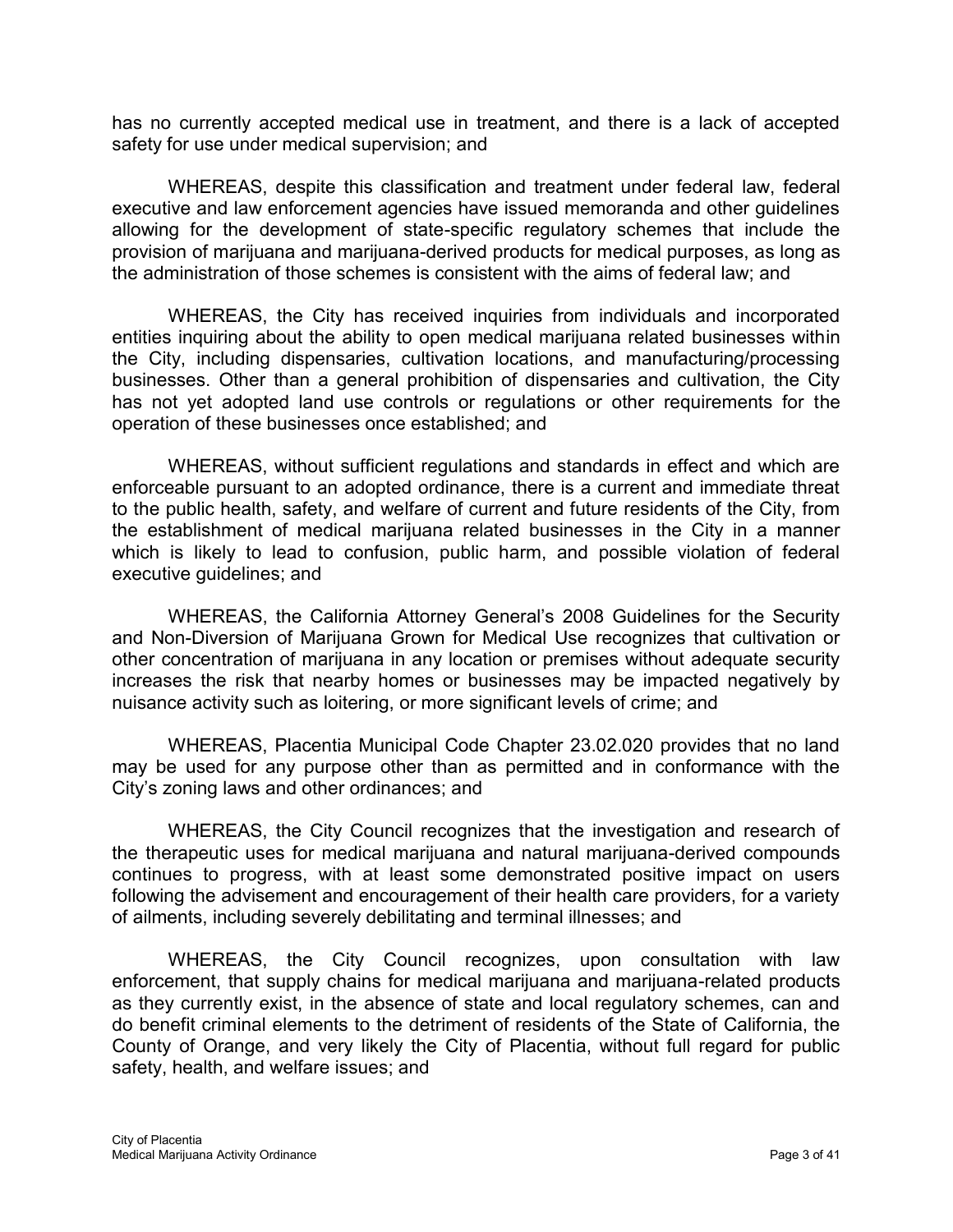WHEREAS, the City Council recognizes the individual freedom and privacy interests that surround the choice of what to take into one's body, following consultation with one's chosen health care provider(s), and for one's own health-related purposes, and in a manner that is responsible in its impacts on others in the community, including children; and

WHEREAS, the City Council also recognizes its obligation to provide guidance on appropriate community standards of health, safety, and welfare, and, where appropriate, to protect residents—especially residents of particularly vulnerable populations like children—from violation and abuse of those community standards; and

WHEREAS, the City Council desires to establish reasonable land use controls and reasonable regulations on the operation of medical marijuana related businesses which are intended to operate in conjunction with the zoning and land use regulations of the City of Placentia, and which are intended to address the negative impacts, nuisance impacts, and criminal impacts of unregulated cannabis-related businesses; and

WHEREAS, medical marijuana related businesses will be subject to the zoning and land use regulations of the zoning district in which such business establish and operate, as set forth in Chapter 23 of the Placentia Municipal Code (the Placentia Zoning Code), and as otherwise established by the City; and

WHEREAS, the City Council finds that the activities permitted under this ordinance are consistent with and implement the goals and policies of the Placentia General Plan; and

WHEREAS, the City Council finds that the adoption of this ordinance is exempt from environmental review under the California Environmental Quality Act (CEQA) pursuant to the following sections of the CEQA Guidelines, 14 Cal. Code of Regulations, Chapter 3:

A. The ordinance is exempt under Section 15061(b) (3) because it can be seen with certainty that there is no possibility that the activity in question may have a significant effect on the environment. The ordinance permits a very limited number of medical marijuana businesses, and the medical marijuana businesses will have no impacts that are different than the farming, manufacturing, distribution, laboratory, and delivery activities already authorized within the City. Furthermore, the ordinance contains requirements that prevent any potential impacts on the environment that may be unique to businesses involving medical marijuana. For example, the ordinance establishes prohibitions on nuisance odors, glare, excess energy usage, and establishes safety protections to prevent crime or deterioration of the business area into blight, prohibition on usages of hazardous chemicals, and a prohibition on usage of excess water in violation of drought laws etc. Further, there is no possibility that this ordinance would create cumulative impacts that are significant because this ordinance does not authorize a total number of businesses in the city than would have been otherwise authorized, does not authorize construction or other related activities or any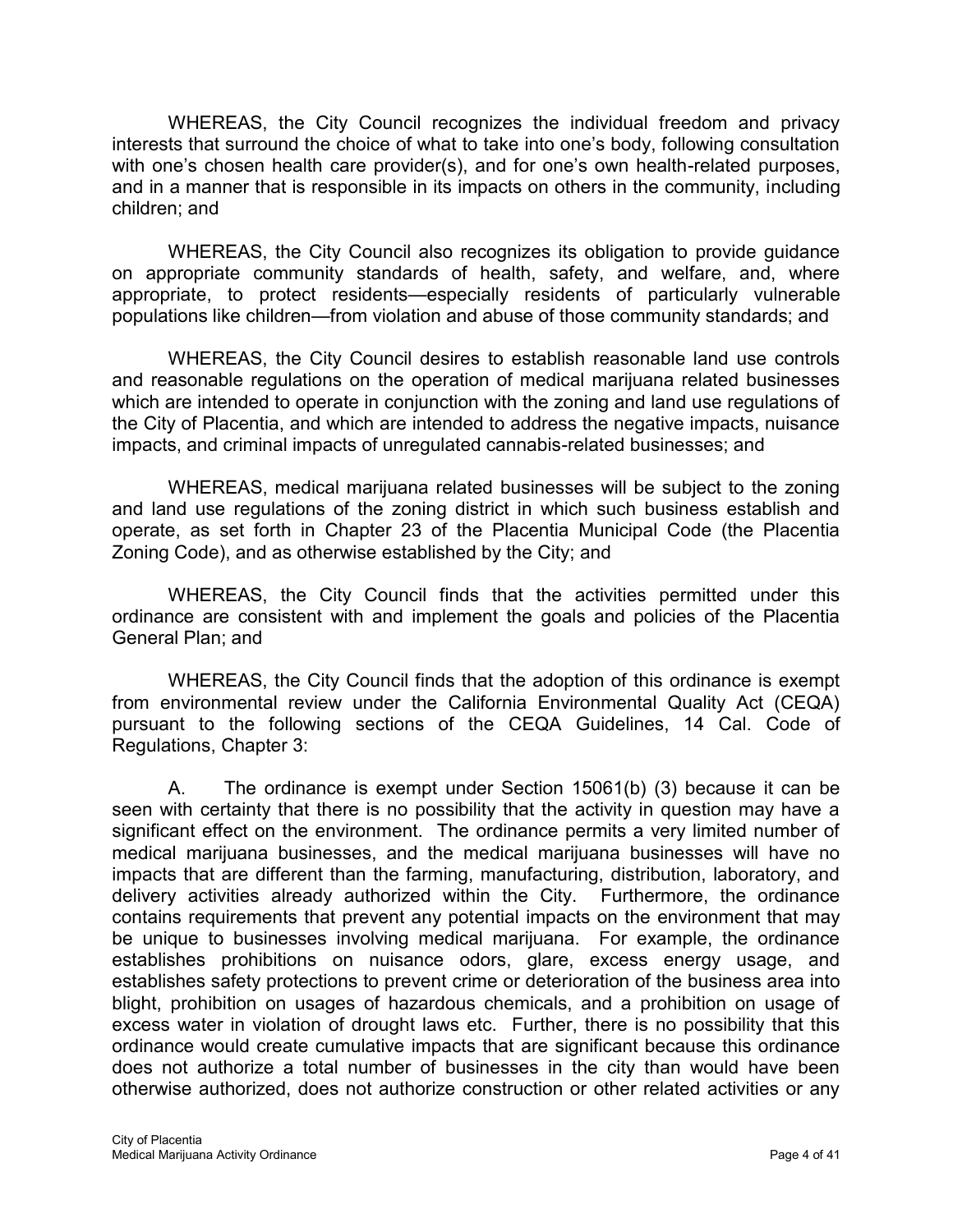other activities that are not already permitted, except that the ordinance allows the same activities but with a different material (medical marijuana) that is being grown, sold, transported, or otherwise utilized in some form; there are no other significant impacts that could occur as a result of this ordinance, and there are no unusual circumstances that would cause any such significant impacts;

B. The ordinance is also exempt under Section 15183 (projects consistent with a community plan, general plan, or zoning) since the types of businesses permitted by the ordinance are consistent with those contemplated by general plan and zoning, such as farming, manufacture, and distribution of other agriculture products and/or products to be used as pharmaceuticals;

C. The ordinance is also exempt under CEQA Guidelines Section 15301 (existing facilities) since permitted medical marijuana business under the ordinance may locate in existing facilities, and any additions to structures would be expected to be also exempt under 15301; and

D. The ordinance is exempt under Section 15303 (new construction or conversion of small structures). The businesses will be established in an urban area, and given the build out of the existing city, and sufficient existing leasable property, the amount of construction that would occur is minimal to non-existent, and any such construction would be less than the thresholds established in Section 15303.

NOW THEREFORE, The City Council of the City of Placentia does ordain as follows:

**SECTION 1**.Chapter 8.42 of the Placentia Municipal Code entitled "Medical Marijuana Dispensaries", enacted by Ordinance No. O-2008-09, is hereby repealed in its entirety.

**SECTION 2.** Title 12 of the Placentia Municipal Code entitled "Medical Marijuana Related Businesses and Activity" is enacted as follows:

# **Title 12 MEDICAL MARIJUANA RELATED BUSINESSES AND ACTIVITY**.

# **Chapter 12.01. General Provisions**.

Section 12.01.010. Purpose and Intent.

It is the purpose and intent of this Title to accommodate the needs of medically-ill persons in need of marijuana for medical purposes, as advised and recommended by their health care provider(s), while imposing regulations on the use of land to protect the City's neighborhoods, residents, and businesses from negative impacts. It is a further purpose and intent of this Title to regulate the cultivation, manufacturing, processing, testing, transporting, delivery, and distribution of cannabis and cannabis-related products in a manner which is responsible, which protects the health, safety, and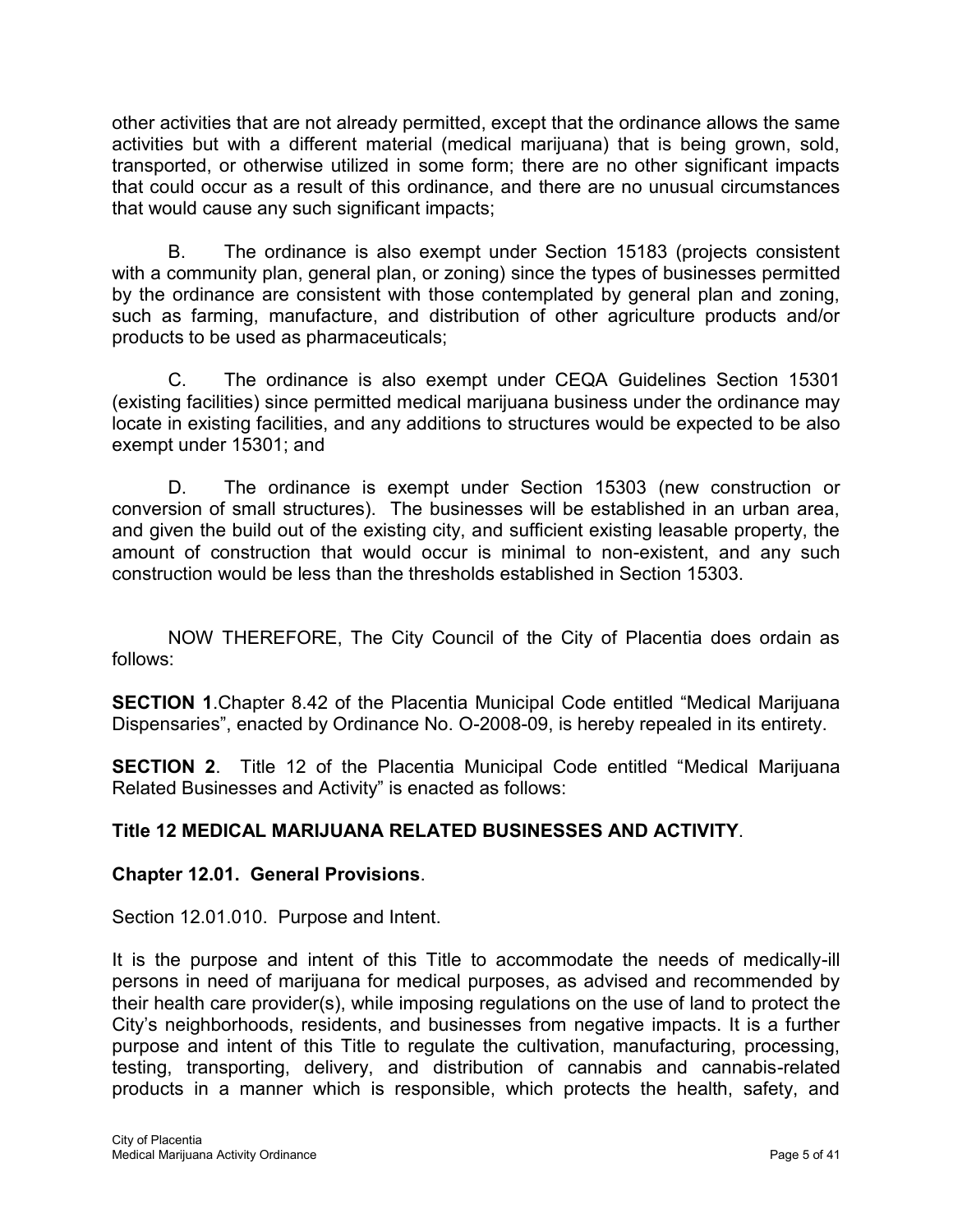welfare of the residents of Placentia, and to enforce rules and regulations consistent with state law. In part to meet these objectives, an annual permit shall be required in order to own and/or to operate a medical marijuana business within Placentia. Nothing in this Title is intended to authorize the possession, use, or provision of marijuana for purposes which violate state or federal law. The provisions of this Title are in addition to any other permits, licenses and approvals which may be required to conduct business in the City, and are in addition to any permits, licenses and approval required under state, county, or other law.

Section 12.01.020. Legal Authority.

Pursuant to Sections 5 and 7 of Article XI of the California Constitution, and the provisions of the Medical Marijuana Regulation and Safety Act (hereinafter "MMRSA"), the City of Placentia is authorized to adopt ordinances that establish standards, requirements and regulations for local licenses and permits for cannabis and cannabisrelated activity. Any standards, requirements, and regulations regarding health and safety, security, and worker protections established by the State of California, or any of its departments or divisions, shall be the minimum standards applicable in the City of Placentia to cannabis, and/or cannabis-related activity.

12.01.030. Marijuana cultivation and medical marijuana business activities prohibited unless specifically authorized by this Title.

Except as specifically authorized in this Title, the cultivation, possession, manufacture, processing, storing, laboratory testing, labeling, transporting, dispensing, distribution, delivery, or sale of cannabis or a cannabis product is expressly prohibited in the City of Placentia.

Section 12.01.040. Compliance with Laws.

It is the responsibility of the owners and operators of the medical marijuana business to ensure that it is, at all times, operating in a manner compliant with all applicable state and local laws, and any regulations promulgated thereunder. Nothing in this Title shall be construed as authorizing any actions which violate federal, state law or local law with respect to the operation of a medical marijuana business. It shall be the responsibility of the owners and the operators of the medical marijuana business to ensure that the medical marijuana business is, at all times, operating in a manner compliant with all applicable federal, state and local laws, the 2008 Attorney General Guidelines, any subsequently enacted state law or regulatory, licensing, or certification requirements, and any specific, additional operating procedures or requirements which may be imposed as conditions of approval of the medical marijuana business permit. Nothing in this Title shall be construed as authorizing any actions which violate federal or state law with regard to the operation of a medical marijuana business.

#### **Chapter 12.02. Definitions**.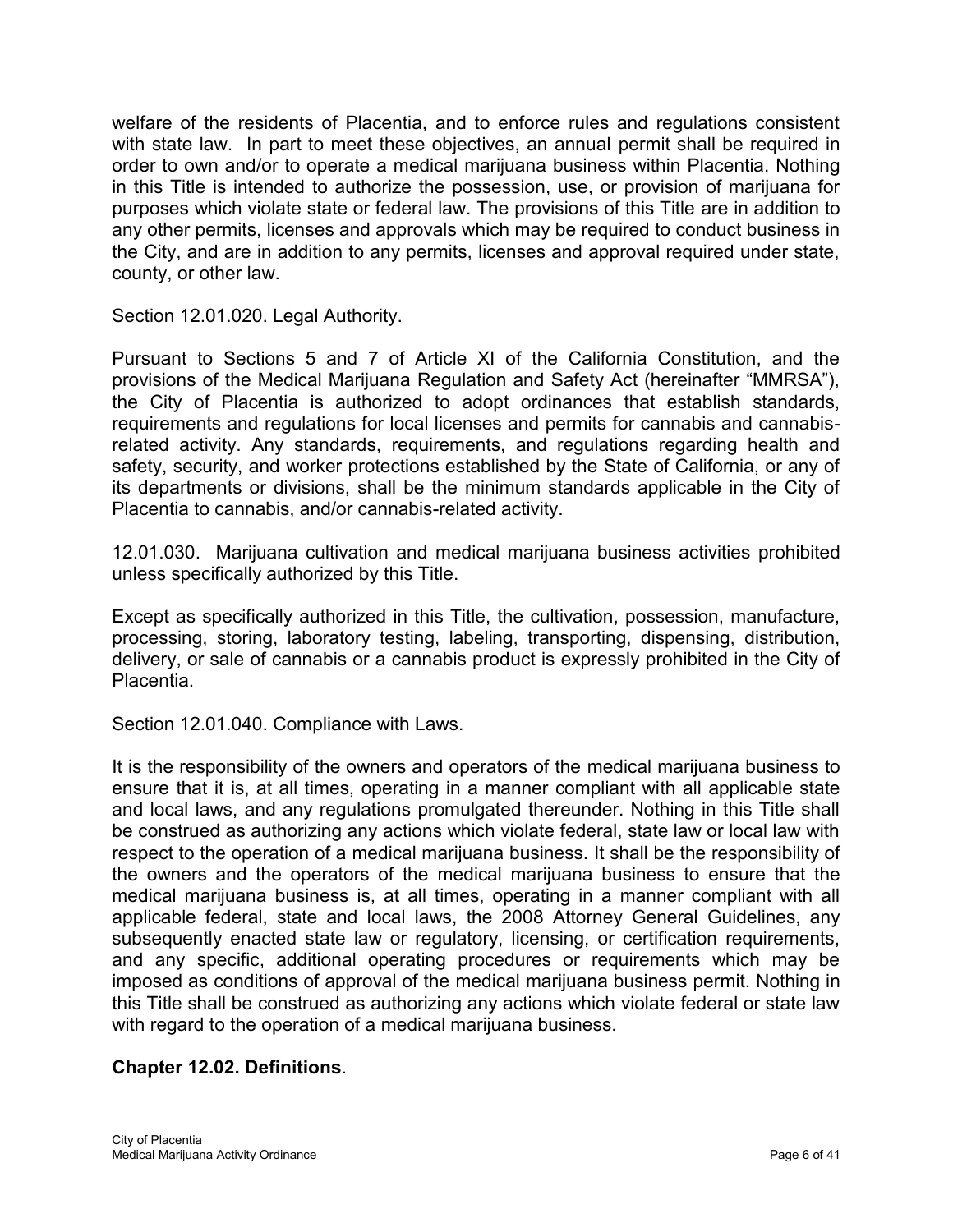Section 12.02.10.When used in this Title, the following words shall have the meanings ascribed to them as set forth herein. Any reference to California statutes includes any regulations promulgated thereunder, and is deemed to include any successor or amended version of the referenced statute or regulatory provision.

- (a) "Cannabis" means all parts of the Cannabis sativa Linnaeus, Cannabis indica, or Cannabis ruderalis, whether growing or not; the seeds thereof; the resin, whether crude or purified, extracted from any part of the plant; and every compound, manufacture, salt, derivative, mixture, or preparation of the plant, its seeds, or resin. "Cannabis" also means the separated resin, whether crude or purified, obtained from marijuana. "Cannabis" also means marijuana as defined by Section 11018 of the California Health and Safety Code as enacted by Chapter 14017 of the Statutes of 1972. "Cannabis" does not include the mature stalks of the plant, fiber produced from the stalks, oil or cake made from the seeds of the plant, any other compound, manufacture, salt, derivative, mixture, or preparation of the mature stalks (except the resin extracted therefrom), fiber, oil, or cake, or the sterilized seed of the plant which is incapable of germination. For the purpose of this Chapter, "cannabis" does not mean industrial hemp as that term is defined by Section 81000 of the California Food and Agricultural Code or Section 11018.5 of the California Health and Safety Code.
- (b) "Cannabis concentrate" means manufactured cannabis that has undergone a process to concentrate the cannabinoid active ingredient, thereby increasing the product's potency. An edible medical cannabis product is not considered food, as defined by Section 109935 of the California Health and Safety Code, or a drug, as defined by Section 109925 of the California Health and Safety Code.
- (c) "Caregiver" or "primary caregiver" has the same meaning as that term is defined in Section 11362.7 of the California Health and Safety Code.
- (d) "City" or "City of Placentia" means the City of Placentia, a California Charter City.
- (e) "Cultivation" means any activity, whether occurring indoors or outdoors, involving the propagation, planting, growing, harvesting, drying, curing, grading, and/or trimming of cannabis plants or any part thereof for any purpose, including medical marijuana.
- (f) "Cultivation site" means a facility where medical cannabis is cultivated, propagated, planted, grown, harvested, dried, cured, graded, or trimmed, or that does all or any combination of those activities, and where the operator holds a valid medical marijuana business permit for cultivation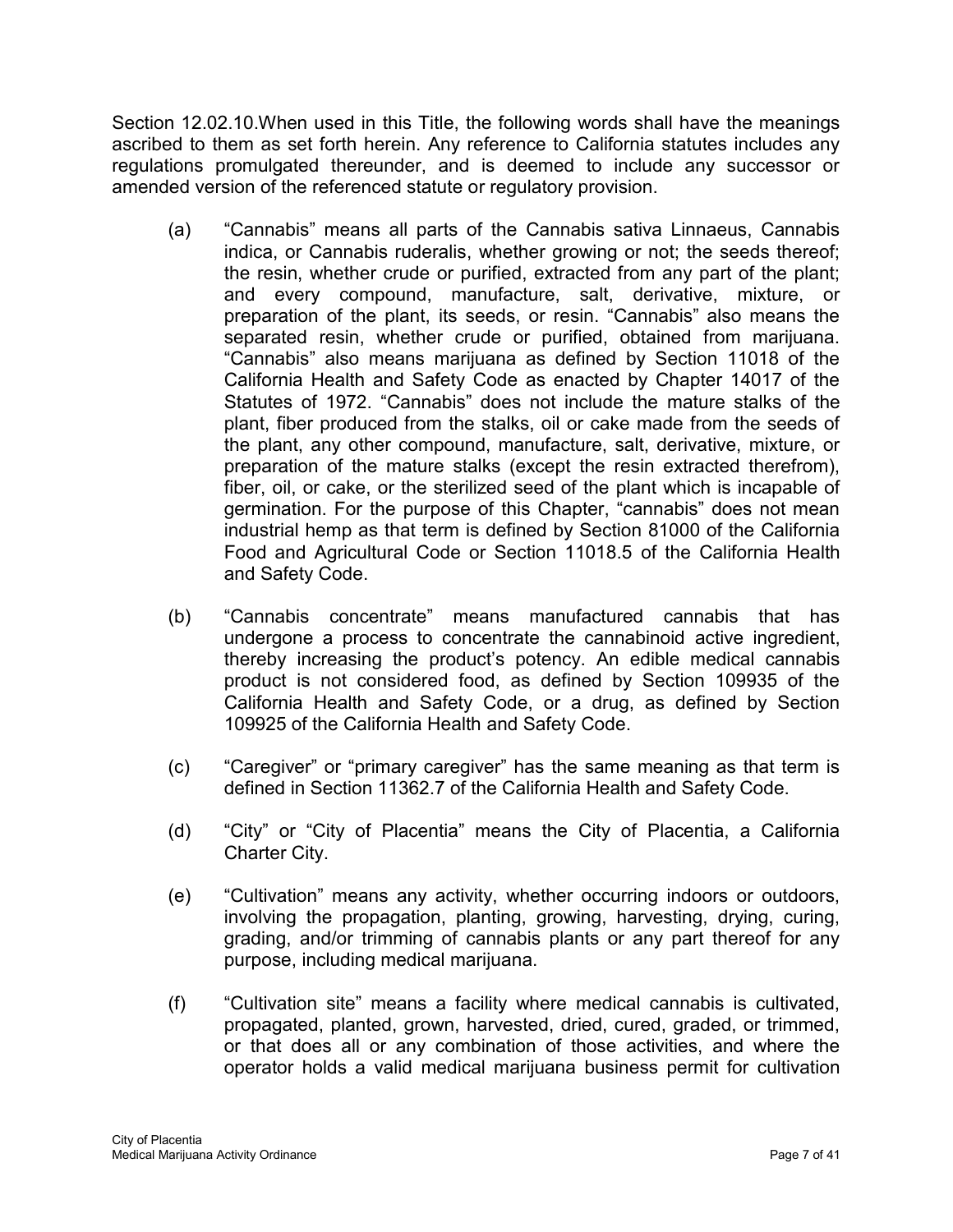from the City of Placentia and a valid state license to cultivate marijuana as required by state law.

- (g) "Delivery" means the commercial transfer of medical cannabis or medical cannabis products from a dispensary, up to an amount determined to be authorized by the State of California, or any of its departments or divisions, to anyone for any purpose. "Delivery" also includes the use by a dispensary of any technology platform owned, controlled, and/or licensed by the dispensary, or independently licensed by the State of California under the MMRSA (as the same may be amended from time-to-time), that enables anyone to arrange for or facilitate the commercial transfer by a licensed dispensary of medical cannabis or medical cannabis products.
- (h) "Dispensary" means a medical marijuana business facility where cannabis, medical cannabis products, or devices for the use of medical cannabis or medical cannabis products are offered, either individually or in any combination, for retail sale, including an establishment (whether fixed or mobile) that delivers, pursuant to express authorization, medical cannabis and medical cannabis products as part of a retail sale, and where the operator holds a valid medical marijuana business permit from the City of Placentia authorizing the operation of a dispensary, and a valid state license as required by state law to operate a dispensary.
- (i) "Dispensing" means any activity involving the retail sale of medical cannabis or medical cannabis products from a dispensary.
- (j) "Distribution" means the procurement, sale, and transport of medical cannabis or medical cannabis products between entities licensed pursuant to the MMRSA and any subsequent State of California legislation regarding the same.
- (k) "Distributor" means a person holding a valid medical marijuana business permit for distribution issued by the City of Placentia, and, a valid state license for distribution, required by state law to engage in the business of purchasing medical cannabis from a licensed cultivator, or medical cannabis products from a license manufacturer, for sale to a licensed dispensary.
- (l) "Dried flower" means all dead medical cannabis that has been harvested, dried, cured, or otherwise processed, excluding leaves and stems.
- (m) "Edible cannabis product" means manufactured cannabis that is intended to be used, in whole or in part, for human consumption. An edible medical cannabis product is not considered food as defined by Section 109935 of the California Health and Safety Code or a drug as defined by Section 109925 of the California Health and Safety Code.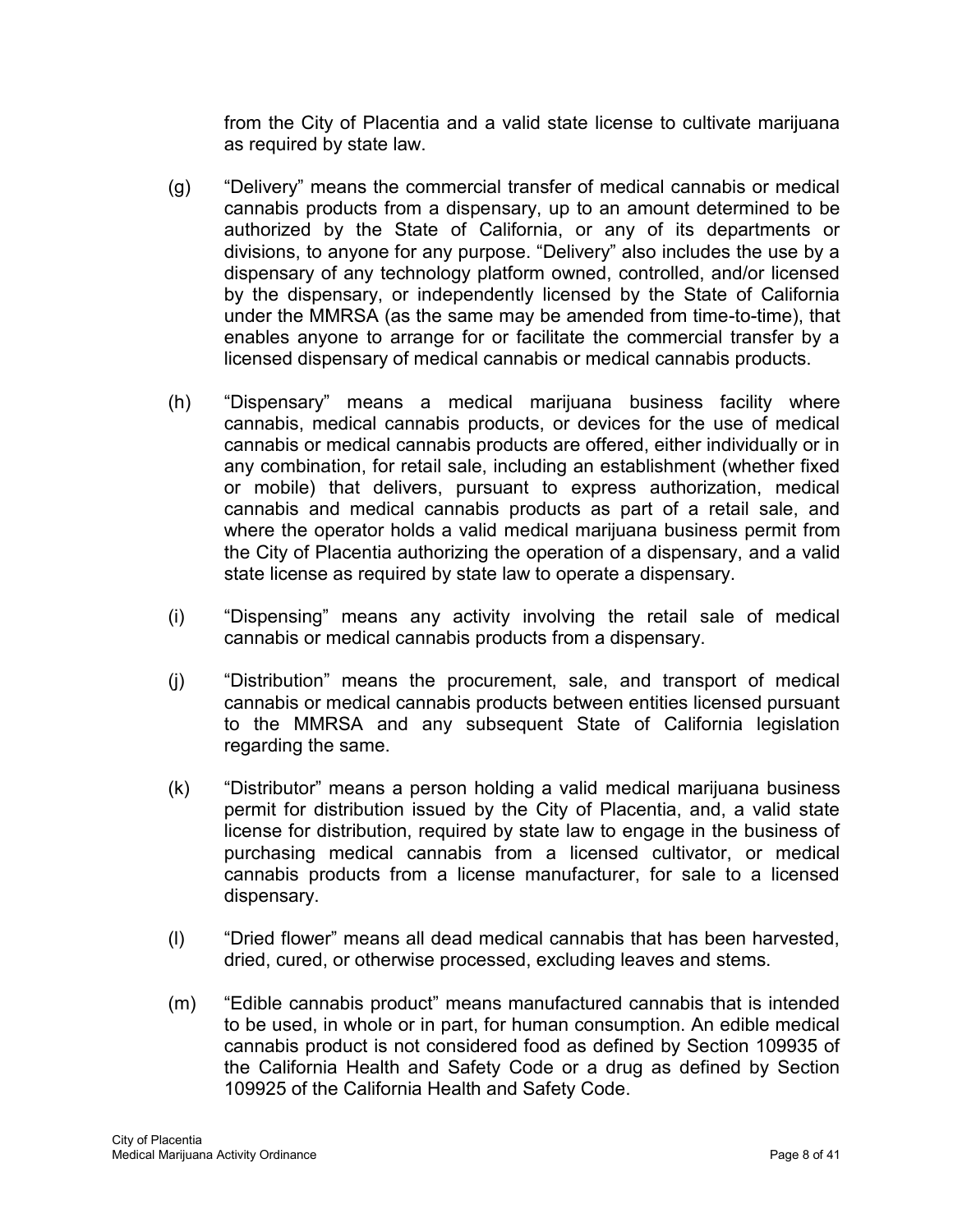- (n) "Live plants" means living medical cannabis flowers and plants, including seeds, sprouts, immature plants (including unrooted clones), and vegetative stage plants.
- (o) "Manufacturer" means a person that conducts the production, preparation, propagation, or compounding of manufactured medical cannabis, as defined in this section, or medical cannabis products either directly or indirectly or by extraction methods, or independently by means of chemical synthesis at a fixed location that packages or repackages medical cannabis or medical cannabis products or labels or relabels its container, where the operator holds a valid medical marijuana business permit for manufacturing from the City of Placentia and, after January 1, 2018 or as soon as permitted by the state granting agency, department or division, a valid state license for manufacturing pursuant to MMRSA.
- (p) "Manufactured cannabis" means raw cannabis that has undergone a process whereby the raw agricultural product has been transformed into a concentrate or manufactured product intended for internal consumption or topical application.
- (q) "Manufacturing site" means a location that produces, prepares, propagates, or compounds medical cannabis or medical cannabis products, directly or indirectly, by extraction methods, independently by means of chemical synthesis, or by a combination of extraction and chemical synthesis, and is owned and operated by a person issued a valid Medical marijuana business permit for manufacturing from the City of Placentia and, a valid state license as required for manufacturing of cannabis products.
- (r) "Marijuana" means "cannabis," as that term is defined in this Title.
- (s) "Medical cannabis", "medical marijuana," "medical cannabis product" or "cannabis product" means a product containing cannabis, including, but not limited to, concentrates and extractions, intended to be sold for use by medical cannabis patients in California pursuant to the Compassionate Use Act of 1996 (Proposition 215), found at Section 11362.5 of the California Health and Safety Code (as the same may be amended from time-to-time). For purposes of this Title, "medical cannabis" does not include industrial hemp as defined by Section 81000 of the California Food and Agricultural Code or Section 11018.5 of the California Health and Safety Code.
- (t) "Medical marijuana activity" includes cultivation, manufacture, processing, laboratory testing, transporting, delivery, distribution, or sale of medical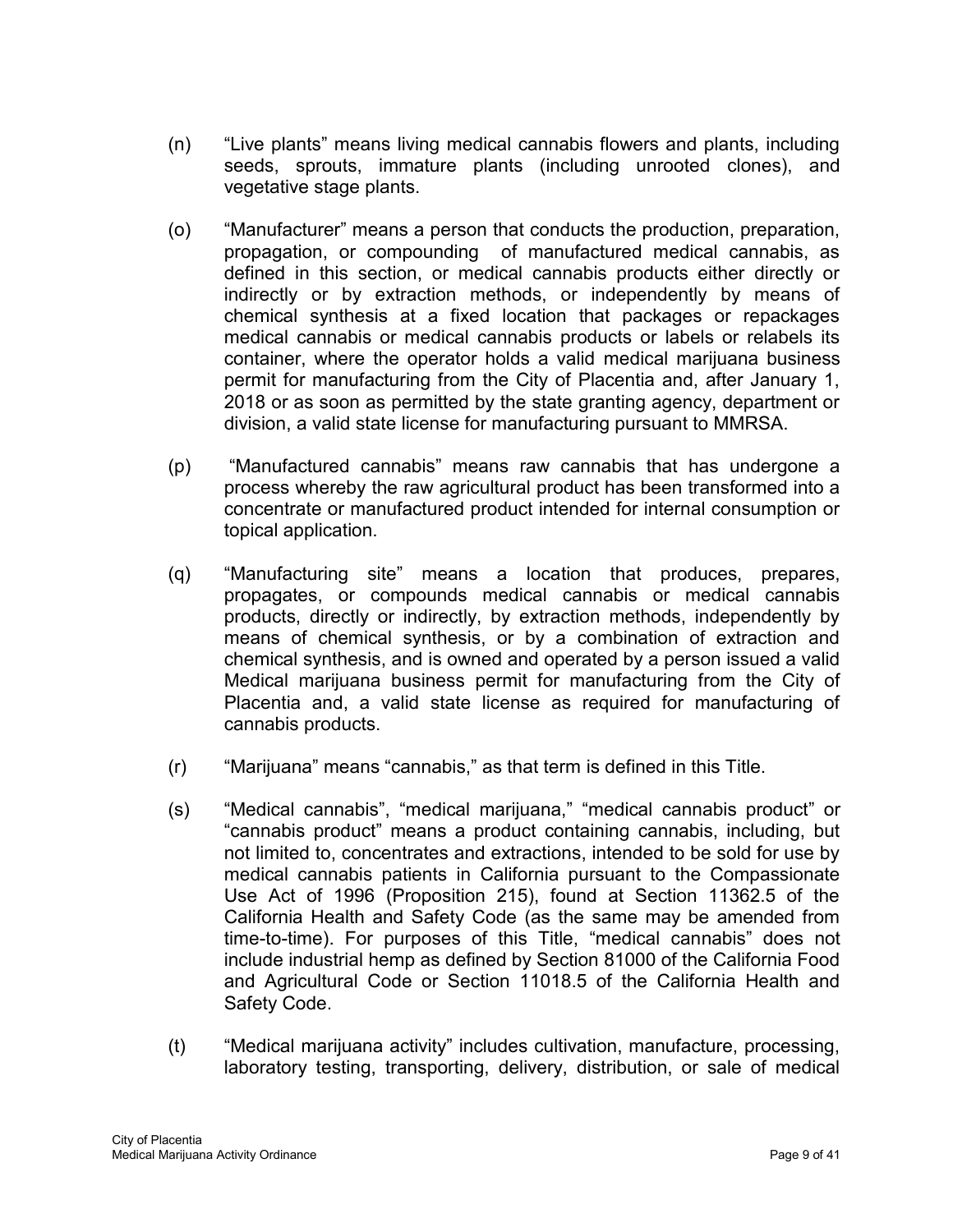cannabis or a medical cannabis product, within the meaning of California Business and Professions Code 19300 et seq.

- (u) "Medical marijuana business" means any business or operation which engages in medical marijuana activity.
- (v) "Medical marijuana business permit" means a regulatory permit issued by the City of Placentia pursuant to this Title to a medical marijuana business, and is required before any medical marijuana activity may be conducted in the City. The initial permit and annual renewal of a medical marijuana business permit is made expressly contingent upon the business' ongoing compliance with all of the requirements of this Title and any regulations adopted by the City governing the medical marijuana activity at issue.
- (w) "Patient" or "qualified patient" shall have the same definition as California Health and Safety Code Section 11362.7 et seq., as it may be amended, and which means a person who is entitled to the protections of California Health & Safety Code Section 11362.5. For purposes of this ordinance, qualified patient shall include a person with an identification card, as that term is defined by California Health and Safety Code Section 11362.7 et seq.
- (x) "Person" means an individual, firm, partnership, joint venture, association, corporation, limited liability company, estate, trust, business trust, receiver, syndicate, or any other group or combination acting as a unit and includes the plural as well as the singular number.
- (y) "Person with an identification card" shall have the meaning given that term by California Health and Safety Code Section 11362.7.
- (z) "State License" means a permit or license issued by the State of California, or one of its departments or divisions, under MMRSA to engage in medical marijuana activity.
- (aa) "Topical cannabis" means a product intended for external use. A topical cannabis product is not considered a drug as defined by Section 109925 of the California Health and Safety Code.
- (bb) "Testing laboratory" means a facility, entity, or site in the City of Placentia that offers or performs tests of medical cannabis or medical cannabis products and that is both of the following:
	- (1) Accredited by an accrediting body that is independent from all other persons involved in the medical cannabis industry in the state.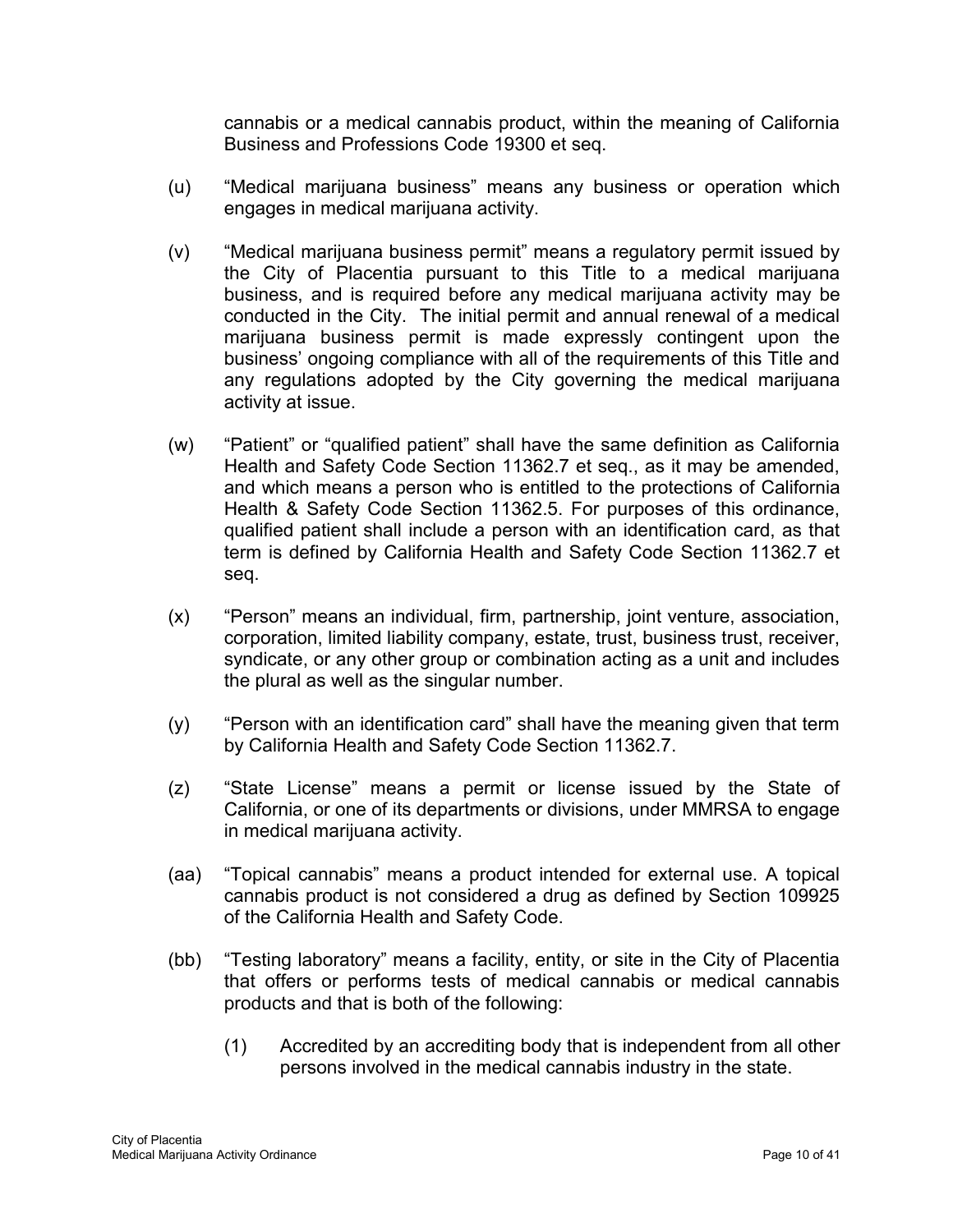- (2) Registered with the State Department of Public Health, and is owned and operated by a person issued a valid medical marijuana business permit for laboratory testing from the City of Placentia and a valid state license for laboratory testing as required by state law.
- (cc) "Transport" means the transfer of medical cannabis or medical cannabis products from the permitted business location of one licensee to the permitted business location of another licensee, for the purposes of conducting medical marijuana activity authorized by the MMRSA.
- (dd) "Transporter" means a person issued a state license, and a medical marijuana business permit by the City of Placentia, authorizing the transport of medical cannabis or medical cannabis products in amounts authorized by the State of California, or by one of its departments or divisions under the MMRSA.

#### **Chapter 12.03. Medical Marijuana Business Permits Required for Owner/Operator; Medical marijuana Work Permit Required for Employees**.

Section 12.030.01. Medical Marijuana Business Permit Required to Engage in Medical Marijuana Business.

- (a) No person may engage in any medical marijuana businessor in any medical marijuanaactivity within the City of Placentia including cultivation, manufacture, processing, laboratory testing, transporting, dispensing, distribution, or sale of medical cannabis or a medical cannabis product unless the person (1) has a valid medical marijuana business permit from the City of Placentia and (2) is currently in compliance with all applicable state and local laws and regulations pertaining to the medical marijuana business and the medical marijuana business activities, including the duty to obtain any required state licenses.
- (b) Until Health & Safety Code Section 11362.775, subdivision (a), is repealed, the City intends that persons eligible to operate collectives or cooperatives under that subdivision shall be eligible to apply for a City permit to conduct medical marijuana activities, but only to the degree those activities are authorizedunder state law for collectives and cooperatives. When the Health & Safety Code Section 11362.775, subdivision (a), is repealed, or as soon as collectives and cooperatives are no longer permitted under state law, any City permit holder operating as a collective or cooperative who has not already obtained a state license for the medical marijuana business activities they are engaged in shall automatically forfeit his or her City medical marijuana business permit. At that point they shall no longer be authorized to engage in any medical marijuana activities in the City until they obtain both a City issued medical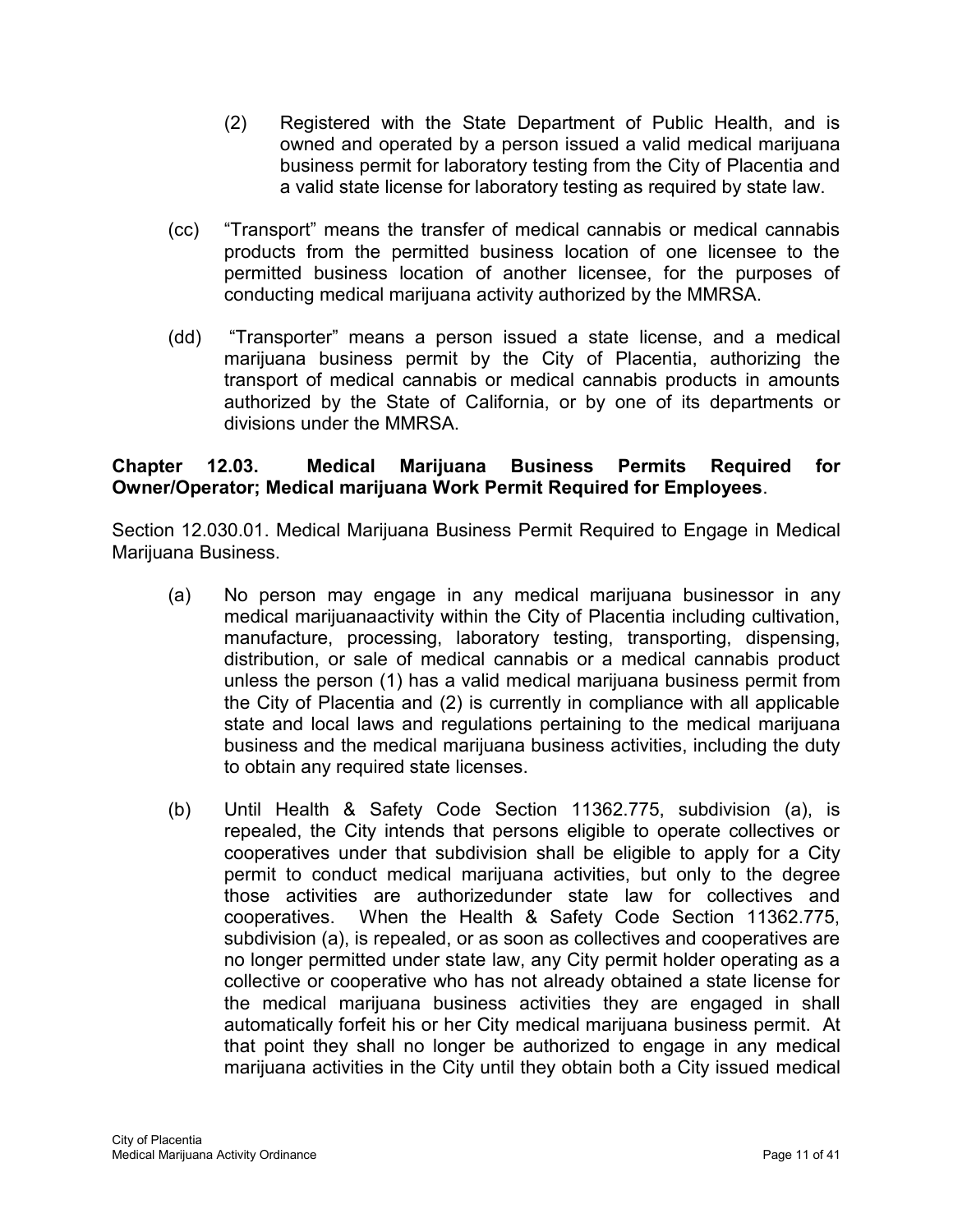marijuana business permit and a state license for thatmedical marijuanaactivity.

Section 12.03.030.Medical Marijuana Employee Permit Required.

- (a) Any person who is an employee or who otherwise works or volunteers within a medical marijuana business must be legally authorized to do so under applicable state law. Employees, workers, or volunteers at businesses that are permitted by the City of Placentia as medical marijuana business cultivators, manufacturers, distributors, or delivers that are operating pursuant to Health & Safety Code section 11362.775 (a) as collectives or cooperatives until that subsection is repealed must be qualified patients or primary caregivers as required by state law.
- (b) Any person who is an employee or who otherwise works or volunteers within a medical marijuana business must obtain a medical marijuana employee work permit from the City prior to performing any work at any medical marijuana business.
- (c) Applications for medical marijuana employee work permits shall be developed and made available by the City Administrator, and shall include, but not be limited to, the following information:
	- (1) Name, address, and phone number of the applicant;
	- (2) Age and verification of applicant. A copy of birth certificate or other proof that the applicant is at least eighteen (18) years of age must be submitted with the application;
	- (3) Name, address of the medical marijuana businesses where the person will be employed, and the name of the primary manager of that business;
	- (4) A list of any crimes for which the applicant has been convicted;
	- (5) Name, address, and contact person for any previous employers from which the applicant was fired, resigned, or asked to leave and the reasons for such dismissal or firing;
	- (6) The application shall be accompanied by fingerprints and a recent photograph of the applicant in a form and manner as required by the City Administrator or his/her designee(s)
	- (7) A signed statement under penalty of perjury that the information provided is true and correct.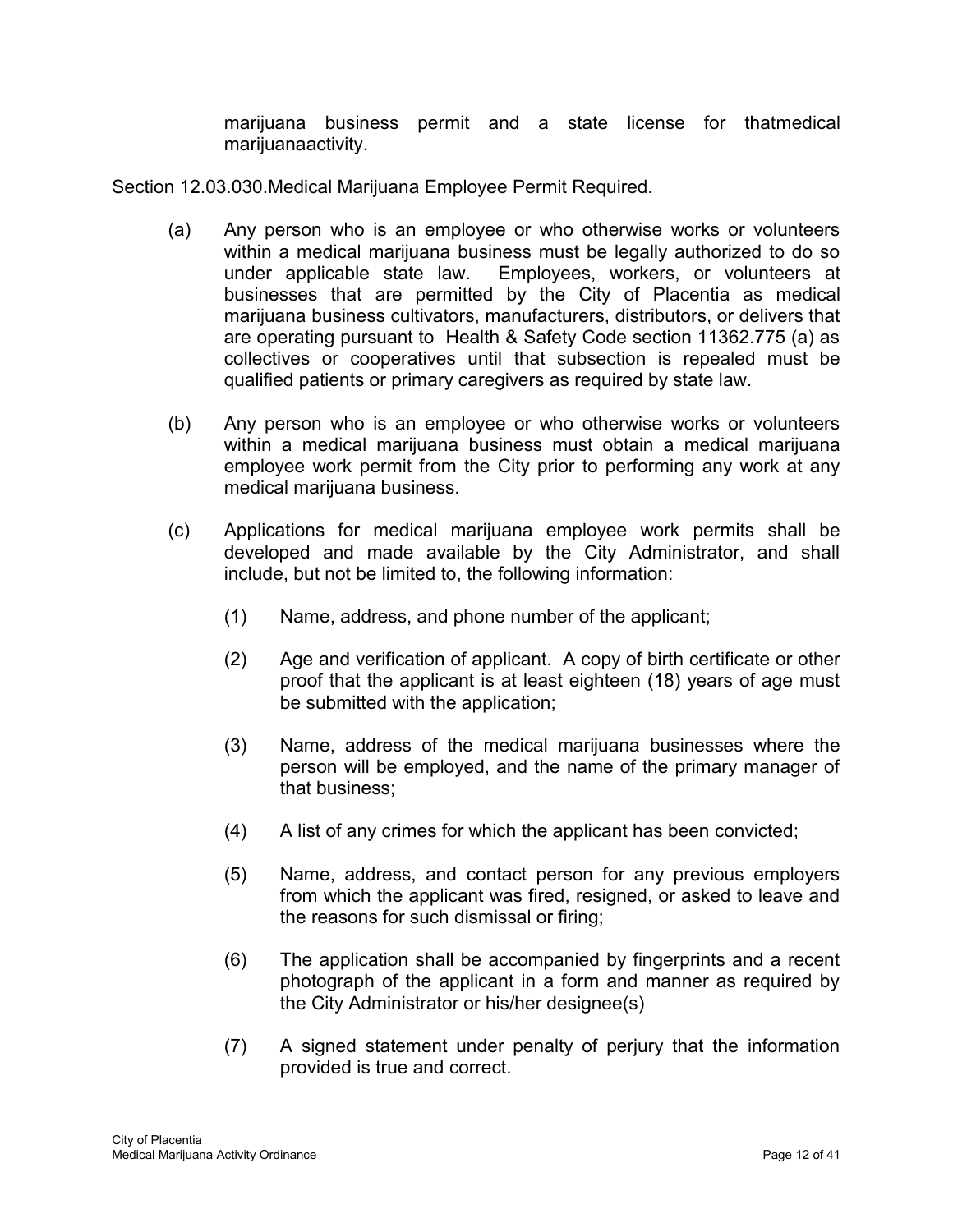- (8) If applicable, verification that the applicant is a qualified patient or primary caregiver.
- (9) A fee paid in an amount set by resolution of the City Council in an amount necessary to cover the costs of administering the employee work permit programs. The fee is non-refundable and shall not be returned in the event the work permit is denied or revoked.
- (d) The City Administrator or his or her designee shall review the application for completeness, shall conduct a background check to verify the criminal record, and shall contact previous employers from which the applicant was fired, resigned in order to determine whether the applicant was convicted of a crime or left a previous employer for reasons that show the applicant:
	- (1) Is dishonest or untrustworthy; or
	- (2) Was convicted of a felony, a violent crime, or crime of moral turpitude.

Discovery of these facts showing that the applicant is dishonest or untrustworthy or has been convicted of those types of crimes are grounds for denial of the permit.

- (e) The City Administrator shall issue the medical marijuana work permit or a written denial to the applicant within ninety (90) days of the date the application was deemed complete.
- (f) A work permit shall be valid for a twelve (12) month period and must be renewed on an annual basis. Renewal applications shall contain all the information required in subsection (b) above including the payment of a renewal application fee in an amount to be set by resolution of the City Council.
- (g) In the event a person changes employment from one medical marijuana business in the City to another, the work permit holder shall notify the City Administrator or his/her designee(s) in writing of the change within ten (10) days, or the work permit shall be suspended or revoked and such person shall not be permitted to work at any medical marijuana business in the City.
- (h) The City may immediately revoke the medical marijuana work permit should the permit holder be convicted of a crime listed in subsection (c) above or if facts become known to the City Administrator or his/her designee that the permit holder has engaged in activities showing that the he or she is dishonest or untrustworthy.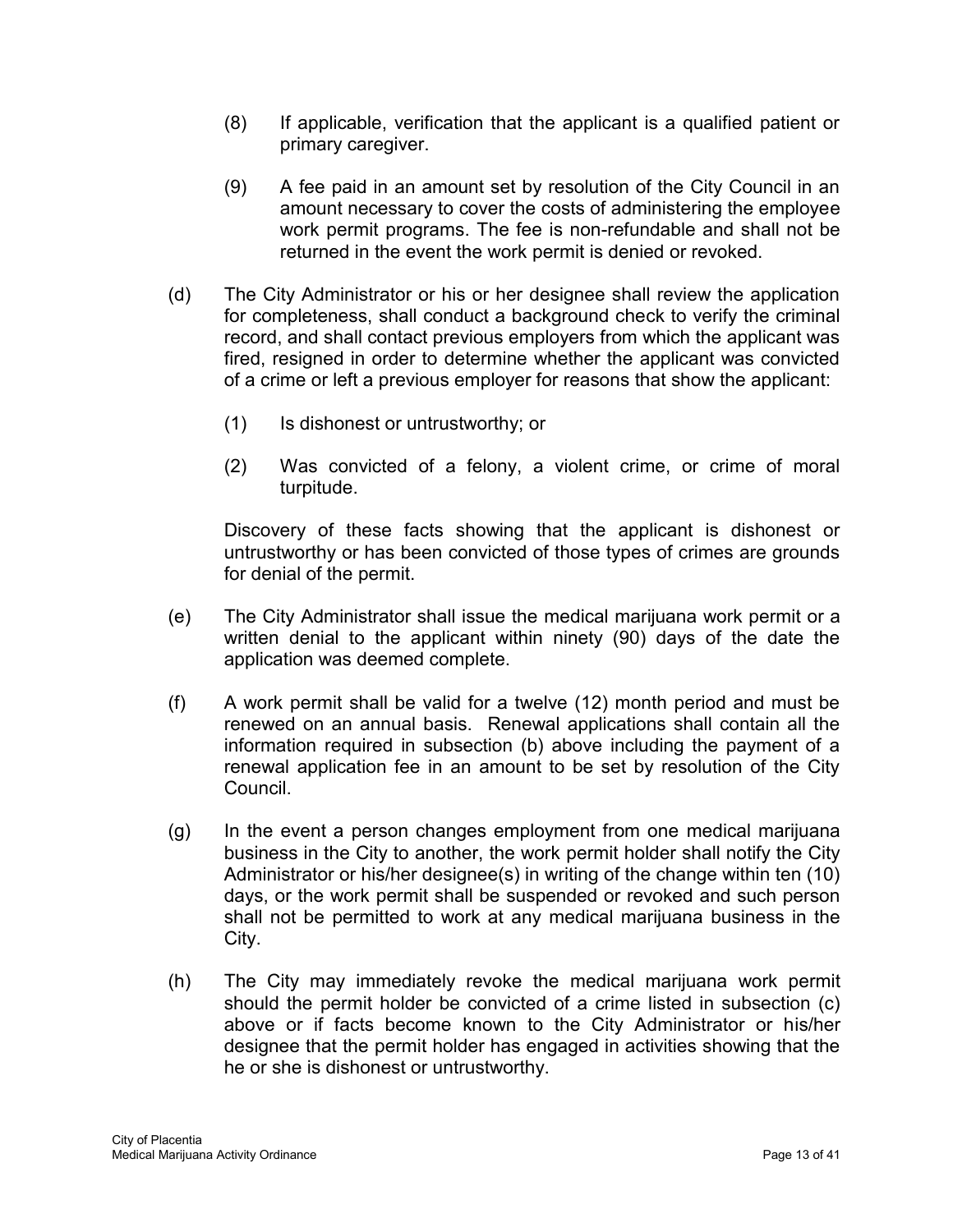- (i) The City Administrator or his/her designee(s) is hereby authorized to promulgate all regulations necessary to implement the work permit process and requirements.
- (j) The applicant may appeal the denial or revocation of a medical marijuana work permit by filing a notice of appeal with the City Clerk within ten (10) days of the date the applicant received the notice of denial, which appeal shall be conducted as set forth in Chapter 12.055 of this Title.
- (k) The City Administrator or his or her designee shall issue a permit in the form of a personal identification card that can be worn by the employee. The personal identification card shall be worn approximately chest-high on their outermost garment, in a prominent and visible location. The identification card shall be maintained in good and readable condition at all times.

#### **Chapter 12.04. Number and Type of Authorized Medical Marijuana Businesses Permitted; Increase in Numbers and Types; Violations**.

Section 12.04.010. Maximum Number, by Type, of Each Medical Marijuana Business Permitted to Operate within the City.

The initial maximum number of each type of medical marijuana business that shall be permitted to operate in the City at any one given time shall be as follows:

(1) Cultivation: maximum of one (1).

In addition to the above, one (1) additional cultivation permit may be issued to a person who holds or is being granted a manufacturing permit under this Title, provided the cultivation is being conducted for the sole purpose of obtaining medical marijuana which willbe used in the manufacturing process.

- (2) Manufacturing: maximum of one (1)
- (3) Transporting: maximum of one (1)
- (4) Testing: maximum of one (1)
- (5) Distribution: maximum of one (1)
- (6) Dispensary: maximum of one (1)

Sections 12.04.010 and 12.04.020 are only intended to create a maximum number of medical marijuana businesses that may be issued permits to operate in the City under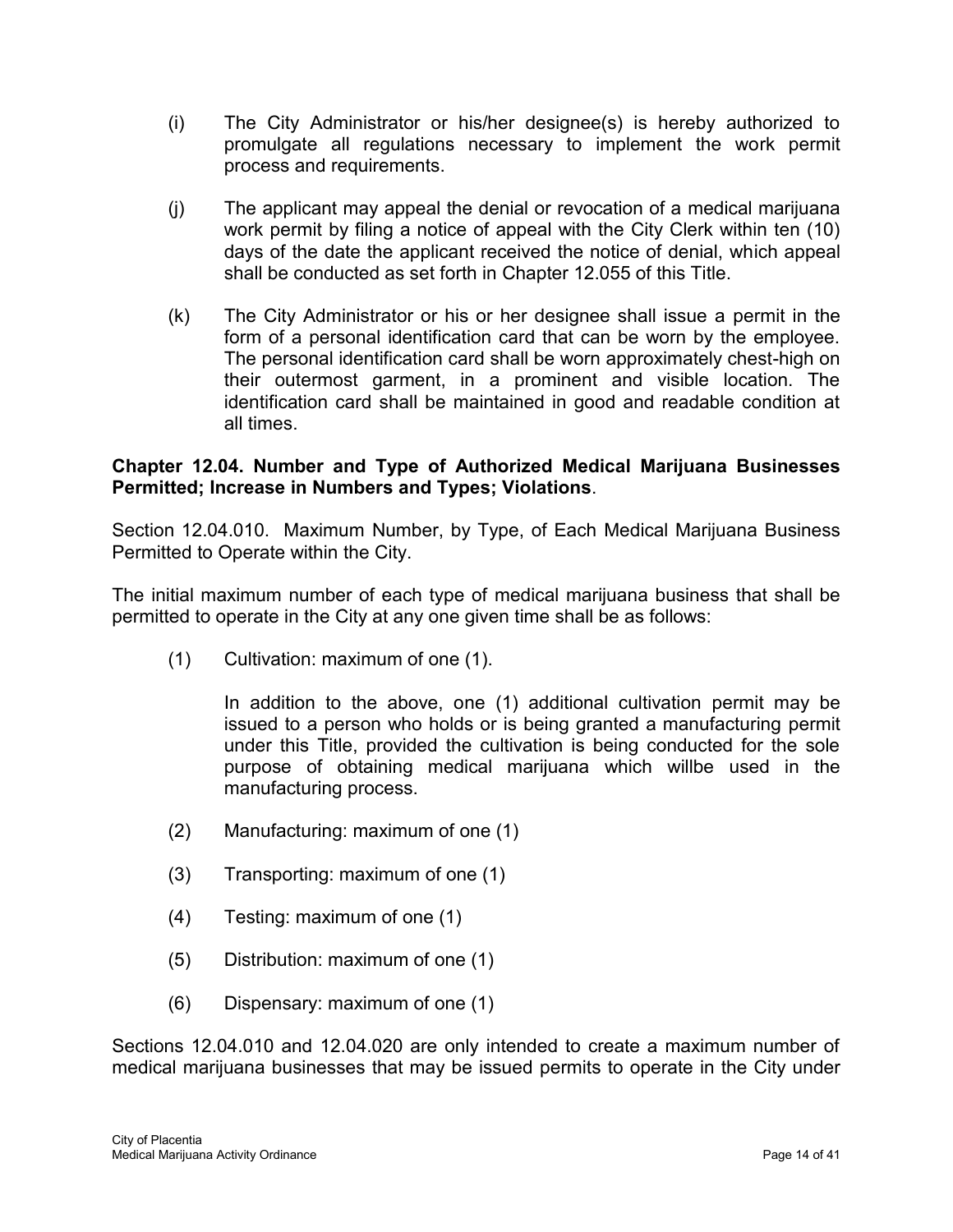each category. Nothing in this Title creates a mandate that the City Council must issue any or all of the medical marijuana business permits potentially available.

Section 12.04.020. City Council Review and Increased Maximum Number of Medical Marijuana Business Permits to be Issued.

- (a) Eighteen (18) months after the first medical marijuana business permit for a dispensary is issued, the City Administrator shall deliver a report to the City Council during a regular meeting which examines the positive and negative impacts all of the medical marijuana business(es) have had on the community during the preceding eighteen (18) months. The report shall include, among other things, an analysis of how the medical marijuana business have complied with state and local regulations, any positive or negative community and law enforcement impacts, and any revenue generated. If after hearing the report the Council makes a determination that there are no significant consequences of allowing these medical marijuana businesses to operate in the City, the City Council at its sole discretion may vote to expand the number of authorized medical marijuana businesses to the maximum number listed in subsection (b) below. If the City Council takes no action, or finds that the impacts are unacceptable, then the maximum number and type of medical marijuana businesses authorized shall continue to be limited to the numbers authorized in Section 12.04.010.
- (b) The increased maximum number of medical marijuana businesses that shall be permitted to operate in the City at any one given time shall be as follows:
	- (1) Cultivation: maximum of two (2).

In addition to the above, one (1) additional cultivation permit may be issued to a person who holds or is being granted a manufacturing permit under this Title, provided the cultivation is being conducted for the sole purpose of obtaining medical marijuana which willbe used in the manufacturing process.

- (2) Manufacturing: maximum of one (1)
- (3) Transporting: maximum of one (1)
- (4) Testing: maximum of one (1)
- (5) Distribution: maximum of one (1)
- (6) Dispensary: maximum of two (2)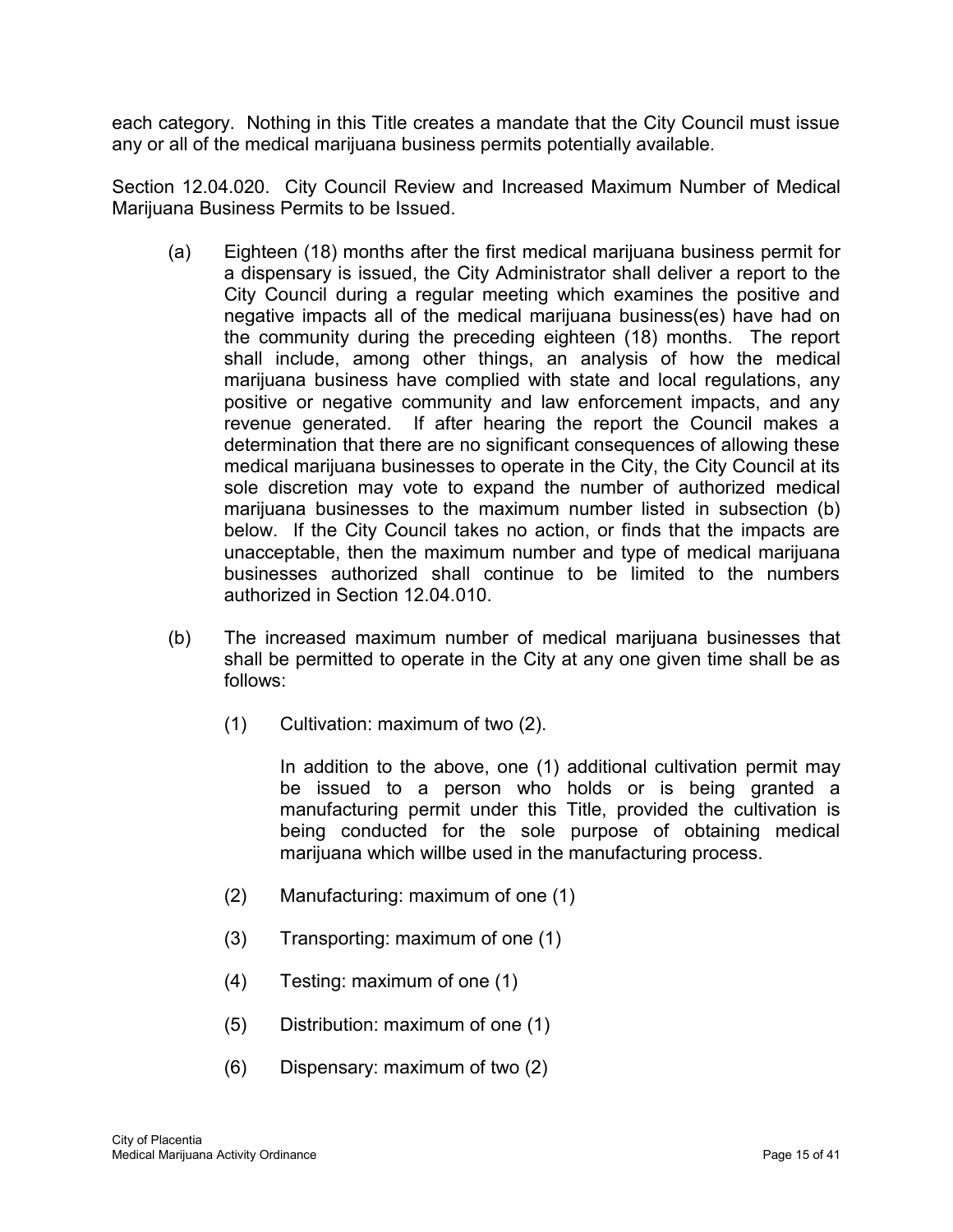#### **Chapter 12.05.Application for Medical Marijuana Business Permit: Renewal Applications; and Effect of Revocation or Suspension of State License**.

12.05.010 Initial Application Procedure.

- (a) The City Council shall adopt by resolution the procedures which will govern the application process, and the manner in which the decision will ultimately be made regarding the issuance of any medical marijuana business permit(s). The resolution shall authorize the City Administrator or his or her designee to prepare the necessary forms, adopt any necessary rules, regulations and processes, solicit applications, conduct initial evaluations of the applicants, and to ultimately provide a final recommendation to the City Council.
- (b) At the time of filing, each applicant shall pay an application fee established by resolution of the City Council, to cover all costs incurred by the City in the application process.
- (c) After the initial review the City Administrator or his designee will make a recommendation to the City Council, and the City Council shall make a final determination in accordance with Chapter 12.06.
- (d) THE CITY'S RESERVATION OF RIGHTS:

The City reserves the right to reject any or all applications. The City may alsomodify, postpone, or cancelany request for applications,or the entire program under this title, at any timewithout liability, obligation, or commitment to any party, firm, or organization. Persons submitting applications assume the risk that all or any part of the program, or any particular category of permit potentially authorized under this Title, may be cancelled at any time prior to permit issuance. The City furtherreserves the right to request and obtain additional information from any candidate submitting an application.In addition to any other justification provided a failure to comply with other requirements in this Title, an application RISKS BEING REJECTED for any of the following reasons:

- (1) Proposal received after designated time and date.
- (2) Proposal not containing the required elements, exhibits, nor organized in the required format.
- (3) Proposal considered not fully responsive to this request for permit application.
- (4) Proposal contains excess or extraneous material not called for in the request for permit application.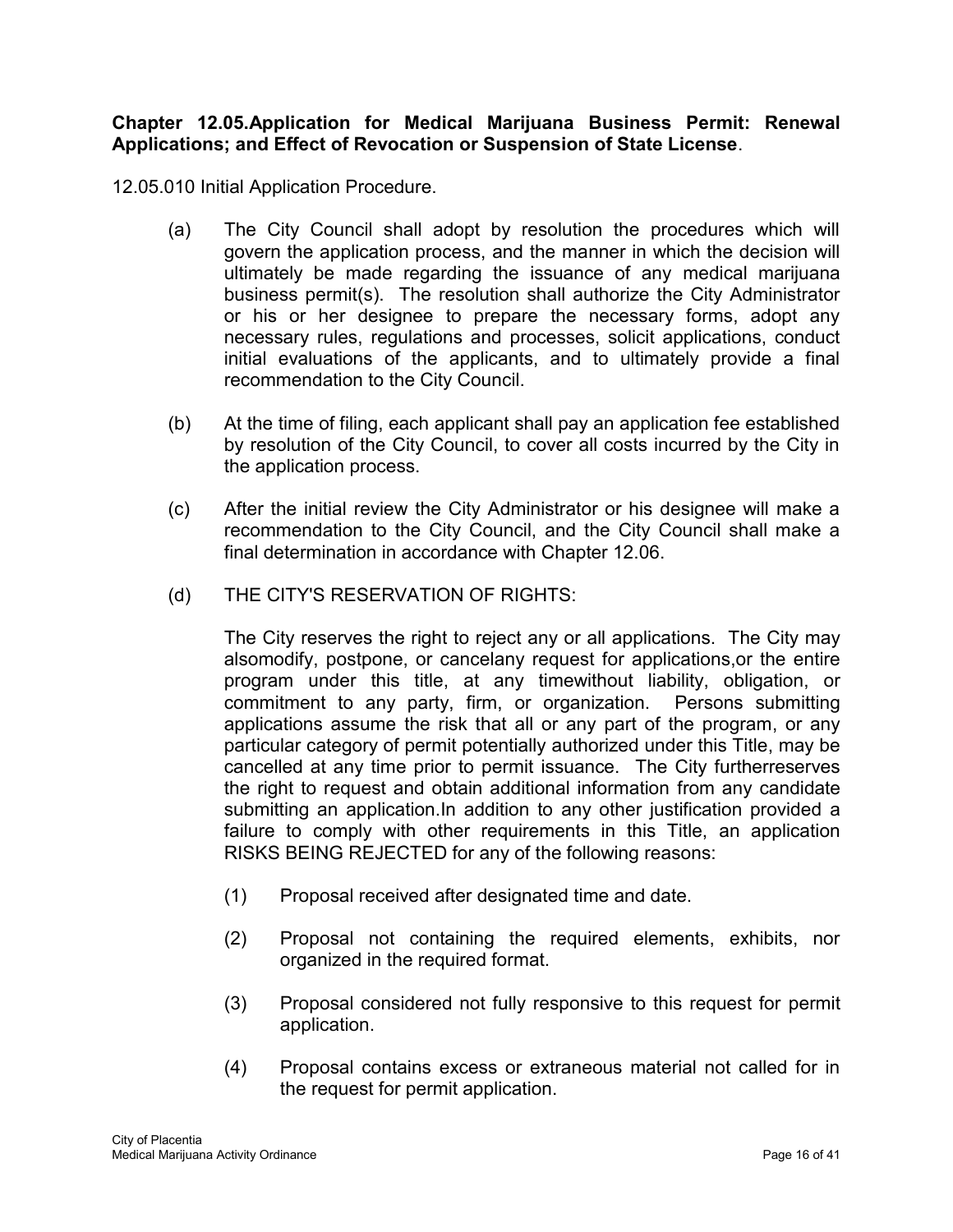12.05.020.Expiration of Medical Marijuana Business Permits. Each medical marijuana business permit issued pursuant to this Title shall expire twelve (12) months after the date of its issuance. Medical marijuana permits may be renewed as provided in section 12.05.040.

12.050.030.Revocation of Permits. Medical Marijuana Business Permits may be revoked for any violation of any law and/or any rule, regulation and/or standard adopted pursuant to this Title 12.12.010.

12.05.040. Renewal Applications.

- (a) An application for renewal of a medical marijuana business permit shall be filed at least sixty (60) calendar days prior to the expiration date of the current permit.
- (b) The renewal application shall contain all the information required for new applications.
- (c) The applicant shall pay a fee in an amount to be set by the City Council to cover the costs of processing the renewal permit application, together with any costs incurred by the City to administer the program created under this Title.
- (d) An application for renewal of a medical marijuana business permit shall be rejected if any of the following exists:
	- (1) The application is filed less than sixty (60) days before its expiration.
	- (2) The medical marijuana business permit is suspended or revoked at the time of the application.
	- (3) The medical marijuana business has not been in regular and continuous operation in the four (4) months prior to the renewal application.
	- (4) The medical marijuana business has failed to conform to the requirements of this Title, or of any regulations adopted pursuant to this Title.
	- (5) The permittee fails or is unable to renew its State of California license.
	- (6) If the City or state has determined, based on substantial evidence, that the permittee or applicant is in violation of the requirements of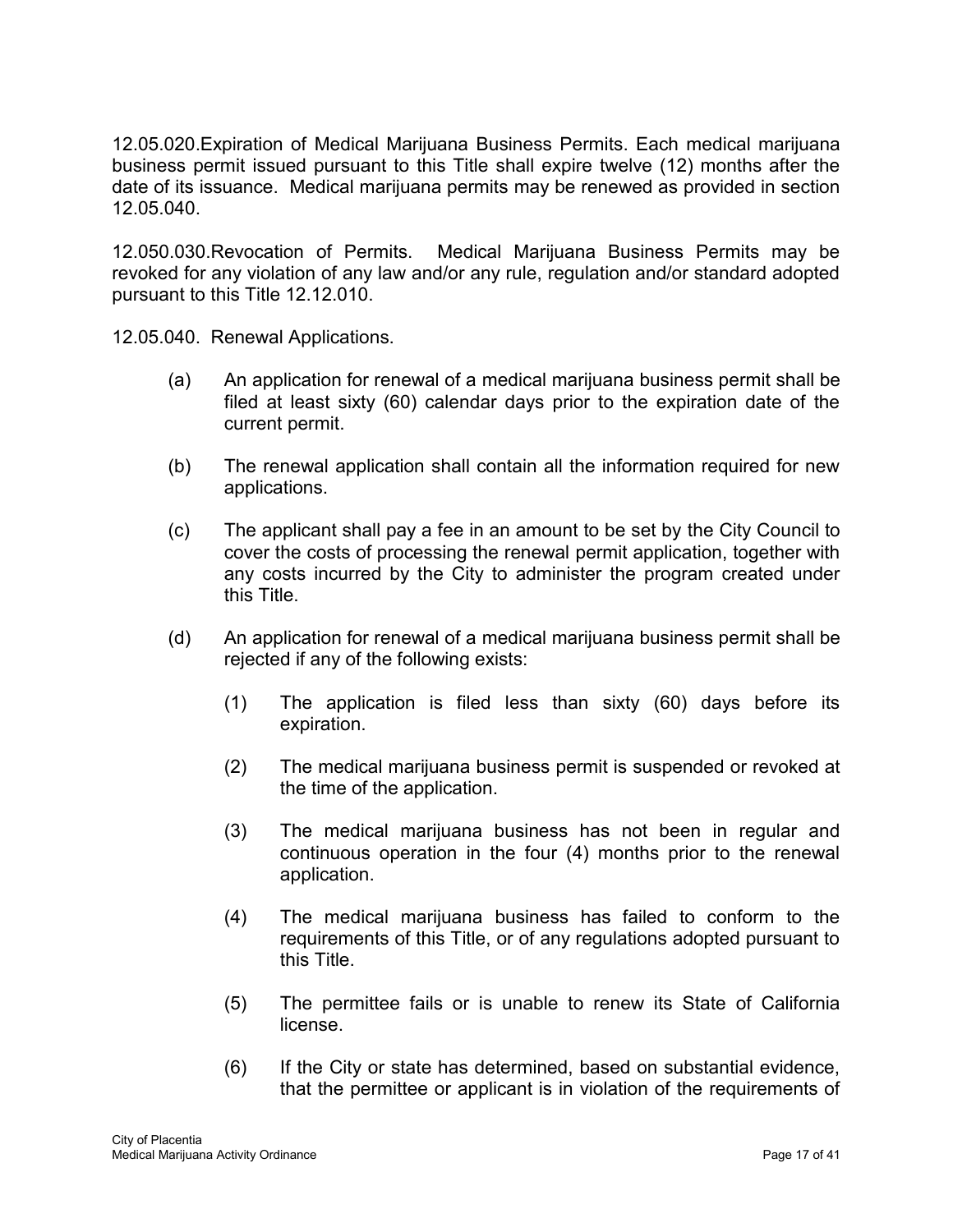this Title, of the City's Municipal Code, or of the state rules and regulations, and the City or state has determined that the violation is grounds for termination or revocation of the medical marijuana business permit.

- (e) The City Administrator or his designee is authorized to make all decisions concerning the issuance of a renewal permit. In making the decision, the City Administrator or his designee is authorized to impose additional conditions to a renewal permit, if it is determined to be necessary to ensure compliance with state or local laws and regulations or to preserve the public health, safety or welfare. Appeals from the decision of the City Administrator or his designee shall be handled pursuant to Chapter 12.055.
- (f) If a renewal application is rejected, a person may file a new application pursuant to this Title no sooner than one (1) year from the date of the rejection.

12.05.050. Effect of state license suspension, revocation, or termination.

Suspension of a license issued by the State of California, or by any of its departments or divisions, shall immediately suspend the ability of a medical marijuana business to operate within the City, until the State of California, or its respective department or division, reinstates or reissues the State license. Should the State of California, or any of its departments or divisions, revoke or terminate the license of a medical marijuana business, such revocation or termination shall also revoke or terminate the ability of a medical cannabis business to operate within the City of Placentia.

#### **Chapter 12.055. Appeals**.

Section 12.055.010. Appeals from Decisions of the City Administrator or his Designee under this Title. Unless specifically provided elsewhere to the contrary, whenever an appeal is provided for in this Title from a decision of the City Administrator or his or her designee, the appeal shall be conducted as prescribed in this Chapter.

Section 12.055.020. Written request for Appeal.

- (a) Within ten (10) calendar days after the date of a decision of the City Administrator or his designee(s) to revoke, suspend or deny a permit, or to add conditions to a permit, an aggrieved party may appeal such action by filing a written appeal with the City Clerk setting forth the reasons why the decision was not proper.
- (b) At the time of filing the appellant shall pay the designated appeal fee, established by resolution of the City Council from time to time.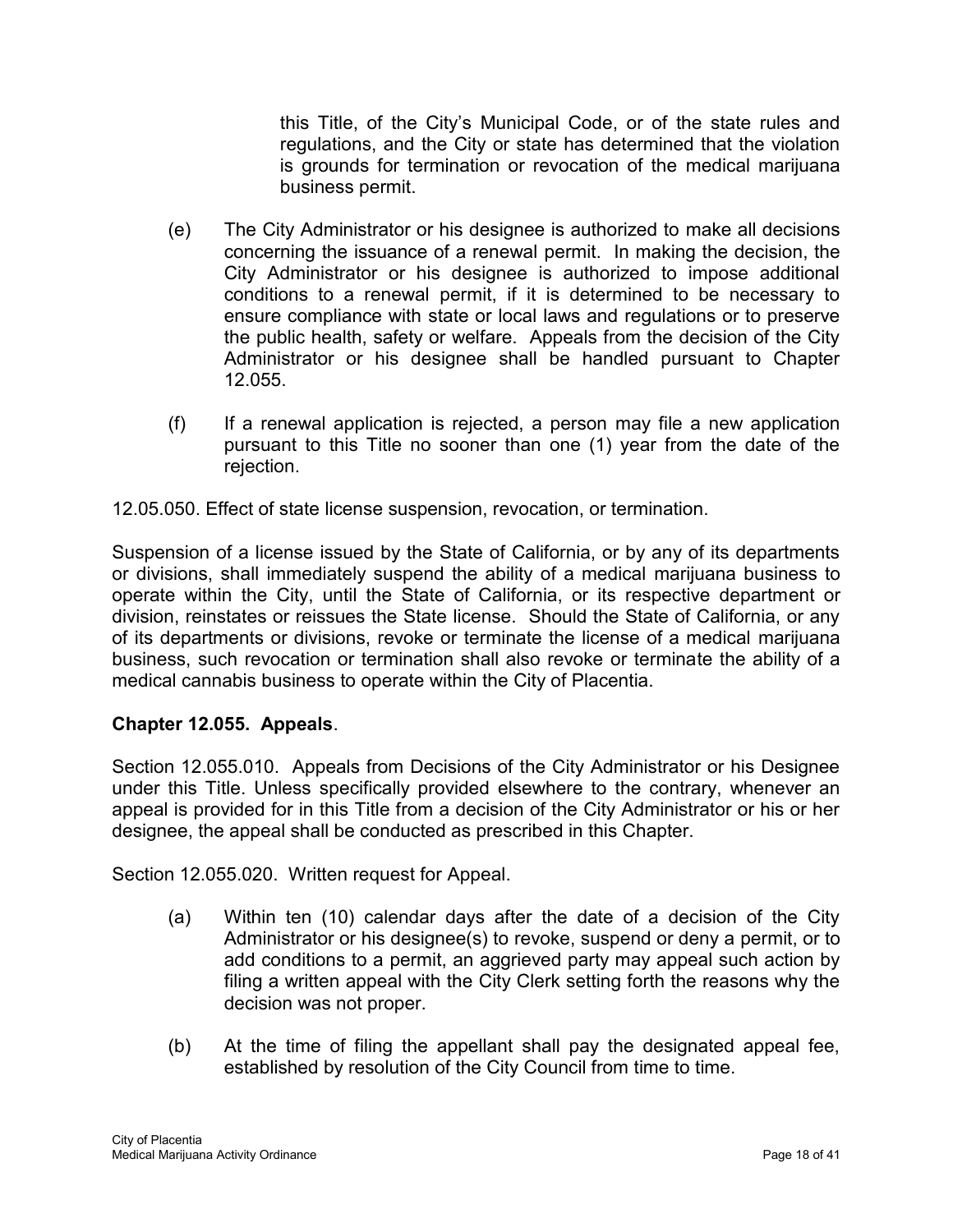Section 12.055.030. Appeal Hearing.

- (a) Upon receipt of the written appeal, the City Clerk shall set the matter for a hearing before the City Council. The City Council shall hear the matter de novo, and shall conduct the hearing pursuant to the procedures set forth by the City.
- (b) The appeal shall be held within a reasonable time after the filing the appeal, but in no event later than ninety (90) days from the date of such filing. The City shall notify the appellant of the time and location at least ten (10) days prior to the date of the hearing.
- (c) At the hearing the appellant may present any information they deem relevant to the decision appealed. The formal rules of evidence and procedure applicable in a court of law shall not apply to the hearing.
- (d) At the conclusion of the hearing the City Council may affirm, reverse or modify the decision appealed. The decision of the City Council shall be final.

#### **Chapter 12.06.Permittee Selection Process**.

12.06.010. Selectionand Review of Finalists.

- (a) The City Council shall adopt by resolution a procedure by which the top three applicants in each category of medical marijuana business will be presented to the City Council for a final determination at a public hearing.
- (b) The top three finalist shall be invited to attend theCity Council meeting, where they will be expected to make a public presentation introducing their team and providing an overview of their proposal. In order to provide adequate time, presentations may be divided over more than one meeting over multiple days as determined to be necessary.
- (c) At least ten (10) days prior to the hearing, notice of the hearing shall be sent to all property owners located within three hundred (300) feet of the proposed business locations of each of the finalists to be considered by the City Council.
- (d) The City Council shall rank the final three candidates and shall select the top candidate in each category of medical marijuana business, which candidate shall become the prevailing candidate. The City Council's decision as to the selection of the prevailing candidateshall be final.
- (e) Official issuance of the medical marijuana business permit, however,is conditioned upon the prevailing candidate obtaining all required land use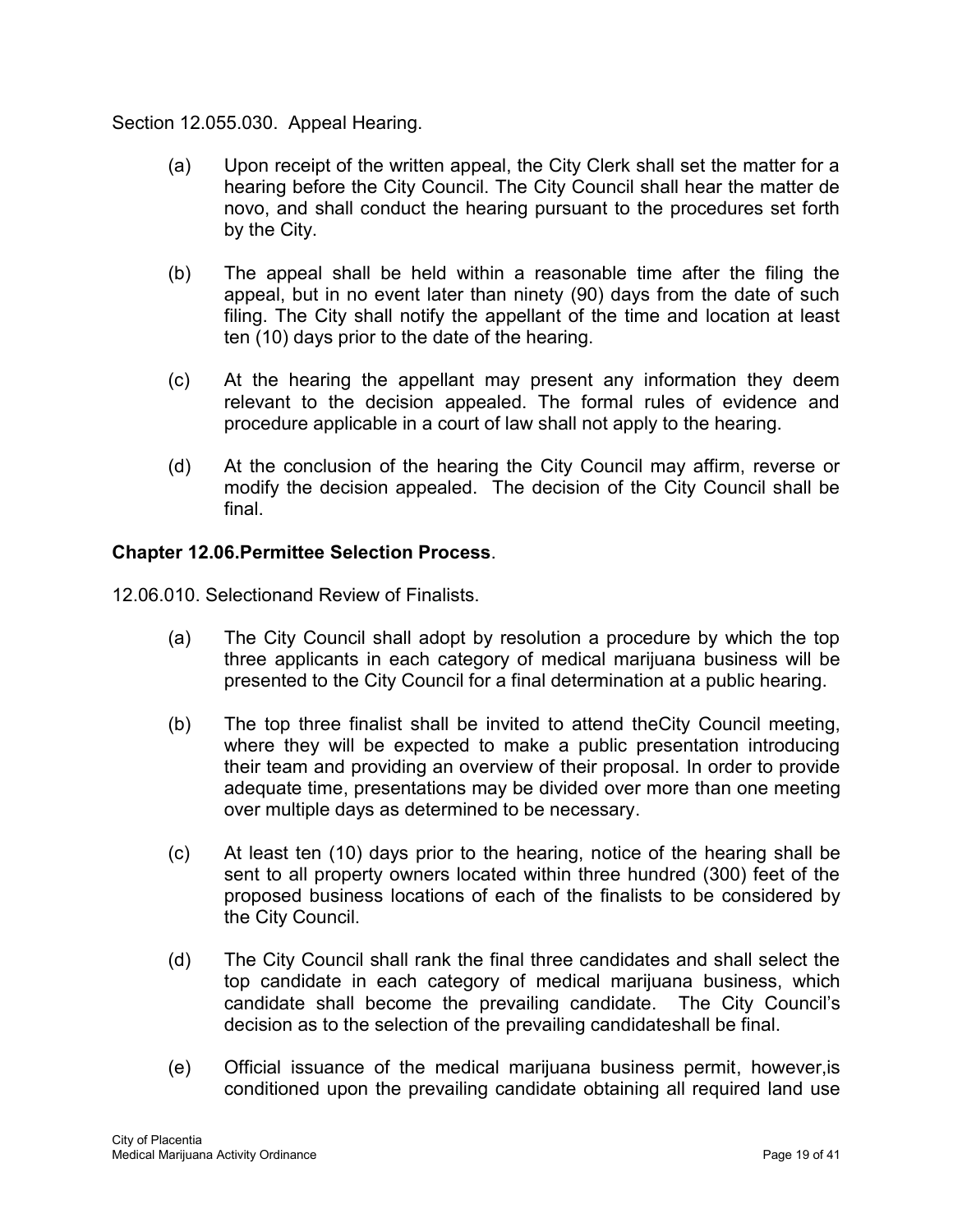approvals. Following the Council's selection, the prevailing candidate shall apply to the City's planning department to obtain any required land use approvalsor entitlements for the permittee's location, if any. Land use approvals shall includebecompliance with all applicable provisions of CEQA.The City Administrator shall formally issue the medical marijuana business permit once the City Administrator and Chief of Police have both affirmed that all of the required land use approvals have been obtained.

- (f) Issuance of a medical marijuana business permit does not create a land use entitlement. The medical marijuana business permit shall only be for a term of twelve (12) months, and shall expire at the end of the twelve (12) month period unless it is renewed as provided herein. Furthermore, no permittee may begin operations, notwithstanding the issuance of a permit, unless all of the state and local laws and regulations, including but not limited to the requirements of this Title and of the permit, have been complied with.
- (e) Notwithstanding anything in this Title to the contrary, the City Council reserves the right to reject any or all applications if it determines it would be in the best interest of the City, taking into account any health, safety and welfare impacts on the community. Applicants shall have no right to a medical marijuana business permit until a permit is actually issued, and then only for the duration of the permit's term. Each applicant assumes the risk that, at any time prior to the issuance of a permit, the City Council may terminate or delay the program created under this Title.
- $(f)$  If an application is denied, a new application may not be filed for one  $(1)$ year from the date of the denial.
- (g) Each person granted a medical marijuana business permit shall be required to pay the permit fee established by resolution of the City Council, to cover the costs of administering the medical marijuana business permit program created in this Title.

12.06.020. Permits to Be Issued to Additional Applicants.

If, within eighteen (18) months following the issuance of any medical marijuana business permit, the City Council determines that one or more additional permits should be made available in the same category, or in the event the first candidate withdraws from the process or its application is terminated for any reason, the City Council shall direct staff to determine whether the second most qualified applicant in that category, based on the final ranking of the finalist, still desires a permit. If the applicant still desires a permit, city staff shall proceed to hold a public hearing, which will include notice to surrounding property owners, to evaluate the second most qualified bidder's application for potential issuance of a permit. The Citywill utilize the same process which was used for the first most qualified applicant. Prior to the hearing, the second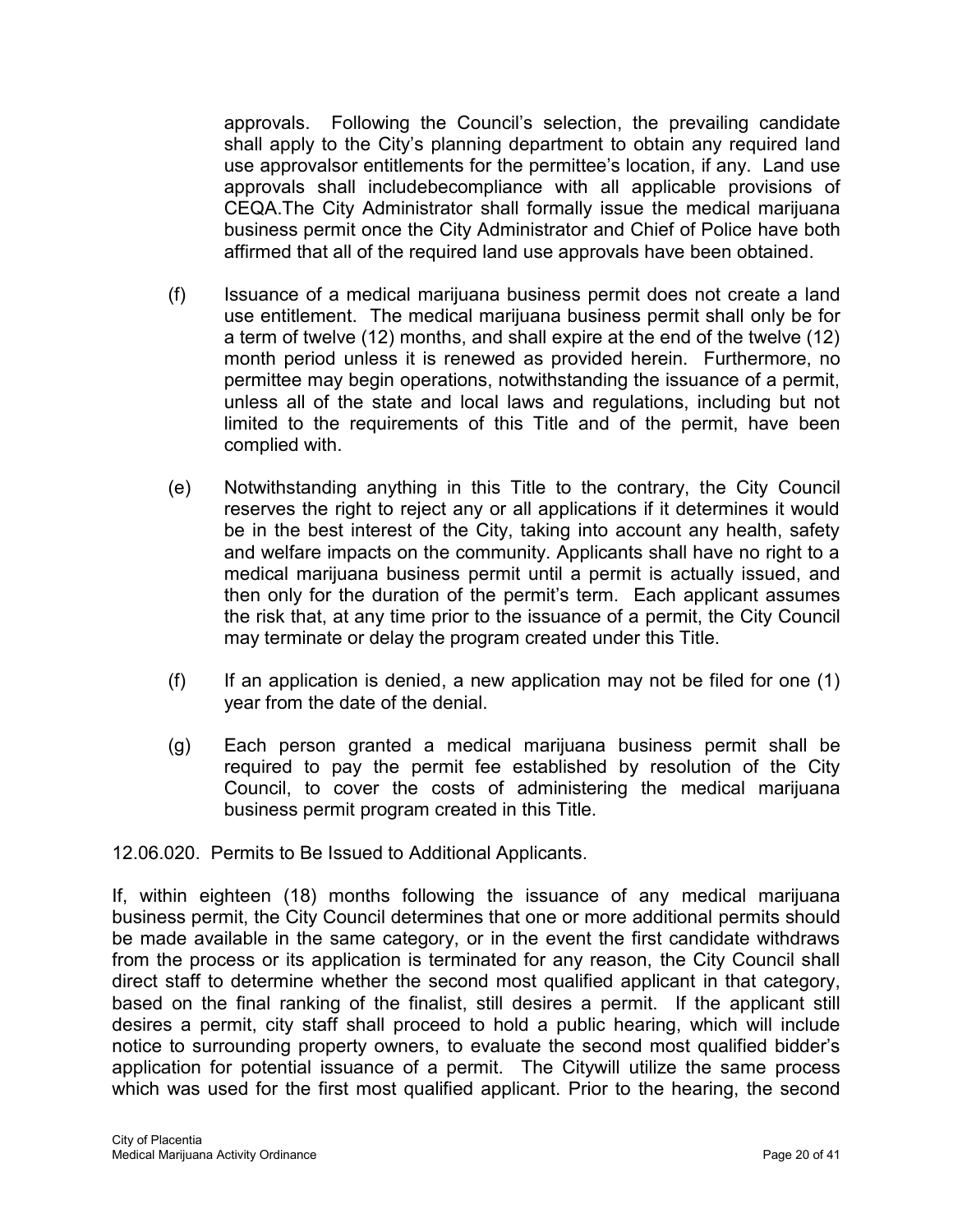most qualified applicant shall be required to complete any additional requirements, and to update any information from its original application, which the City Administrator or his/her designee may determine is reasonably required to verify that the applicant still qualified, and that all of the circumstances are the same as when the original evaluation occurred. The City Council shall then hold the public hearing and make a determination whether permit should be issued to the second most qualified applicant, or denied. If the Council determines a permit should be issued, the applicant shall be required to follow the same process for land use and zoning approvals, before a permit will officially be issued.

Notwithstanding the foregoing, the City shall have no obligation to offer the permit to the second most qualified applicant if the applicant has withdrawn its application, or if the Council finds, based on substantial evidence, that the applicant no longer qualifies, is in violation of state or local laws or regulations, or that it would not be in the community's best interest to grant the permitas a result of impacts on the community's health, safety or welfare.

12.06.030.Permits Awarded to the Same Permittee in More than One Category of Medical Marijuana Business.

The City Council may award more than one medical marijuana business permit to the same applicant, but only for different categories of activities, and only ifit does not violate any state law restrictions on the total number and types of permit combinations that may be simultaneously held.

12.06.040. Prohibition on Transfer of Medical Marijuana Business Permits.

- (a) No person shall operate a medical marijuana business at any location other than the location specifically authorized and identified on the City issued medical marijuana business permit.
- (b) No person may transfer ownership or control of a medical marijuana business or transfer any medical marijuana business permit issued under this Title. Medical marijuana business permits are not a property right, and permittees have no economic interest in any permit issued to them. Permittees have no right to sell or transfer a medical marijuana business permit to another party, or to have the City Council consider whether they should authorize the transfer of a medical marijuana business permit to another party. Any attempt to transfer ownership of a medical marijuana business or of a medical marijuana business permit shall render the medical marijuana business permit void.
- (c) Any attempt to transfer a medical marijuana business permit or a medical marijuana business shall result in the medical marijuana business permit being declared immediately revoked and/or it is void and no longer of any effect.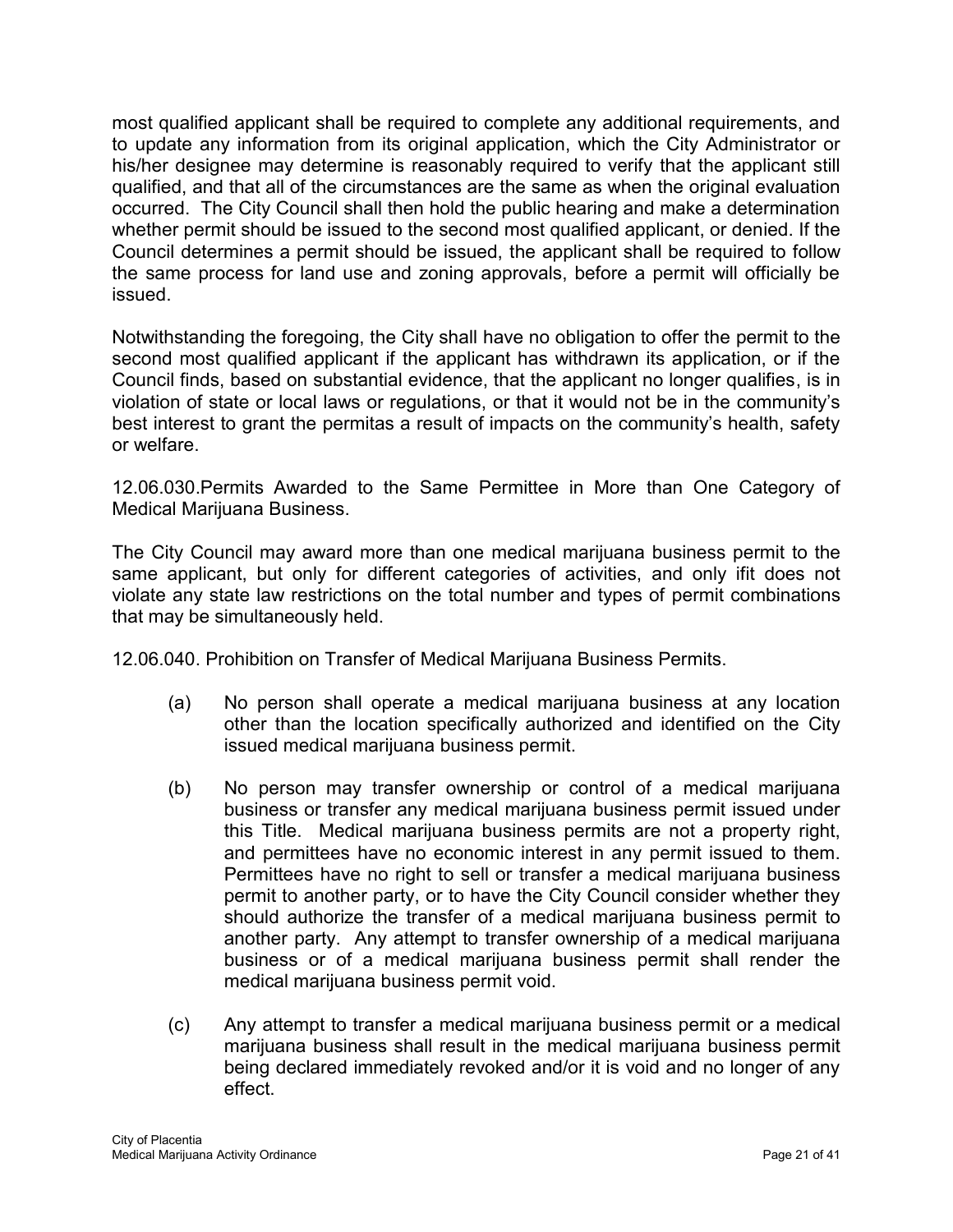In any situation where a permit has been lost as a result of an attempted transfer of the medical marijuana business permit or of the medical marijuana business, or as a result of the abandonment or revocation of the permit, any new permit shall be issued using the standard process for the issuance of permits in the first instance. No preference shall be given to any person proposed as new owner or assignee by the former permit holder. In such case, prior to accepting any new applications, the City shall post the availability of the medical marijuana business permit at issue on the City's website. The City Administrator or his/her designee may take other actions to help ensure the broadest pool of applicants for the new permit.

#### **Chapter 12.065.Requirements Before Permittee May Commence Operations**.

Section 12.065.010. City Business License. Prior to commencing operations a medical marijuana business shall obtain a City of Placentia business license.

Section 12.065.020. Building Permits and Inspection. Prior to commencing operations a medical marijuana business shall be subject to a mandatory building inspection, and must obtain all required permits and approvals which would otherwise be required for any business of the same size and intensity operating in that zone. This includes but is not limited to obtaining any required building permit(s), fire department approvals, Health Department approvals and other zoning and land use permit(s) and approvals.

Section 12.065.030. Certification from Development Services Director. Prior to commencing operations, a medical marijuana business must obtain a certification from the Development Services Director certifying that the business is located on a site that meets all of the requirements of the City's Zoning and Municipal Code, including Chapter 23.45 (Medical Marijuana Uses and Activities).

Section 12.065.040. Right to Occupy and to Use Property. As a condition precedent to the City's issuance of a medical marijuana business permit pursuant to this Title, any person intending to open and to operate a medical marijuana business shall provide sufficient evidence of the legal right to occupy and to use the proposed location. In the event the proposed location will be leased from another person, the applicant shall be required to provide a signed and notarized statement from the owner of the property, acknowledging that the property owner has read this Title and consents to the operation of the medical marijuana business on the owner's property.

12.065.050. Limitations on City's Liability. To the fullest extent permitted by law, the City of Placentia shall not assume any liability whatsoever with respect to having issued a medical marijuana business permit pursuant to this Title or otherwise approving the operation of any medical marijuana business. As a condition to the approval of any medical marijuana business permit, the applicant shall be required to meet all of the following conditions before they can receive the medical marijuana business permit: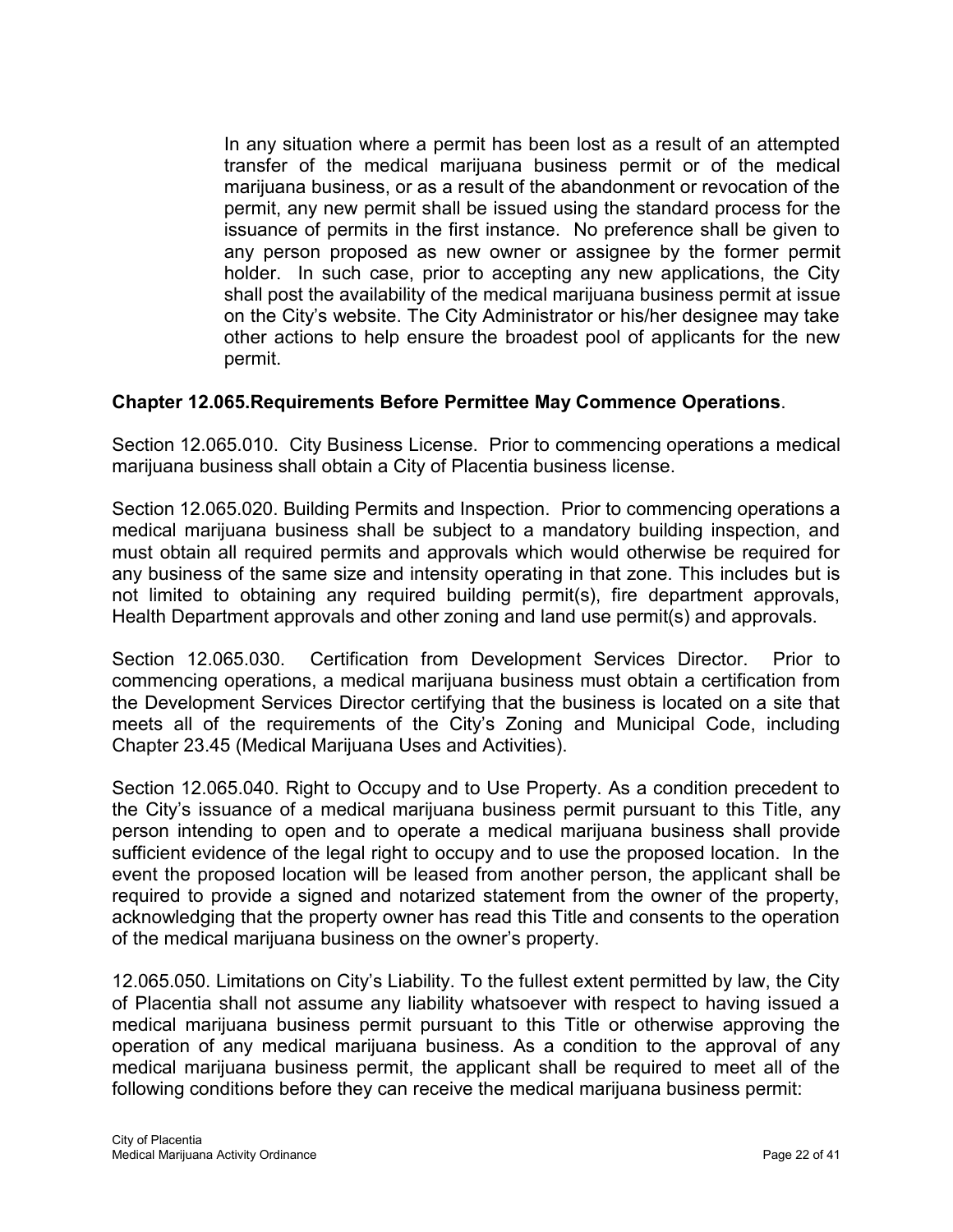- (a) They must execute an agreement, in a form approved by the city attorney, agreeing to indemnify, defend (at applicant's sole cost and expense), and hold the City of Placentia, and its officers, officials, employees, representatives, and agents, harmless, from any and all claims, losses, damages, injuries, liabilities or losses which arise out of, or which are in any way related to, the City's issuance of the medical marijuana business permit, the City's decision to approve the operation of the medical marijuana business or activity, to process used by the City in making its decision, or the alleged violation of any federal, state or local laws by the medical marijuana business or any of its officers, employees or agents.
- (b) Maintain insurance at coverage limits, and with conditions thereon determined necessary and appropriate from time to time by the city attorney.
- (c) Reimburse the City of Placentia for all costs and expenses, including but not limited to attorney fees and costs and court costs, which the City of Placentia may be required to pay as a result of any legal challenge related to the City's approval of the applicant's medical marijuana business permit, or related to the City's approval of a medical marijuana activity. The City of Placentia may, at its sole discretion, participate at its own expense in the defense of any such action, but such participation shall not relieve any of the obligations imposed hereunder.

#### **Chapter 12.07. Operating Requirements for All Medical Marijuana Businesses Permitted Under this Title**.

Section 12.07.010. Records and Recordkeeping.

- (a) Each owner and operator of a medical marijuana business shall maintain accurate books and records, detailing all of the revenues and expenses of the business, and all of its assets and liabilities. On no less than an annual basis (at or before the time of the renewal of a medical marijuana business permit issued pursuant to this Title), or at any time upon reasonable request of the City, each medical marijuana business shall file a sworn statement detailing the number of sales by the medical marijuana business during the previous twelve month period (or shorter period based upon the timing of the request), provided on a per-month basis. The statement shall also include gross sales for each month, and all applicable taxes paid or due to be paid.
- (b) Each owner and operator of a medical marijuana business shall maintain a current register of the names and the contact information (including the name, address, and telephone number) of anyone owning or holding an interest in the medical marijuana business, and separately of all the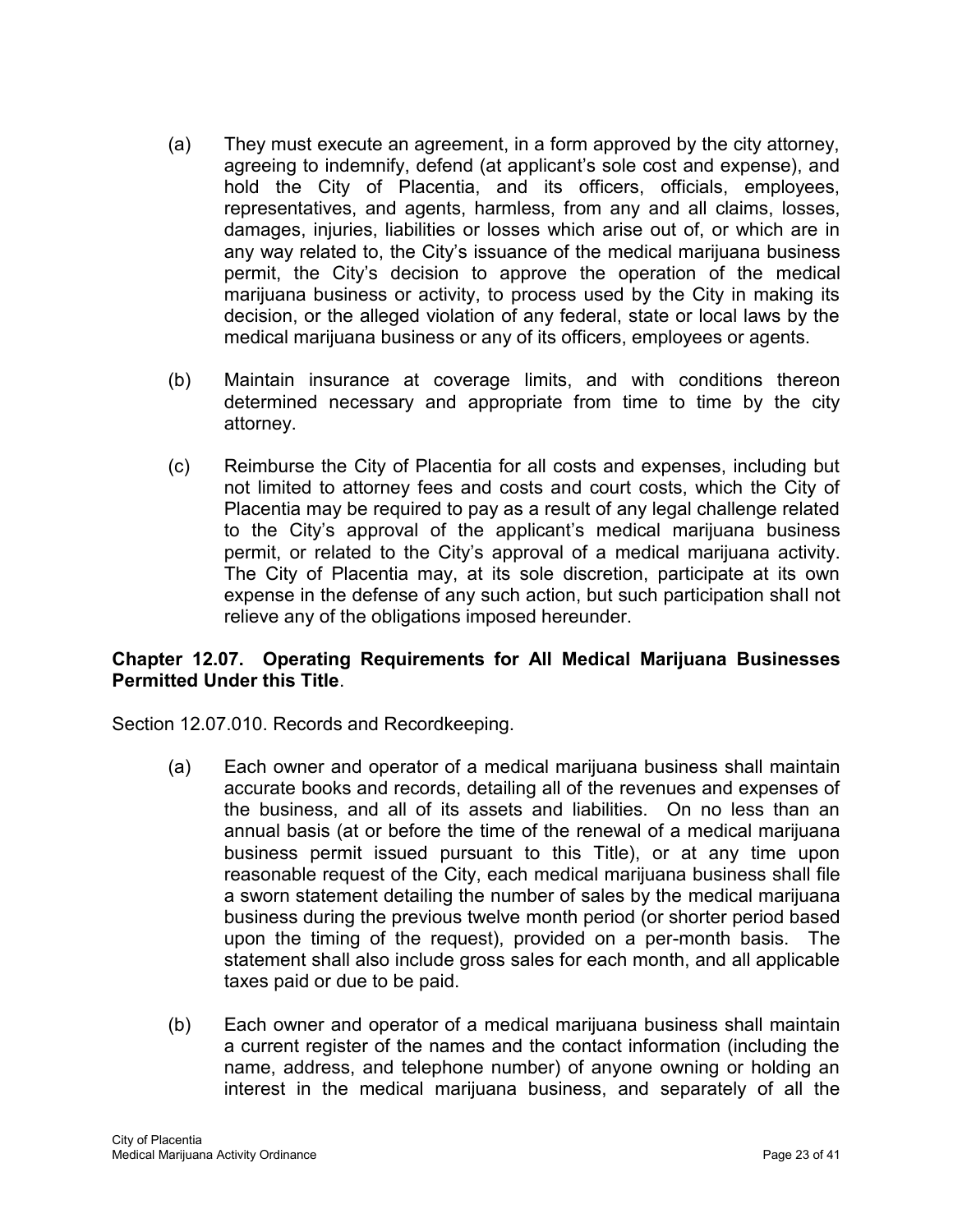officers, managers, employees, agents and volunteers currently employed or otherwise engaged by the medical marijuana business. The register required by this paragraph shall be provided to the City Administrator or his/her designee(s) upon a reasonable request.

- (c) Each medical marijuana business shall maintain a record of all persons, patients, collectives and primary caregivers served by the medical marijuana business, for a period of no less than four (4) years.
- (d) All medical marijuana businesses shall maintain an inventory control and reporting system that accurately documents the present location, amounts, and descriptions of all cannabis and cannabis products for all stages of the growing and production or manufacturing, laboratory testing and distribution processes until purchase by or distribution to a qualified patient or primary caregiver.
- (e) Subject to any restrictions under the Health Insurance Portability and Accountability Act (HIPPA) regulations, each medical marijuana business shall allow City of Placentia officials to have access to the business's books, records, accounts, together with any other data or documents relevant to its permitted medical marijuana activities, for the purpose of conducting an audit or examination. Books, records, accounts, and any and all relevant data or documents will be produced no later than twentyfour (24) hours after receipt of the City's request, unless otherwise stipulated by the City.

Section 12.07.020. Security Measures.

- (a) A permitted medical marijuana business shall implement sufficient security measures to deter and prevent the unauthorized entrance into areas containing medical cannabis or medical cannabis products, and to deter and prevent the theft of medical cannabis or medical cannabis products at the medical marijuana business. Except as may otherwise be determined by the City Administrator or his/her designee(s), these security measures shall include, but shall not be limited to, all of the following:
	- (1) Preventing individuals from remaining on the premises of the medical marijuana business if they are not engaging in an activity directly related to the permitted operations of the medical marijuana business.
	- (2) Establishing limited access areas accessible only to authorized medical marijuana business personnel.
	- (3) Except for live growing plants which are being cultivated at a cultivation facility, all medical cannabis and medical cannabis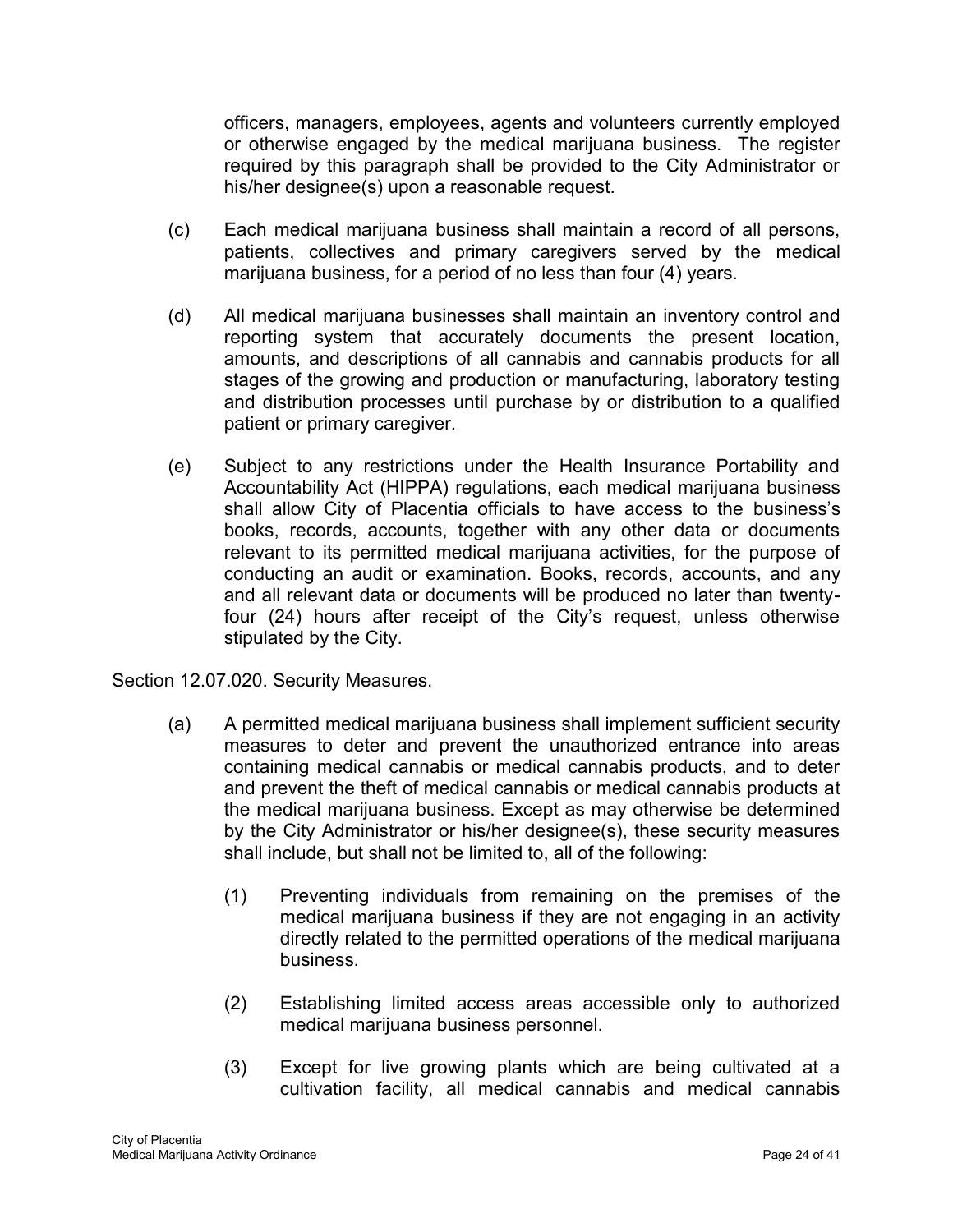products shall be stored in a secured and locked room, safe, or vault. All medical cannabis and medical cannabis products, including live plants which are being cultivated, shall be kept in a manner as to prevent diversion, theft, and loss, except for limited amounts of cannabis used for display purposes or for immediate sale at a dispensary.

- (4) Installing 24-hour security surveillance cameras of at least HDquality to monitor all entrances and exits to and from the premises, all interior spaces within the medical marijuana business which are open and accessible to the public, and all interior spaces where cannabis, cash or currency, is being stored for any period of time on a regular basis. The medical marijuana business shall be responsible for ensuring that the security surveillance camera's footage is remotely accessible by the City Administrator or his/her designee(s), and the City's Police Department, and that it is compatible with the City's software and hardware. In addition, remote and real-time, live access to the video footage from the cameras shall be provided to the City Administrator or his/her designee(s) and to the City's police department. Video recordings shall be maintained for a minimum of forty-five (45) days, and shall be made available to the City Administrator or his designee upon request.
- (5) Sensors shall be installed to detect entry and exit from all secure areas.
- (6) Panic buttons shall be installed in all medical marijuana businesses.
- (7) Having a professionally installed, maintained, and monitored alarm system.
- (8) Any bars installed on the windows or the doors of the medical marijuana business shall be installed only on the interior of the building.
- (9) Security personnel must be licensed by the State of California Bureau of Security and Investigative Services personnel and shall be subject to the prior review and approval of the City Administrator or his/her designee(s), with such approval not to be unreasonably withheld.
- (10) Each medical marijuana business shall have the capability to remain secure and operational during a power outage and shall ensure that all access doors are not solely controlled by an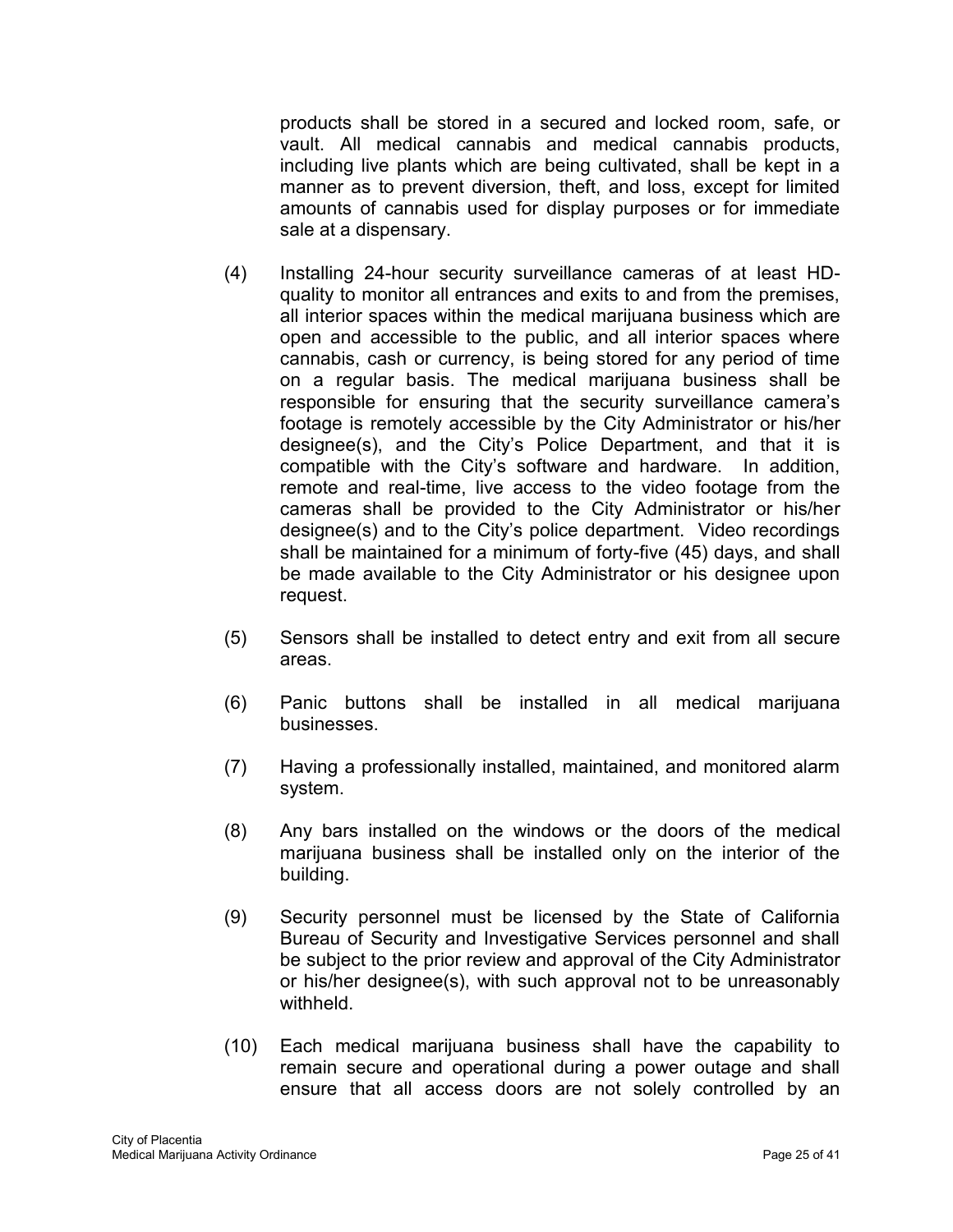electronic access panel to ensure that locks are not released during a power outage.

- (b) Each medical marijuana business shall identify a designated security representative/liaison to the City of Placentia, who shall be reasonably available to meet with the City Administrator or his/her designee regarding any security related measures or and operational issues.
- (c) As part of the application and permitting process each medical marijuana business shall have a storage and transportation plan, which describes in detail the procedures for safely and securely storing and transporting all cannabis, cannabis products, and any currency.
- (d) The medical marijuana business shall cooperate with the City whenever the City Administrator or his designee makes a request, upon reasonable notice to the medical marijuana business, to inspect or audit the effectiveness of any security plan or of any other requirement of this Title.
- (e) A medical marijuana business shall notify the City Administrator or his/her designee(s) within twenty-four (24) hours after discovering any of the following:
	- (1) Significant discrepancies identified during inventory. The level of significance shall be determined by the regulations promulgated by the City Administrator or his/her designee.
	- (2) Diversion, theft, loss, or any criminal activity involving the medical marijuana business or any agent or employee of the medical marijuana business.
	- (3) The loss or unauthorized alteration of records related to cannabis, registering qualifying patients, primary caregivers, or employees or agents of the medical marijuana business.
	- (4) Any other breach of security.

Section 12.07.030.Restriction on Alcohol Sales.

No person shall cause or permit the sale, dispensing, or consumption of alcoholic beverages on or about the premises of the medical marijuana business.

Section 12.07.040. Compliance with Laws.

It is the responsibility of the owners and operators of the medical marijuana business to ensure that it is, at all times, operating in a manner compliant with all applicable state and local laws, and any regulations promulgated thereunder. Nothing in this Title shall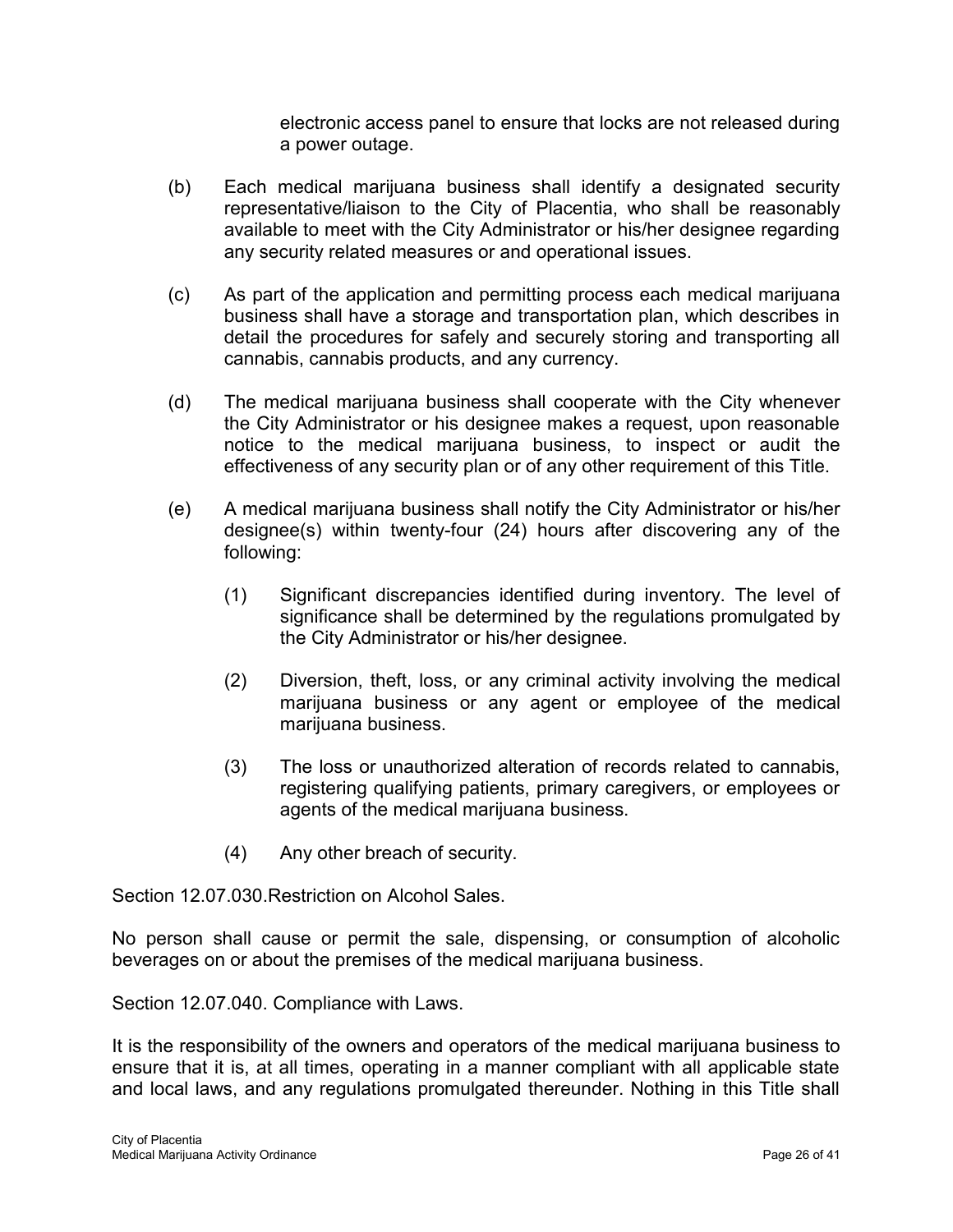be construed as authorizing any actions which violate state law or local law with respect to the operation of a medical marijuana business. It shall be the responsibility of the owners and the operators of the medical marijuana business to ensure that the medical marijuana business is, at all times, operating in a manner compliant with all applicable state and local laws, the 2008 Attorney General Guidelines, any subsequently enacted state law or regulatory, licensing, or certification requirements, and any specific, additional operating procedures or requirements which may be imposed as conditions of approval of the medical marijuana business permit. Nothing in this Title shall be construed as authorizing any actions which violate state law with regard to the operation of a medical marijuana business.

Section 12.07.050. Fees and Charges.

- (a) No person may commence or continue any medical marijuana activity in the City, without timely paying in full all fees and charges required for the operation of a medical marijuana activity. Fees and charges associated with the operation of a medical marijuana activity shall be established by resolution of the City Council which may be amended from time to time.
- (b) All medical marijuana businesses authorized to operate under this Title shall pay all sales, use, business and other applicable taxes, and all license, registration, and other fees required under federal, state and local law. Each medical marijuana businesses shall cooperate with City with respect to any reasonable request to audit the medical marijuana business' books and records for the purpose of verifying compliance with this section, including but not limited to a verification of the amount of taxes required to be paid during any period.
- 12.07.060. Miscellaneous Operating Requirements.
	- (a) Hours of Operation. Medical marijuana businesses operating as dispensaries may be open for access to the public only between the hours of 8:00 A.M. and 7:00 P.M. Monday through Saturday, and may not be open for access on Sundays.

Other medical marijuana businesses may operate only during the hours specified in the medical marijuana business permits issued by the City.

- (b) Restriction on Consumption. Cannabis shall not be consumed on the premises of any medical marijuana businesses or elsewhere in the City of Placentia other than within private residences.
- (c) No cannabis or cannabis products or graphics depicting cannabis or cannabis products shall be visible from the exterior of any property issued a medical marijuana business permit, or on any of the vehicles owned or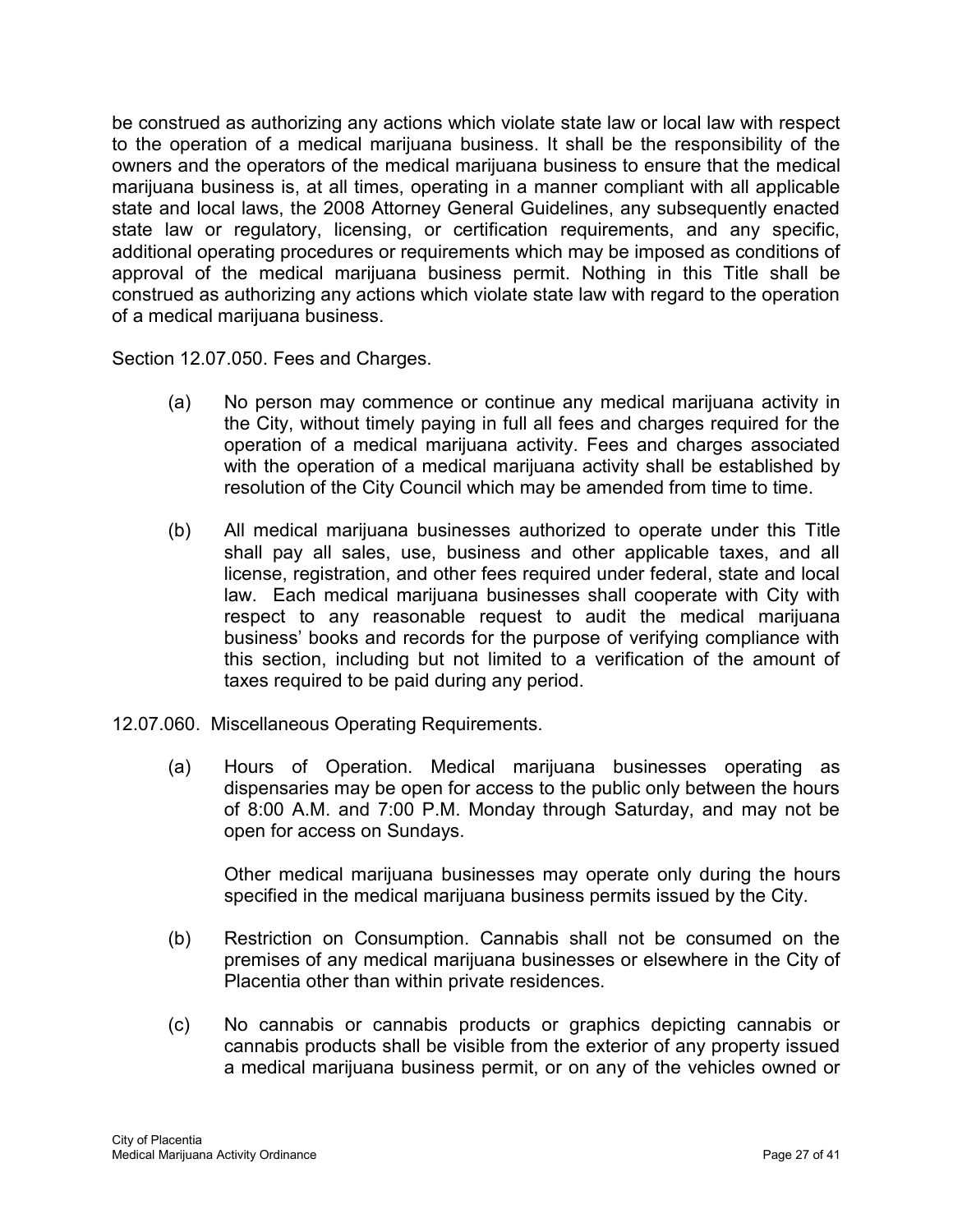used as part of the medical marijuana business. No outdoor storage of cannabis or cannabis products is permitted at any time.

- (d) Reporting and Tracking of Product and of Gross Sales. Each medical marijuana business shall have in place a point-of-sale tracking system to track and report on all aspects of the medical marijuana business including, but not limited to, such matters as cannabis tracking, inventory data, and gross sales (by weight and by sale). The medical marijuana business shall ensure that such information is compatible with the City's record-keeping systems. The system must have the capability to produce historical transactional data for review by the City Administrator or his/her designee.
- (e) All cannabis and cannabis products sold, distributed or manufactured shall be cultivated, manufactured, and transported by licensed facilities that maintain operations in full conformance with the State and local regulations.
- (f) There shall not be a physician located in or around any medical marijuana business at any time for the purpose of evaluating patients for the issuance of a medical marijuana prescription or card.
- (g) Prior to dispensing cannabis or cannabis products to any person, the medical marijuana business shall obtain verification from the recommending physician that the person requesting cannabis or cannabis products is a qualified patient.
- (h) Emergency Contact. Each medical marijuana business shall provide the City Administrator or his/her designee(s) with the name, telephone number (mobile preferred, if available) of an on-site employee or owner to whom emergency notice can be provided at any hour of the day.
- (i) Signage and Notices.
	- (1) In addition to the requirements otherwise set forth in this section, business identification signage for a medical marijuana business shall conform to the requirements of the Placentia Municipal Code, including, but not limited to, seeking the issuance of a City sign permit.
	- (2) No signs placed on the premises of a medical marijuana business shall obstruct any entrance or exit to the building or any window.
	- (3) Each entrance to a medical marijuana business shall be visibly posted with a clear and legible notice indicating that smoking,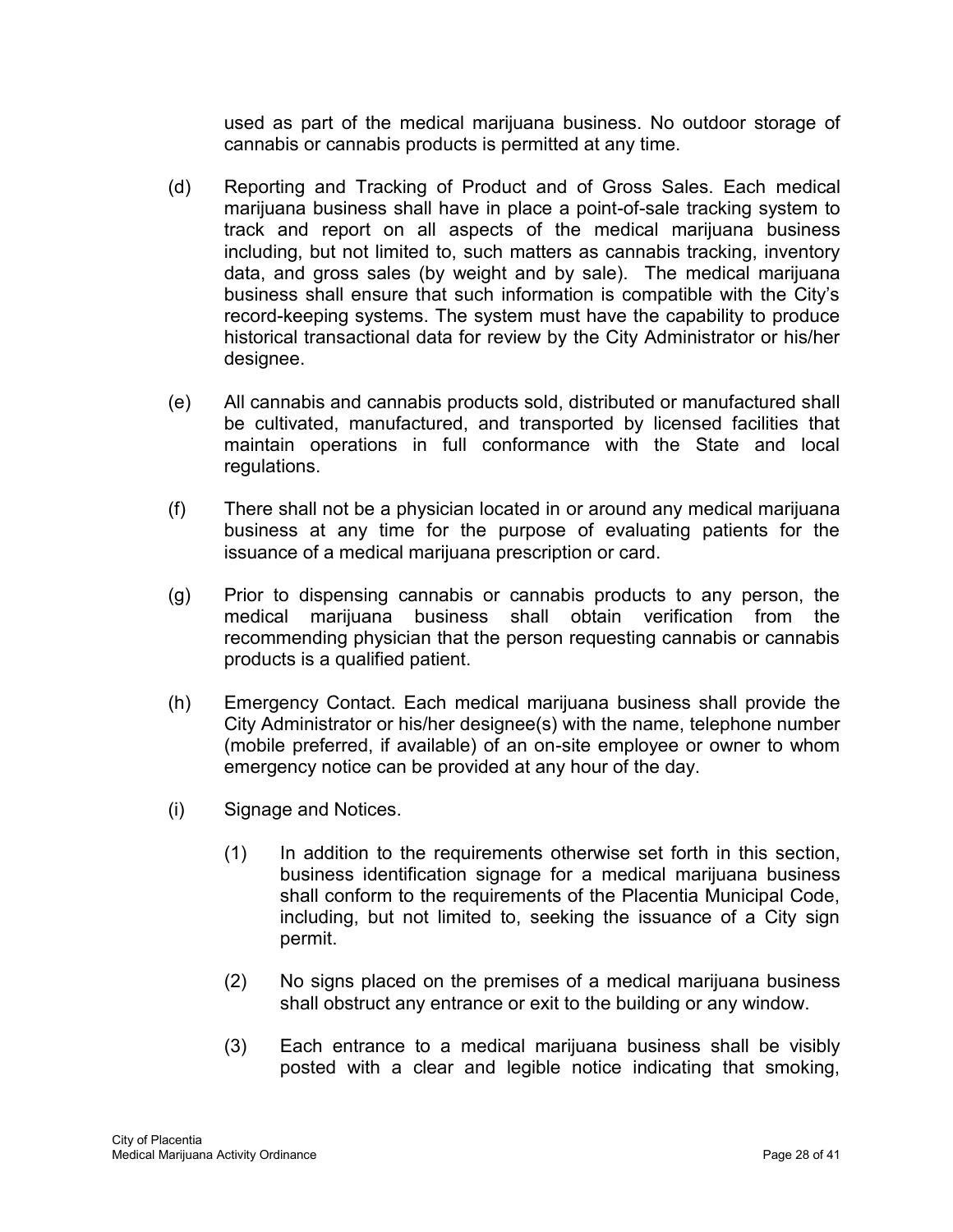ingesting, or otherwise consuming cannabis on the premises or in the areas adjacent to the medical marijuana business is prohibited.

- (4) Business identification signage shall be limited to that needed for identification only, and shall not contain any logos or information that identifies, advertises, or lists the services or the products offered. No medical marijuana business shall advertise by having a person holding a sign and advertising the business to passersby, whether such person is on the premises of the medical marijuana business or elsewhere including, but not limited to, the public rightof-way.
- (5) Signage shall not be directly illuminated, internally or externally. No banners, flags, billboards or other prohibited signs may be used at any time.
- (6) Holders of medical marijuana business permits agree that, as an express and ongoing condition of permit issuance and subsequent renewal, the holder of the permit shall be prohibited from advertising any medical marijuana business located in the City of Placentia utilizing a billboard (fixed or mobile), bus shelter, placard, aircraft, or other similar forms of advertising, anywhere in the state. This paragraph is not intended to place limitations on the ability of a medical marijuana business to advertise in other legally authorized forms, including on the internet, in magazines, or in other similar ways.
- (j) Minors.
	- (1) Persons under the age of eighteen (18) years shall not be allowed on the premises of a medical marijuana business and shall not be allowed to serve as a driver for a mobile delivery service. It shall be unlawful and a violation of this Title for any person to employ any person at a medical marijuana business who is not at least eighteen (18) years of age.
	- (2) The entrance to the medical marijuana business shall be clearly and legibly posted with a notice that no person under the age of eighteen (18) years of age is permitted to enter upon the premises of the medical marijuana business.
- (k) Odor Control. Odor control devices and techniques shall be incorporated in all medical marijuana businesses to ensure that odors from marijuana are not detectable off-site. Medical marijuana businesses shall provide a sufficient odor absorbing ventilation and exhaust system so that odor generated inside the medical marijuana business that is distinctive to its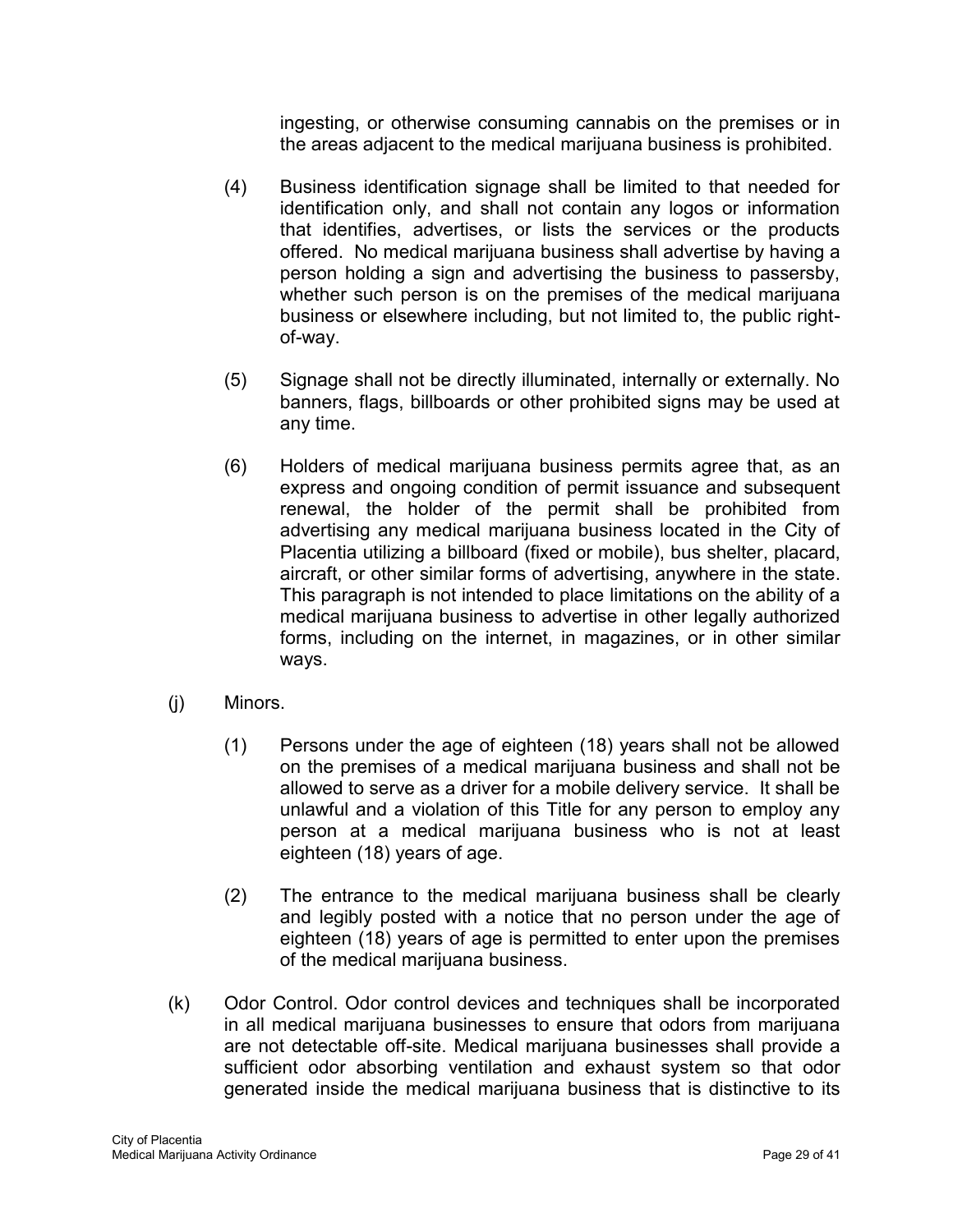operation is not detected outside of the facility, anywhere on adjacent property or public rights-of-way, on or about the exterior or interior common area walkways, hallways, breezeways, foyers, lobby areas, or any other areas available for use by common tenants or the visiting public, or within any other unit located inside the same building as the medical marijuana business. As such, medical marijuana businesses must install and maintain the following equipment, or any other equipment which the City Administrator or his/her designee(s) determine is a more effective method or technology:

- (1) an exhaust air filtration system with odor control that prevents internal odors from being emitted externally;
- (2) An air system that creates negative air pressure between the medical marijuana business's interior and exterior, so that the odors generated inside the medical marijuana business are not detectable on the outside of the medical marijuana business.
- (l) Display of Permit and City Business License. The original copy of the medical marijuana business permit issued by the City pursuant to this Title and the City issued business license shall be posted inside the medical marijuana business in a location readily-visible to the public.
- (m) Background Check. Every person listed as an owner, manager, supervisor or employee of the medical marijuana business must submit fingerprints and other information deemed necessary by the City Administrator or his/her designee(s) for a background check by the Placentia Police Department. No person shall be issued a permit to operate a medical marijuana business or a related work permit unless they have first cleared the background check, as determined by the Chief of Police, as required by this section. A fee for the cost of the background investigation, which shall be the actual cost to the City of Placentia to conduct the background investigation as it deems necessary and appropriate, shall be paid at the time the application for a medical marijuana business permit is submitted. The applicant(s) shall provide an initial deposit in an amount the City Administrator or his/her designee(s) estimates will cover the cost of the background investigation, which shall be used and drawn upon as a retainer to cover the actual costs of such investigation. If this amount is not sufficient, the applicant shall provide additional amounts that are necessary and if the applicant is unable to provide the additional amounts necessary to complete the investigation, the investigation shall cease and shall not continue until such additional amounts are paid. Upon completion of the investigation or in the event the applicant withdraws their application, any fees paid for this process will be deemed non-refundable.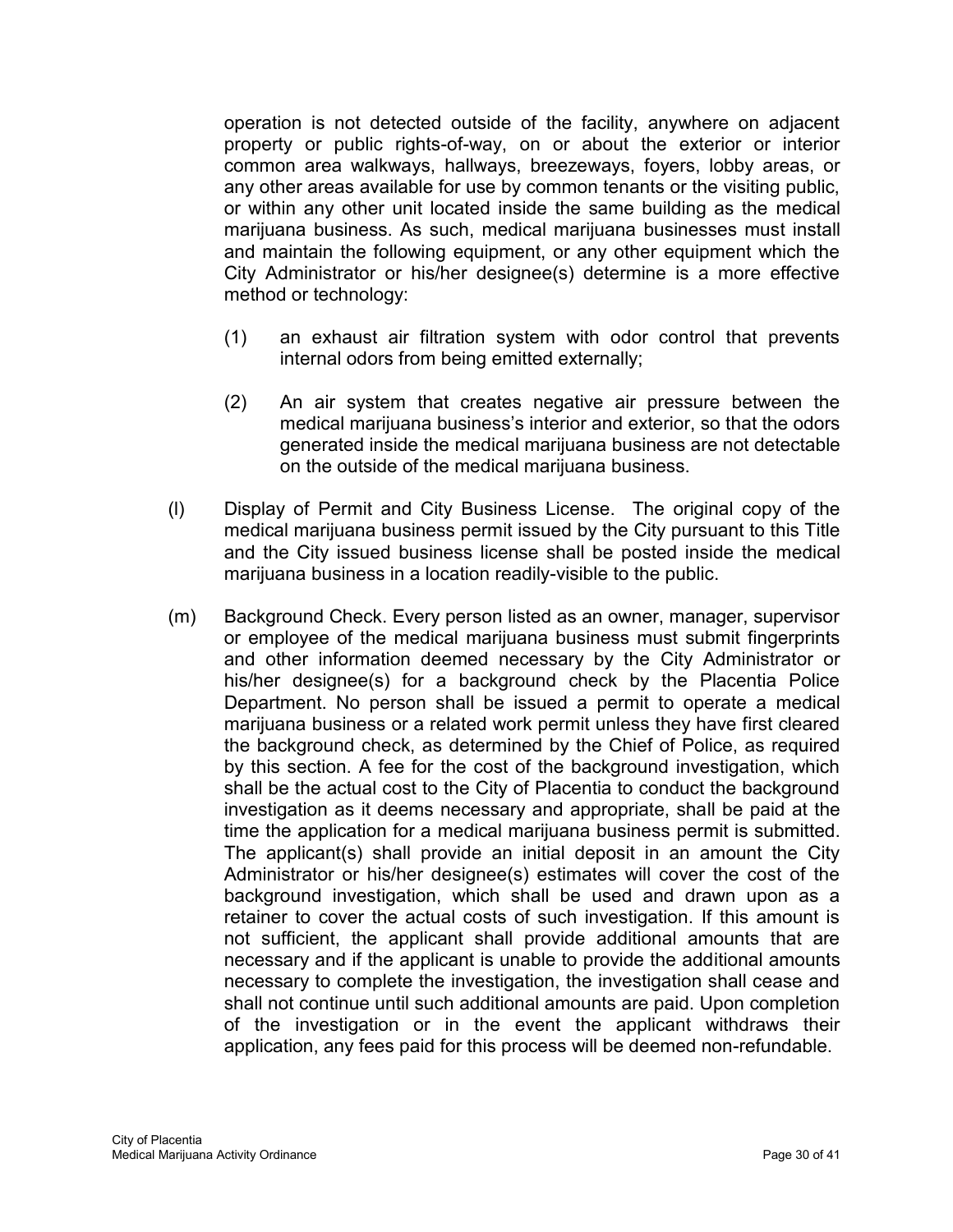- (n) Loitering. The owner and/or operator of a medical marijuana business shall prohibit loitering by persons outside the facility both on the premises and within fifty (50) feet of the premises.
- (o) Permits and other Approvals. Prior to the establishment of any medical marijuana business or the operation of any such business, the person intending to establish a medical marijuana business must first obtain all applicable planning, zoning, building, and other applicable permits from the relevant governmental agency which may be applicable to the zoning district in which such medical marijuana business intends to establish and to operate.
- (p) If a medical marijuana business permittee is operating as a collective or cooperative under Health and Safety Code Section 11362.775, subdivision (a), members of the applicant authorized to possess cannabis shall sign an agreement with the medical marijuana business which states that members shall not distribute cannabis or cannabis products to nonmembers or in violation of the "Memorandum for all United States Attorneys," issued by the United States Department of Justice, from James M. Cole, Deputy Attorney General and any other applicable state and federal laws, regulations, or guidelines.
- (q) If the medical marijuana business permittee is operating as a collective or cooperative under Health and Safety Code Section 11362.775, subdivision (a), the medical marijuana business shall terminate the membership of any member violating any of the provisions of this Title.

12.07.070. The City Administrator or his/her designee may develop other medical marijuana business operational requirements or regulations as are determined to be necessary to protect the public health, safety and welfare.

#### **Chapter 12.08. Additional Requirements for Dispensaries**.

12.08.010. Operating Requirements.

- (a) Owners and Operators are required to verify the age and the necessary documentation of each customer to ensure the customer is not under the age of eighteen (18) years, and to verify that the potential customer has a valid doctor's recommendation. Doctor recommendations are not to be obtained or provided at the dispensary.
- (b) Entrances into the dispensary shall be locked at all times with entry strictly controlled. A "buzz-in" electronic/mechanical entry system shall be utilized to limit access to and entry to the dispensary, to separate it from the reception/lobby area. Individuals must show their cannabis card in order to gain access into the dispensary.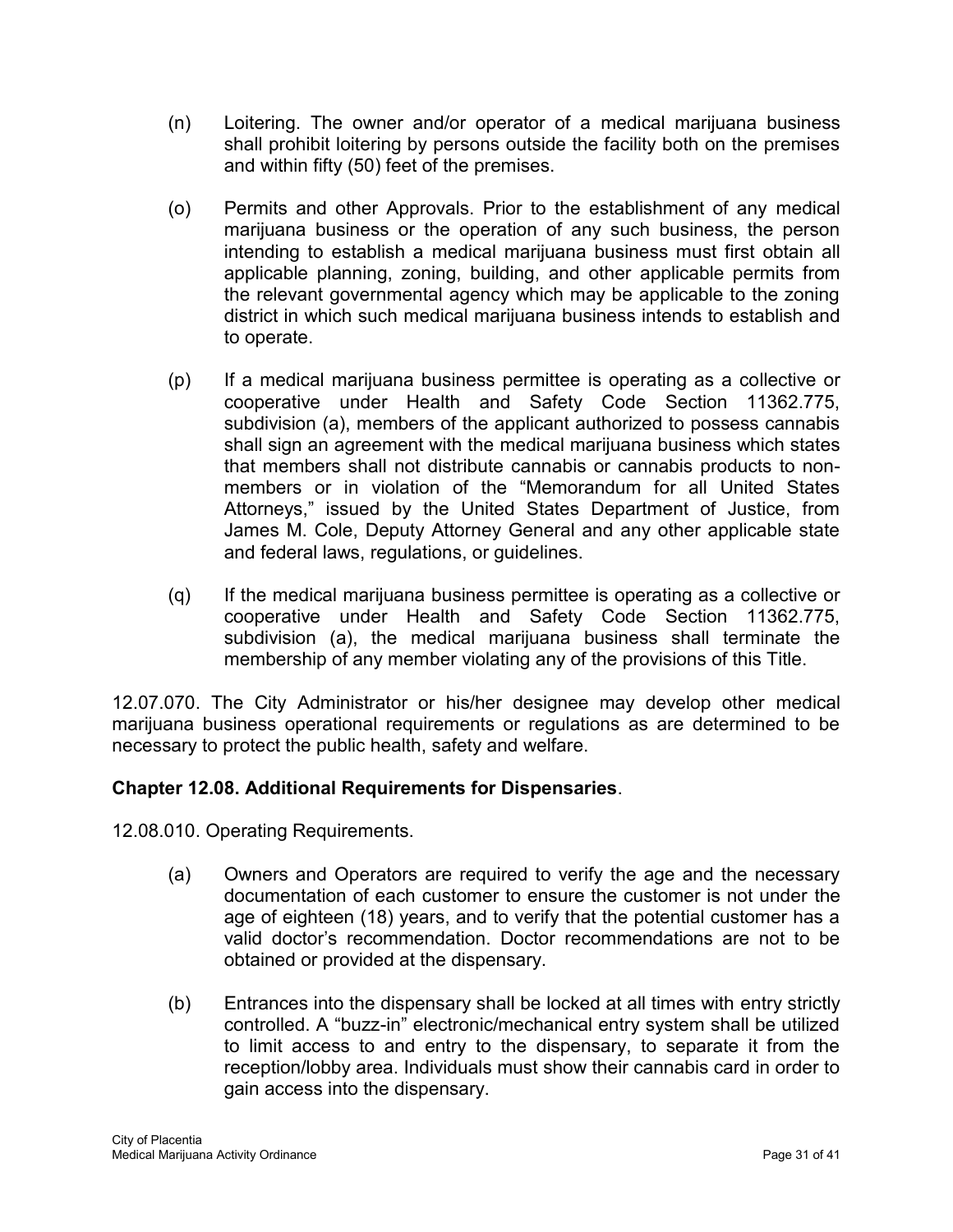- (c) Uniformed licensed security personnel shall be employed to monitor site activity, control loitering and site access, and to serve as a visual deterrent to unlawful activities.
- (d) Dispensaries may have on-site, in the retail sales area of the dispensary, only that quantity of cannabis and cannabis products reasonably anticipated to meet the daily demand readily available for sale.
- (e) All restroom facilities shall remain locked and under the control of management.

#### **Chapter 12.09. Additional Requirements for Cultivation Facilities**.

Section 12.09.010. Operating Requirements.

- (a) Outdoor Cultivation Prohibited. The cultivation of all cannabis must occur indoors. All outdoor cultivation is prohibited.
- (b) In no case shall cannabis plants be visible from a public or private road, sidewalk, park or any common public viewing area.
- (c) Association with Dispensaries. If a dispensary is authorized to include cultivation activities, the dispensary may have only one cultivation site upon which cannabis is cultivated, produced, stored, harvested, manufactured, or packaged, and each of the dispensary and the cultivation site must be separately permitted pursuant to this Title.
- (d) If the medical marijuana business permitted by the City as a cultivator is operating as a collective or cooperative under Health and Safety Code Section 11362.775, subdivision (a), the medical marijuana business shall not allow more medical cannabis plants or plants per member of a medical marijuana business than the amounts permitted pursuant to State law, to be cultivated at the medical marijuana business premises.
- (e) Cannabis cultivation shall be conducted in accordance with state and local laws related to land conversion, grading, electricity, water usage, water quality, woodland and riparian habitat protection, agricultural discharges, and similar matters.
- (f) Pesticides and fertilizers shall be properly labeled and stored to avoid contamination through erosion, leakage or inadvertent damage from pests, rodents or other wildlife.
- (g) In no case shall any hazardous, flammable or explosive substances be used to process or manufacture cannabis products on site.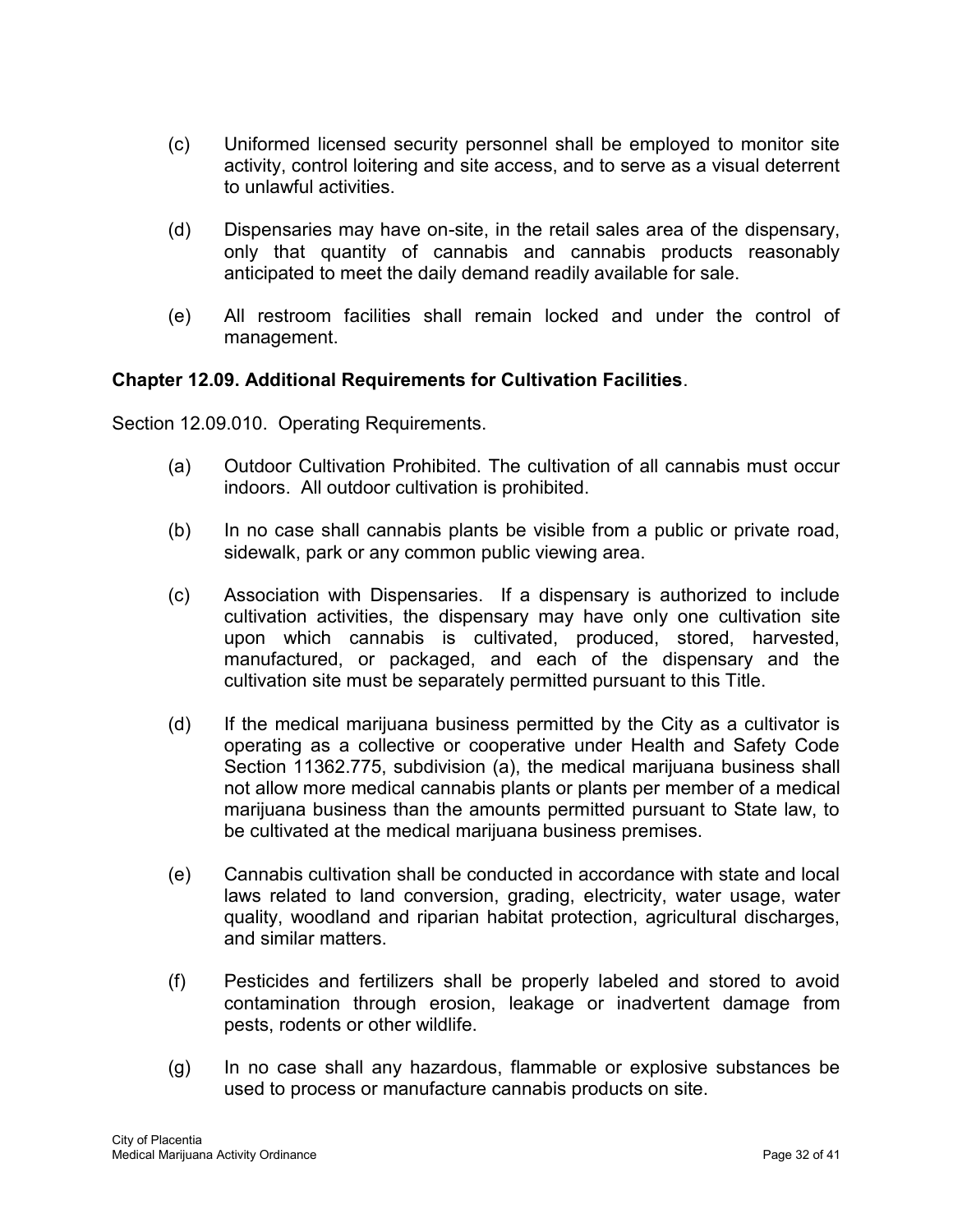- (h) The cultivation of cannabis shall at all times be operated in such a way as to ensure the health, safety, and welfare of the public, the employees working at the medical marijuana business, visitors to the area, neighboring properties, and the end users of the cannabis being cultivated, to protect the environment from harm to streams, fish, and wildlife; to ensure the security of the cannabis being cultivated; and to safeguard against the diversion of cannabis.
- (i) All applicants for a cannabis cultivation permit shall submit the following in addition to the information generally otherwise required for a medical marijuana business:
	- (1) A cultivation and operations plan that meets or exceeds minimum legal standards for water usage, conservation and use; drainage, runoff, and erosion control; watershed and habitat protection; and proper storage of fertilizers, pesticides, and other regulated products to be used on the parcel, and a description of the cultivation activities (indoor, mixed-light) and schedule of activities during each month of growing and harvesting, or explanation of growth cycles and anticipated harvesting schedules for all-season harvesting (indoor, mixed-light).
	- (2) A description of a legal water source, irrigation plan, and projected water use.
	- (3) Identification of the source of electrical power and plan for compliance with applicable Building Codes and related codes.
	- (4) Plan for addressing odor and other public nuisances which may derive from the cultivation site.

#### **Chapter 12.10. Additional Requirements for Delivery Services**.

Section 12.10.010. Permitted; Association with Dispensaries. Mobile delivery of cannabis shall be permitted pursuant to this Chapter. A mobile delivery service may operate only as a part of and in conjunction with a dispensary permitted pursuant to State law and by the City pursuant to this Title. Delivery of cannabis from a dispensary permitted pursuant to this Title can only be made in a city or county that does not expressly prohibit it by ordinance.

#### **Chapter 12.11 Additional Requirements for Manufactured Cannabis**.

Section 12.11.010.Cannabis Manufacturing: Edibles and Other Cannabis Products; Sale or Distribution of Edible and Other Cannabis Products. The manufacturing of food or other products infused with or which otherwise contain cannabis may be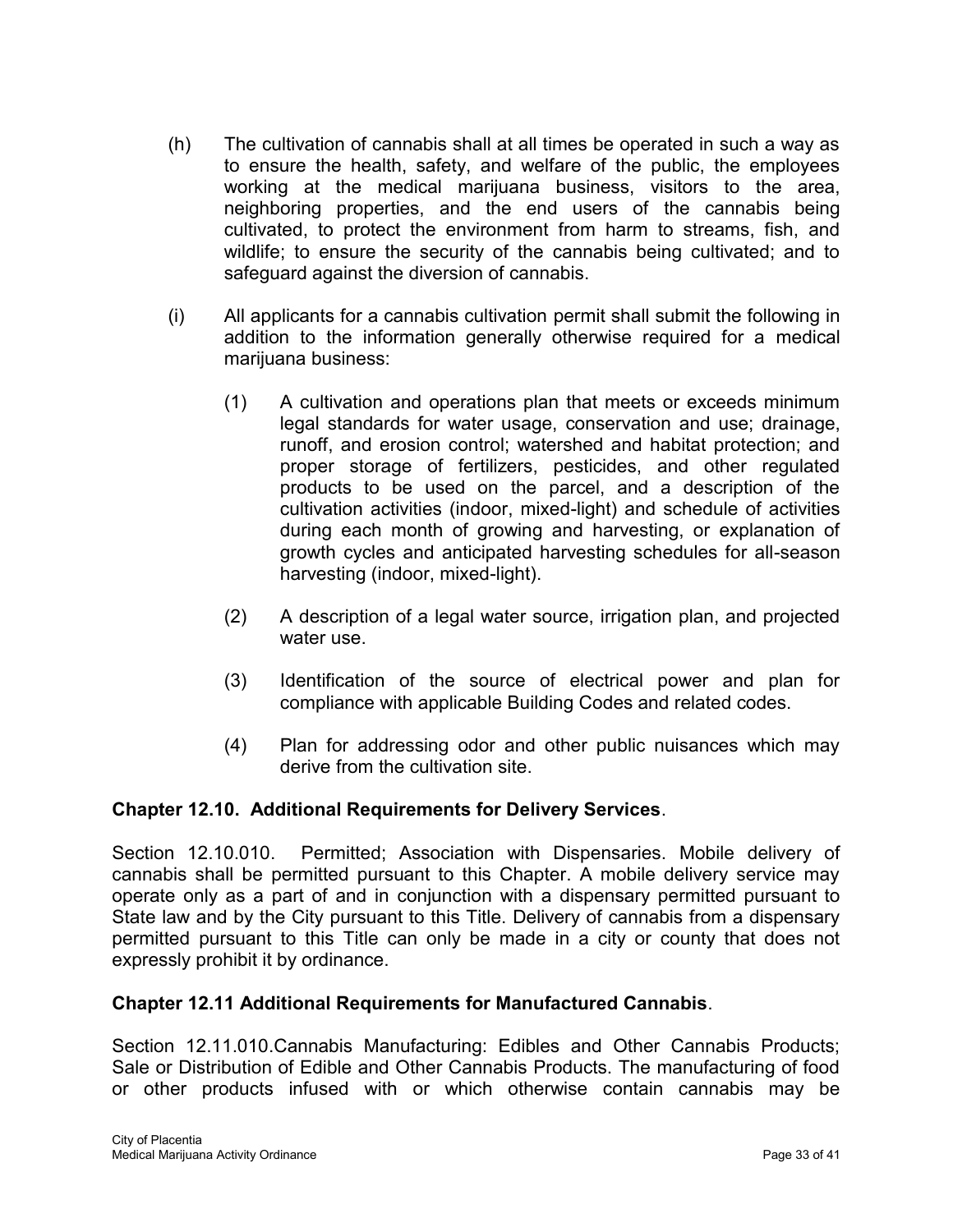manufactured within the appropriate manufacturing zoning districts as described in Chapter 23.85, subject to the regulations set forth in this Title, and subject to whatever additional regulations may be promulgated hereunder by an ordinance or resolution of the City Council.

Section 12.11.020.Packaging and Labeling.

- (a) Before a medical marijuana manufacturer delivers any edible cannabis or edible cannabis product to a dispensary, the same shall be labeled and placed in tamper-evident packaging which at least meets the requirements of California Business and Professions Code section 19347, as the same may be amended from time-to-time or superseded or replaced by subsequent State legislation or by any department or division of the State of California.
- (b) All items to be sold or distributed shall be individually wrapped at the original point of preparation by the business permitted as a medical marijuana manufacturer.
- (c) Labeling must include a warning if nuts or other known allergens are used, and must include the total weight (in ounces or grams) of cannabis in the package.
- (d) A warning that the item is a medication and not a food must be clearly legible on the front of the package.
- (e) The package must have a label warning that the product is to be kept away from children.
- (f) The label must also state that the product contains cannabis and must specify the date of manufacture.
- (g) Any edible cannabis product that is made to resemble a typical food product must be in a properly labeled opaque (non-see-through) package before it leaves the medical marijuana manufacturing business.
- (h) Deliveries must be in a properly labeled opaque package when delivered.
- (i) The City Council may impose additional packaging and labeling requirements on cannabis or cannabis products by resolution, as permitted by law.

# **Chapter 12.12. Application of Title; Other Legal Duties**.

Section 12.12.010. Promulgation of Regulations and Standards.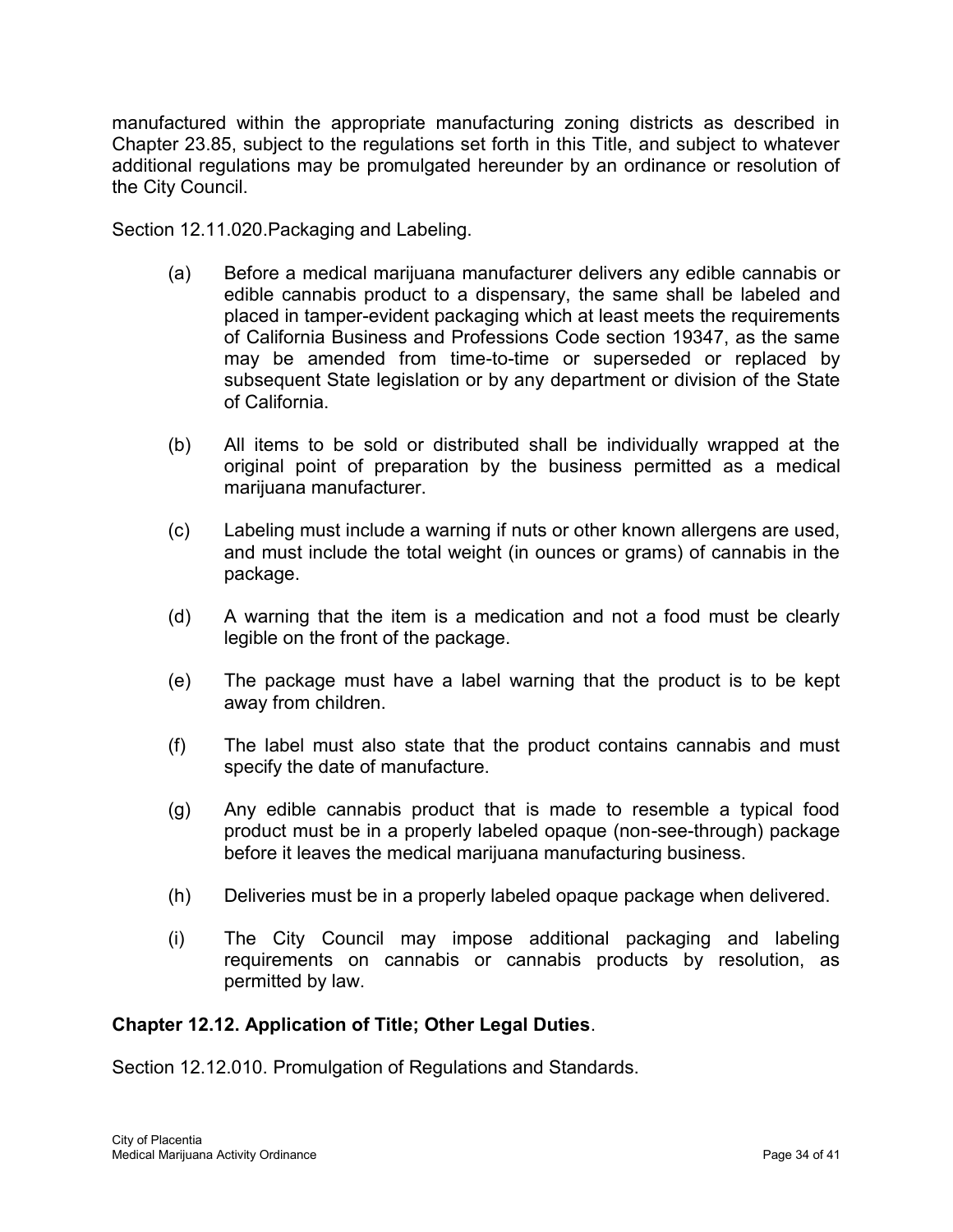- (a) In addition to any regulations adopted by the City Council, the City Administrator or his/her designee is authorized to establish any additional rules, regulations and standards governing the issuance, denial or renewal of medical marijuana business permits, the ongoing operation of medical marijuana businesses and the City's oversight, or concerning any other subject determined to be necessary to carry out the purposes of this Title.
- (b) Regulations shall be published on the City's website.
- (c) Regulations promulgated by the City Administrator shall become effective upon date of publication. Medical marijuana businesses shall be required to comply with all state and local laws and regulations, including but not limited to any rules, regulations or standards adopted by the City Administrator or his designee.

Section 12.12.020.Community Relations.

- (a) Each medical marijuana business shall provide the name, telephone number, and email address of a community relations contact to whom notice of problems associated with the medical marijuana business can be provided. Each medical marijuana business shall also provide the above information to all businesses and residences located within one hundred (100) feet of the medical marijuana business and shall provide opportunity for those businesses and residents within one hundred (100) feet to visit and to tour the medical marijuana business at least once on a mutually convenient date and time. Any additional request shall be at the sole discretion of the cannabis business operator.
- (b) During the first year of operation pursuant to this Title, the owner, manager, and community relations representative from each medical marijuana business holding a permit issued pursuant to this Title shall attend a quarterly meeting with the City Administrator or his/her designee(s) to discuss costs, benefits, and other community issues arising as a result of implementation of this Title. After the first year of operation, the owner, manager, and community relations representative from each such medical marijuana business shall meet with the City Administrator or his/her designee(s) when and as requested by the City Administrator or his/her designee(s).
- (c) Medical marijuana businesses to which a permit is issued pursuant to this Title shall develop and make available to youth organizations and educational institutions a public education plan that outlines the risks of youth addiction to marijuana, and that identifies resources available to youth related to drugs and drug addiction.

Section 12.012.030.Fees Deemed Debt to City of Placentia.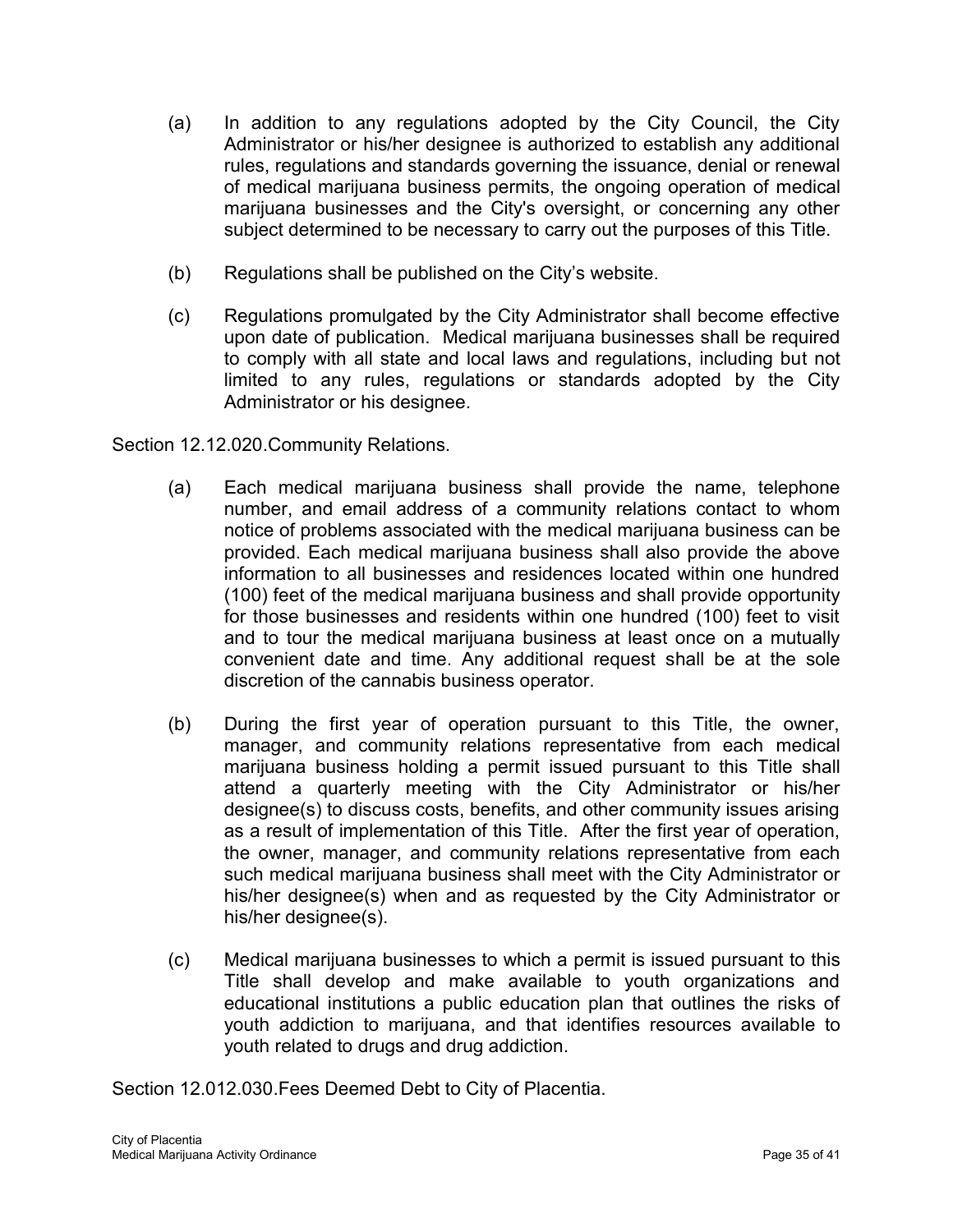The amount of any fee, cost or charge imposed pursuant to this Title shall be deemed a debt to the City of Placentia that is recoverable via an authorized administrative process as set forth in the Municipal Code, or in any court of competent jurisdiction.

Section 12.12.040.Permit Holder Responsible for Violations.

The person to whom a permit is issued pursuant to this Title shall be responsible for all violations of the laws of the State of California or of the regulations and/or the ordinances of the City of Placentia, whether committed by the permittee or any employee or agent of the permittee, which violations occur in or about the premises of the medical marijuana business whether or not said violations occur within the permit holder's presence.

Section 12.12.050. Inspection and Enforcement.

- (a) The City Administrator or his/her designee(s) are charged with enforcing the provisions of the Placentia Municipal Code, or any provision thereof, may enter the location of a medical marijuana business at any time during the hours of operation without notice, and inspect the location of any medical marijuana business as well as any recordings and records required to be maintained pursuant to this Title or under applicable provisions of State law.
- (b) It is unlawful for any person having responsibility over the operation of a medical marijuana business, to impede, obstruct, interfere with, or otherwise not to allow, the City to conduct an inspection, review or copy records, recordings or other documents required to be maintained by a medical marijuana business under this Title or under state or local law. It is also unlawful for a person to conceal, destroy, deface, damage, or falsify any records, recordings or other documents required to be maintained by a medical marijuana business under this Title or under state or local law.
- (c) The City Administrator or his/her designee(s) charged with enforcing the provisions of this Title may enter the location of a medical marijuana business at any time during the hours of operation and without notice to obtain samples of the cannabis to test for public safety purposes. Any samples obtained by the City of Placentia shall be logged, recorded, and maintained in accordance with Placentia Police Department standards for evidence.

Section 12.12.060.Concurrent Regulation with State. It is the stated intent of this Title to regulate medical marijuana activity in the City of Placentia concurrently with the state of California.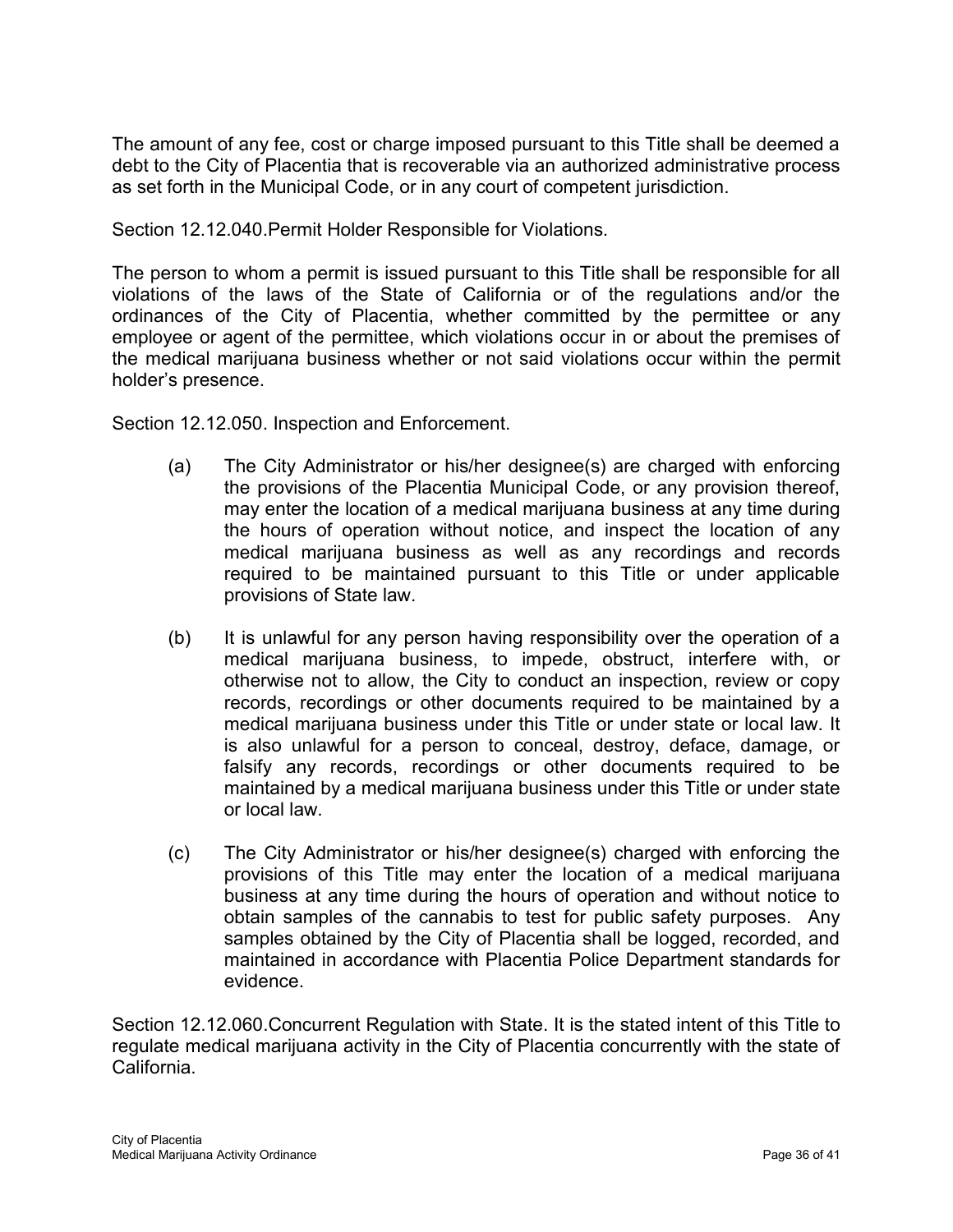#### **Chapter 12.13. Violations and Enforcement**.

Section 12.13.010.Violations declared a public nuisance.

Each and every violation of the provisions of this Title is hereby deemed unlawful and a public nuisance.

Section 12.13.020 each violation a separate offense.

Each and every violation of this Title shall constitute a separate violation and shall be subject to all remedies and enforcement measures authorized by the Placentia Municipal Code. Additionally, as a nuisance per se, any violation of this Title shall be subject to injunctive relief, any permit issued pursuant to this Title being deemed null and void, disgorgement and payment to the City of any monies unlawfully obtained, costs of abatement, costs of investigation, attorney fees, and any other relief or remedy available at law or in equity. The City of Placentia may also pursue any and all remedies and actions available and applicable under state and local laws for any violations committed by the medical marijuana business or persons related to, or associated with, the medical marijuana activity. Additionally, when there is determined to be an imminent threat to public health, safety or welfare, the City Administrator, his/her designee, or the Chief of Police, may take immediate action to temporarily suspend a medical marijuana business permit issued by the City, pending a hearing before the City Council.

Section 12.13.030 Criminal Penalties

Each and every violation of the provisions of this Title may be prosecuted as a misdemeanor and upon conviction be subject to a fine not to exceed one thousand dollars (\$1,000) or imprisonment in the county jail for a period of not more than twelve (12) months, or by both such fine and imprisonment. Each day a violation is committed or permitted to continue shall constitute a separate offense.

Section 12.13.040.Remedies cumulative and not exclusive.

The remedies provided herein are not to be construed as exclusive remedies. The City is authorized to pursue any proceedings or remedies provided by law.

**SECTION 3**. Chapter 23.45 (Medical marijuana Business/Activity) of Title 23 of the Placentia Municipal Code is enacted as follows:

Chapter 23.45 MEDICAL MARIJUANA USES AND ACTIVITY

23.45.010. Purpose. The purpose of this part is to further fulfill the purposes and intents set forth in Title 12 of the Placentia Municipal Code. No person shall operate a medical marijuana business without first obtaining a City medical marijuana business permit and complying with all the requirements of Title 12 of the Placentia Municipal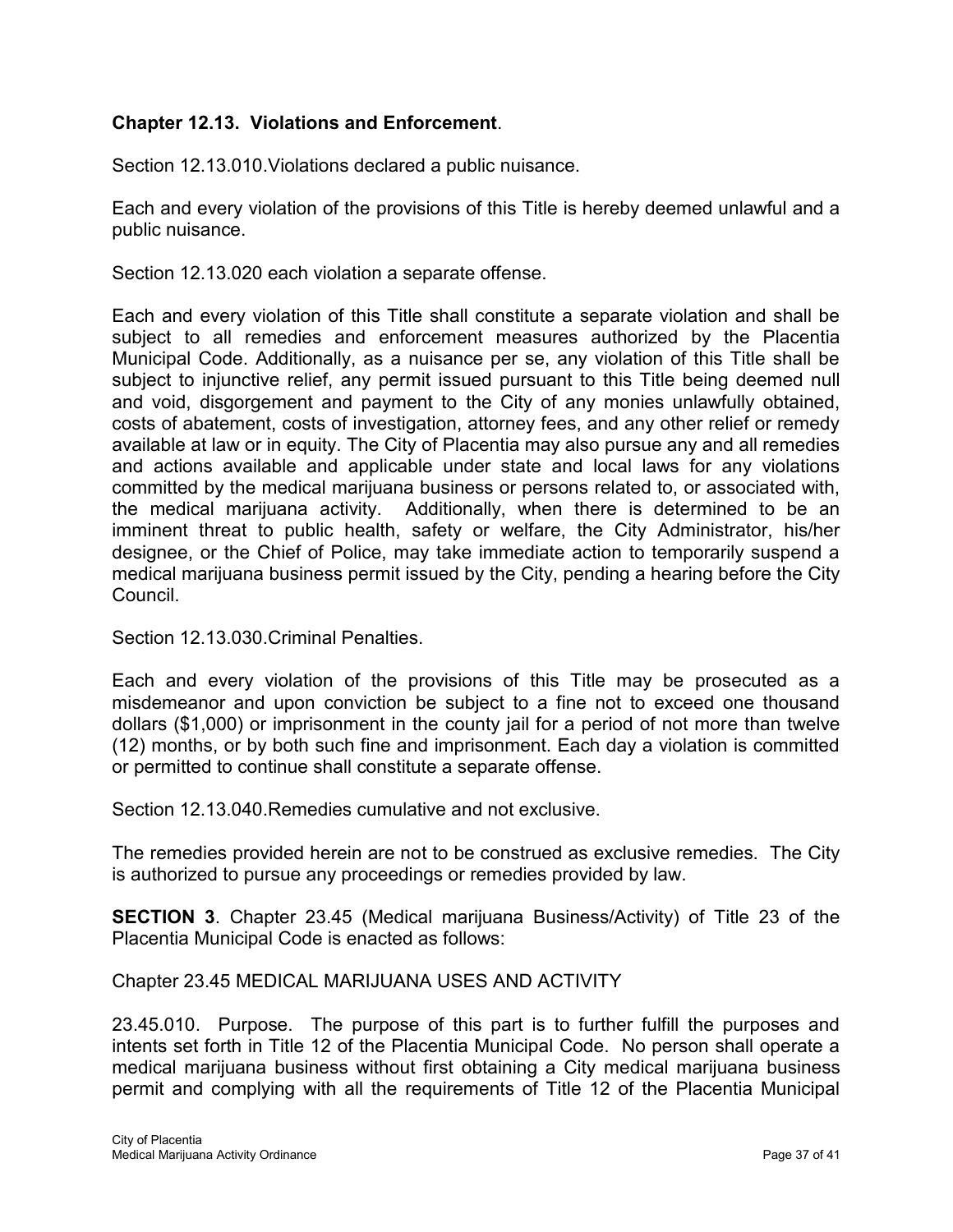Code and complying with all applicable state law requirements including obtaining a license or permit required by the state to operate a medical marijuana business.

23.45.020. Definitions. Unless otherwise provided herein, the terms used in this part shall have the meanings ascribed to them in Title 12 of the Placentia Municipal Code.

23.45.030. Location of Medical marijuana Businesses- Dispensaries.

Medical marijuana dispensaries shall be permitted only as follows:

- (a) In the C-O, Commercial Office District, C-1, Neighborhood Commercial District, and in the C-2, Community Commercial District.
- (b) The dispensary must be located on a parcel located within a one thousand (1,000) feet radius of a hospital. If any part of a parcel falls within the 1,000 feet,then the entire parcel shall meet the requirements of this paragraph.
- (c) No closer than six hundred (600) feet from any portion of any parcel in the City limits containing any of the following:
	- (1) A school, college or university (whether public, private, or charter, including pre-school, transitional kindergarten, and K-12);
	- (2) A church or other house of worship;
	- (3) A park, daycare facility serving nine or more children and is licensed by the county, or library; or
	- (4) A drug or alcohol rehabilitation facility providing on-site medical treatment.
- (d) A dispensary may not be located on the same parcel or in the same retail center where another medical marijuana dispensary is located. For the purposes of this section, a retail center shall mean a parcel or group of contiguous parcels containing a multi-tenant building or development, leased to different commercial and office uses.

23.45.040.Location of Medical Marijuana Businesses- All Types Other Than Dispensaries: Cultivation, Manufacturing, Testing Facilities, Distributors and Transporting.

Medical marijuana businesses other than dispensaries, including those permitted to engage in cultivation, manufacturing, testing, distribution and transporting of cannabis and cannabis products shall be permitted only if all the following requirements are met: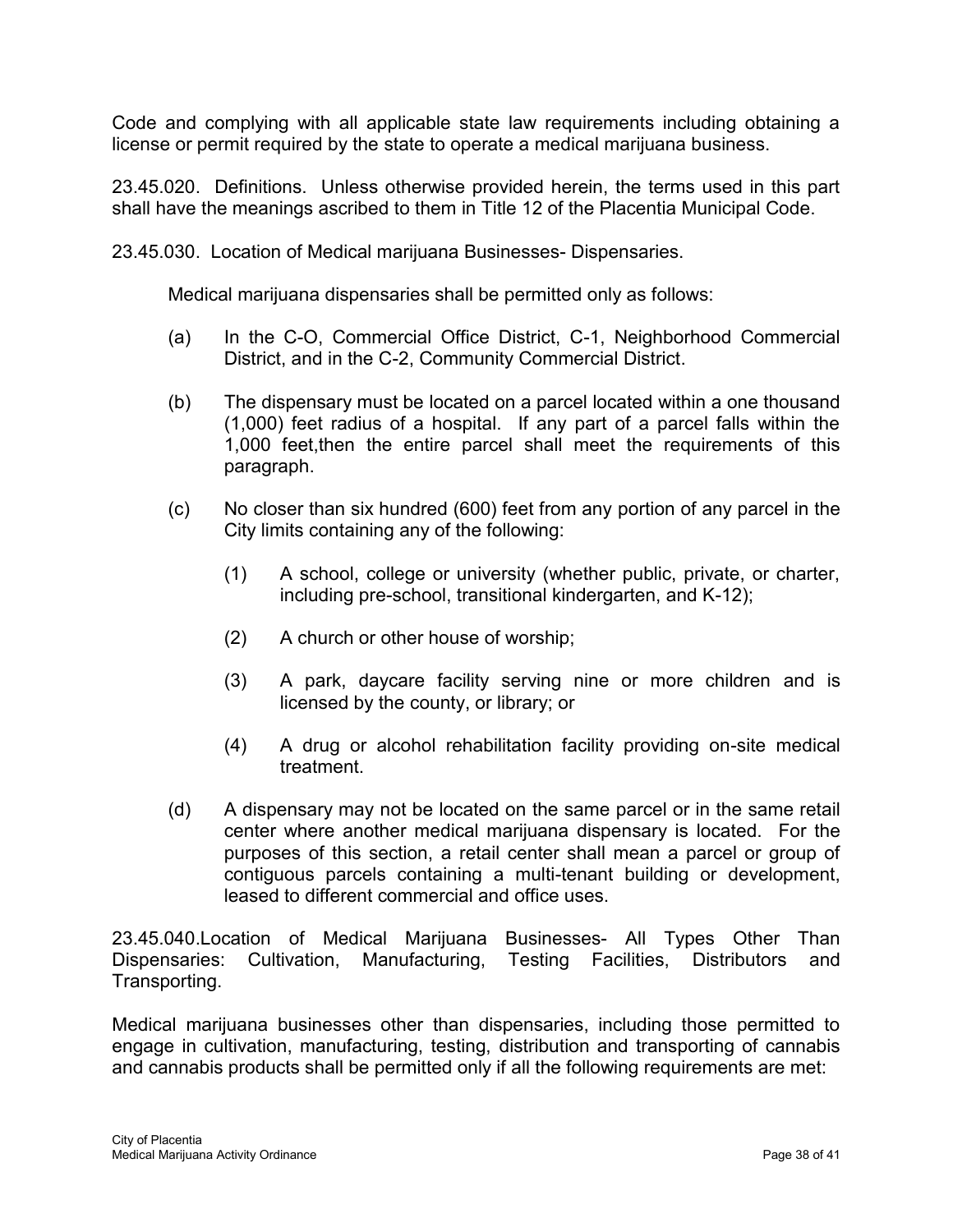- (a) The medical marijuana business other than a dispensary must be located on property zoned M, Manufacturing; and
- (b) The property on which the medical marijuana business is located must also meet all of the following distance requirements:
	- (1) It shall be no closer than two hundred (200) feet of any residentially zoned parcel in the City, including any legal non-conforming residential uses as of the date the medical marijuana business permit is issued. If any part of an M zoned parcel falls within the two hundred (200) foot radius from residentially zoned properties within the City, then the entire parcel shall be excluded from allowing the medical marijuana business.
	- (2) It shall be no closer than six hundred (600) feet from any portion of any parcel containing any of the following:
		- A. A school, college or university (whether public, private, or charter, including pre-school, transitional kindergarten, and  $K-12$ ;
		- B. A church or other house of worship;
		- C. A park, daycare facility serving nine or more children and is licensed by the county, or library;
		- D. A drug or alcohol rehabilitation facility providing on-site medical treatment.
- (c) A medical marijuana business other than a dispensary may not be located on a parcel or in the same business or industrial complex where a medical marijuana dispensary is located.

23.45.050.Distances measured; Applicable properties.

The distance between parcels shall be the horizontal distance measured in a straight line from any property line of the sensitive use to the closest property line of the lot on which the medical marijuana business is to be located, without regard to any intervening structures. The distance requirements in this Chapter shall only be applicable with respect to properties located in the City's limits, unless otherwise required by state law. The distance requirements shall not be applicable with respect to any property located outside the City limits.

23.45.060.Certification from Development Services Director. Prior to commencing operations, a medical marijuana business must obtain a certification from the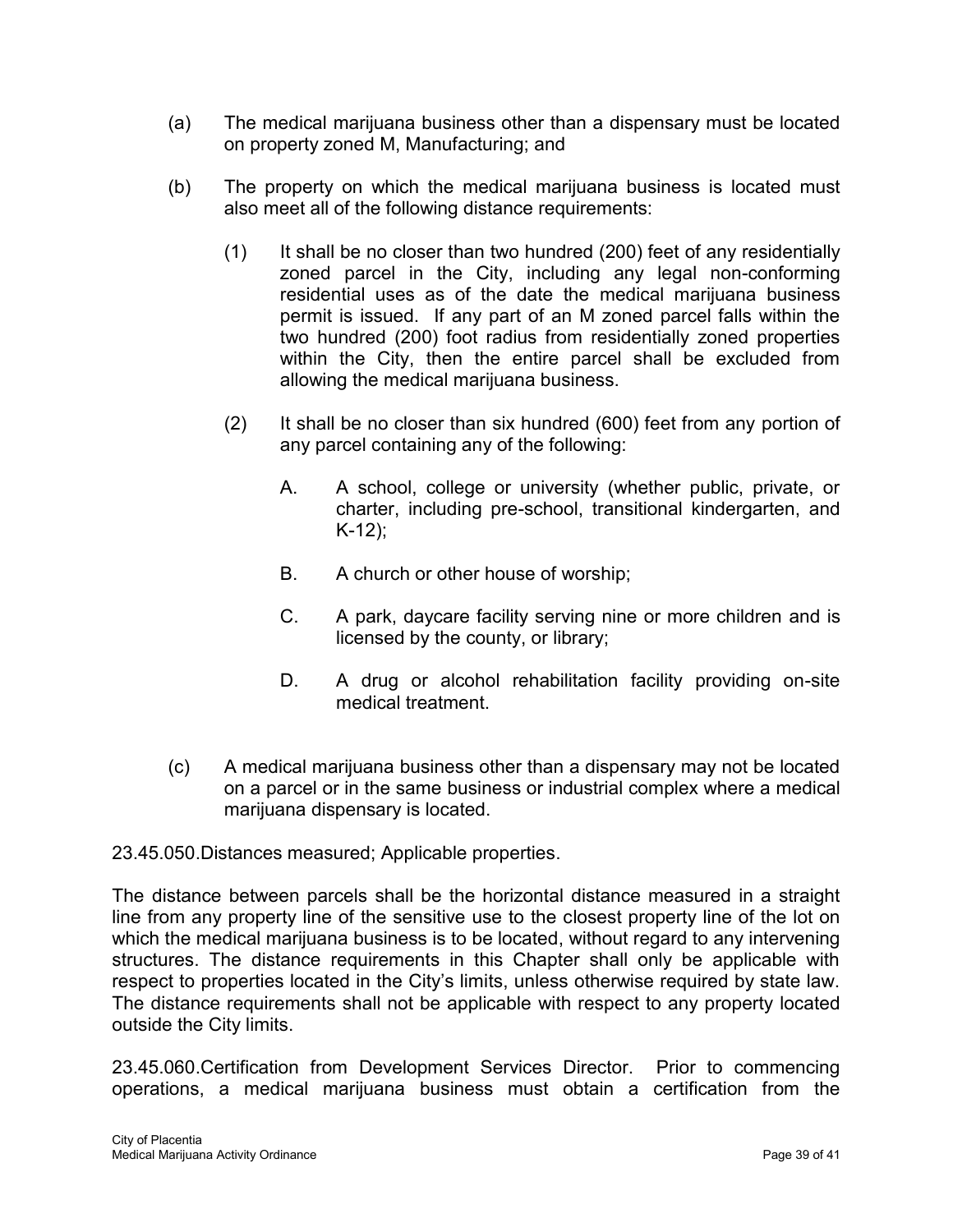Development Services Director certifying that the business is located on a site that meets all of the requirements of this Title.

**SECTION 4**. Section 23.46.040 "Cultivation of marijuana prohibited" of the Placentia Municipal Code shall be amended to read as follows:

Marijuana cultivation by any person, including primary caregivers, qualified patients and dispensaries, is prohibited throughout the city of Placentia unless permitted by Title 12 of this Code.

**SECTION 5**. Severability. If any section, subsection, sentence, clause or phrase of this Ordinance is for any reason held invalid by a court of competent jurisdiction, such a decision shall not affect the validity of the remaining portions of this Ordinance. The City Council declares that it would have passed this Ordinance and each section, subsection, sentence, clause, or phrase thereof, irrespective of the fact that one or more sections, subsections, sentences, clauses, or phrases, be declared invalid.

**SECTION 6.** Effective Date. This ordinance shall be in full force and effect commencing thirty (30) days after its final adoption and a summary hereof shall be published once within fifteen (15) days in the \_\_\_\_\_\_\_\_\_\_\_\_\_\_\_\_\_\_\_\_\_, a newspaper of general circulation printed and published in the County of Orange and circulated in the City of Placentia and hereby designated for that purpose by the City Council.

This Ordinance was introduced and read by title only on the the day of This Ordinance was introduced and read by title only on the the day of and was passed and adopted on this  $\frac{1}{10}$  th day of  $\frac{1}{2016}$  by the following vote:

| AYES:   | <b>COUNCIL MEMBERS:</b> |
|---------|-------------------------|
| NOES:   | COUNCIL MEMBERS:        |
| ABSENT: | <b>COUNCIL MEMBERS:</b> |

 $\overline{\phantom{a}}$  , where  $\overline{\phantom{a}}$  , where  $\overline{\phantom{a}}$  ,  $\overline{\phantom{a}}$  ,  $\overline{\phantom{a}}$  ,  $\overline{\phantom{a}}$  ,  $\overline{\phantom{a}}$  ,  $\overline{\phantom{a}}$  ,  $\overline{\phantom{a}}$  ,  $\overline{\phantom{a}}$  ,  $\overline{\phantom{a}}$  ,  $\overline{\phantom{a}}$  ,  $\overline{\phantom{a}}$  ,  $\overline{\phantom{a}}$  ,  $\overline{\phantom{a}}$  , Jeremy B. Yamaguchi, Mayor

ATTEST: APPROVED AS TO FORM:

 $\overline{\phantom{a}}$  , and the contribution of the contribution of the contribution of the contribution of the contribution of the contribution of the contribution of the contribution of the contribution of the contribution of the

Patrick J.Melia, City Clerk Christian L. Bettenhausen, City Attorney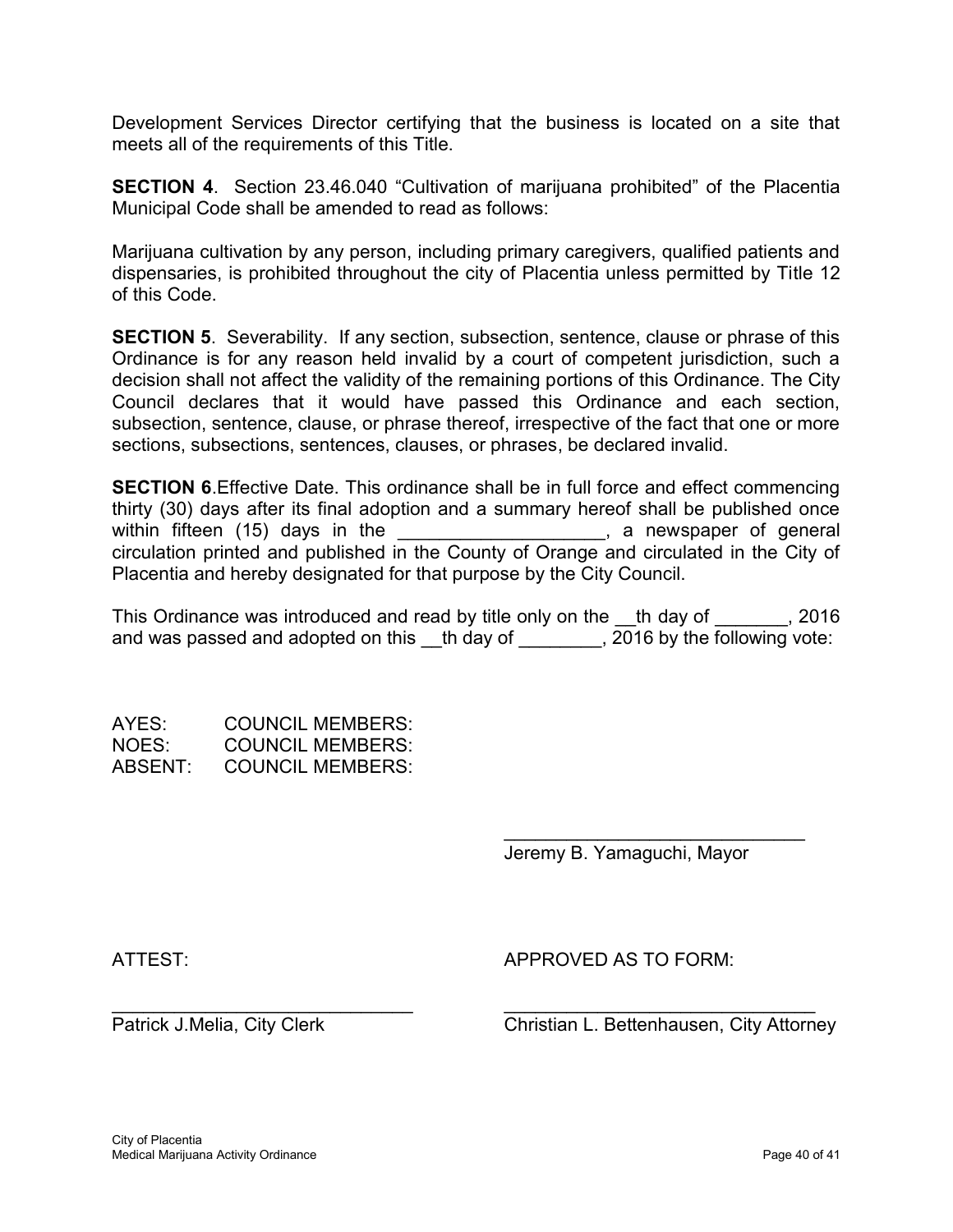STATE OF CALIFORNIA ) COUNTY OF ORANGE ) ss. CITY OF PLACENTIA )

I, Patrick J. Melia, City Clerk of \_\_\_\_\_\_\_\_\_\_\_\_\_\_\_, do hereby certify that the foregoing ordinance was introduced on the \_\_\_\_\_\_th day of \_\_\_\_\_\_\_\_\_\_\_\_, 2016, was regularly adopted at a meeting thereof on the \_\_\_\_th day of \_\_\_\_\_\_\_\_\_, 2016 and was published/posted pursuant to law.

> $\overline{\phantom{a}}$  , where  $\overline{\phantom{a}}$  , where  $\overline{\phantom{a}}$  ,  $\overline{\phantom{a}}$  ,  $\overline{\phantom{a}}$  ,  $\overline{\phantom{a}}$  ,  $\overline{\phantom{a}}$  ,  $\overline{\phantom{a}}$  ,  $\overline{\phantom{a}}$  ,  $\overline{\phantom{a}}$  ,  $\overline{\phantom{a}}$  ,  $\overline{\phantom{a}}$  ,  $\overline{\phantom{a}}$  ,  $\overline{\phantom{a}}$  ,  $\overline{\phantom{a}}$  , Patrick J.Melia, City Clerk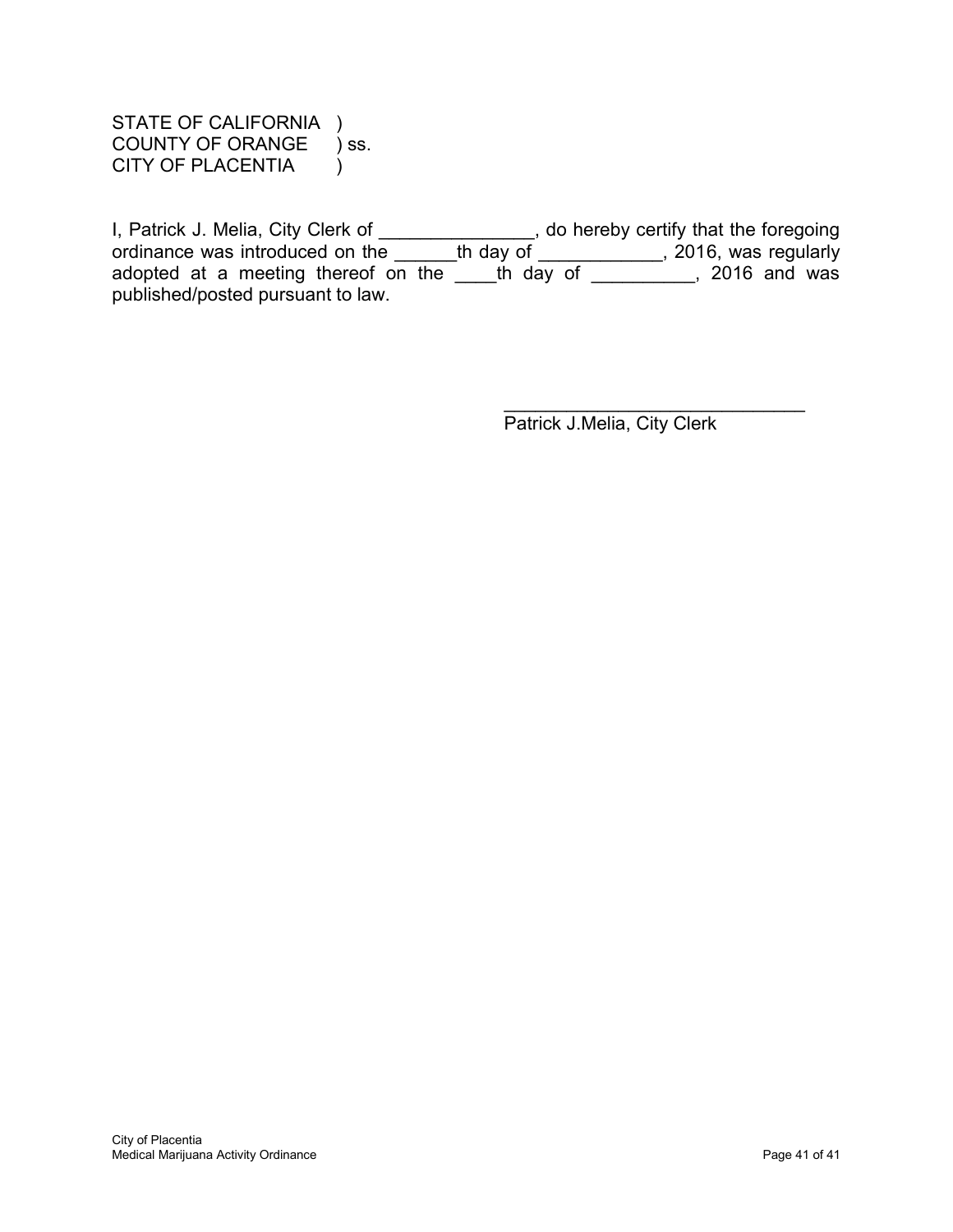# Medical Marijuana Ordinance - Cultivation



School Parcels Day Care Facilities Parks Zoned Residential

School Buffer 600ft

Day Care Facility Buffer 600ft

Parks Buffer 600ft

Zoned Residential Buffer 200ft





City Boundary